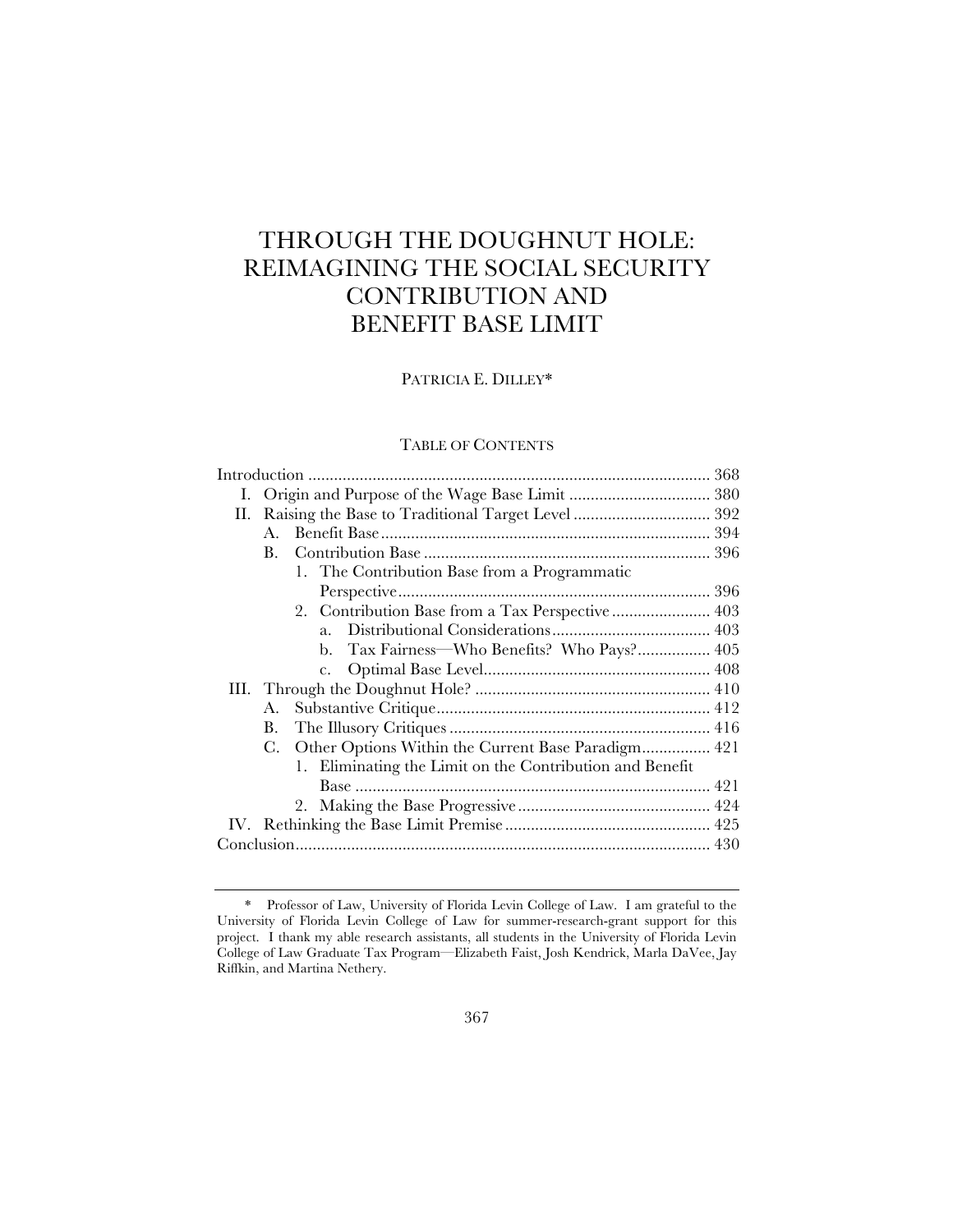One of the most peculiar popular reactions during the health care reform debate of 2009 was the repeated assertion from many senior citizens that they did not want "government-provided health care," accompanied in virtually the same breath by a vociferous warning to politicians to "keep your hands off my Medicare."1 The perception that Medicare is something other than government-provided health care indicates the political strength of the earnings-based entitlement and contributory payroll tax financing for Medicare and Social Security. These beneficiaries clearly feel that Medicare coverage belongs to them—is something they worked for, is something they have some sort of ownership interest in, and is not really provided by the government.2 This public sense of individual ownership does not attach to other government programs, whether it be national defense or the interstate highway system, despite the fact that all are supported by taxes paid by Americans in one setting or another.

This singular view of Social Security and Medicare might seem bizarre to tax analysts who consider the Social Security payroll tax, or Federal Insurance Contributions Act (FICA) tax, to be not just one source of overall government revenue but also an inequitable, or at least unwise, one, primarily because it applies the same tax rate to all levels of earnings, and to a lesser extent because it taxes only the lower part of those earnings—up to the contribution and benefit base (limited to \$106,800 in earnings for 2010).3 Given the uneven economic impact of the tax system supporting

<sup>1</sup>*. See, e.g.*, Carolyn Lochhead, *Overhaul Must Be Fully Funded, Not Worsen Deficits, Obama Says*, S.F. CHRON., July 25, 2009, at A1 ("Obama shot back against complaints that he is leading the nation to 'government-run health care,' calling such complaints part of an 'ancient ideological battle' that ignores the fact that 60 percent of Americans already receive government-provided health care under Medicare, Medicaid and veterans' benefits."); Bob Moos, *Medicare Changes Coming into Focus as Health Care Overhaul Moves Forward*, DALLASNEWS.COM, Oct. 18, 2009, http://www.dallasnews.com/sharedcontent/news/healthscience/stories/101809dnbusmedi care.4472819.html ("Ender said she was flabbergasted this summer when she heard seniors and others vehemently oppose any 'public option' insurance plan, but at the same time demand that lawmakers keep their hands off Medicare. 'Don't they realize that the traditional Medicare program *is* public insurance?' she said.").

<sup>2</sup>*. See, e.g.*, Posting of Bob Cesca to The Huffington Post, http://www.huffingtonpost.com/bob-cesca/get-your-goddamn-governme\_b\_252326.html (Aug. 5, 2009, 06:45 EST) ("Another argument I've heard, by the way, is that seniors and veterans have *earned* their socialist health care. To which I usually respond: *I see. So socialized health care is a reward for a job well done? Can I quote you?*").

<sup>3</sup>*. See, e.g.*, THOMAS L. HUNGERFORD, CONG. RESEARCH SERV., INCREASING THE SOCIAL SECURITY PAYROLL TAX BASE: OPTIONS AND EFFECTS ON TAX BURDENS (2009); MELISSA M. FAVREAULT & GORDON B. T. MERMIN, URBAN INST., ARE THERE OPPORTUNITIES TO INCREASE SOCIAL SECURITY PROGRESSIVITY DESPITE UNDERFUNDING? (2008); Thomas L. Hungerford, *How Increasing the Payroll Tax Base Affects*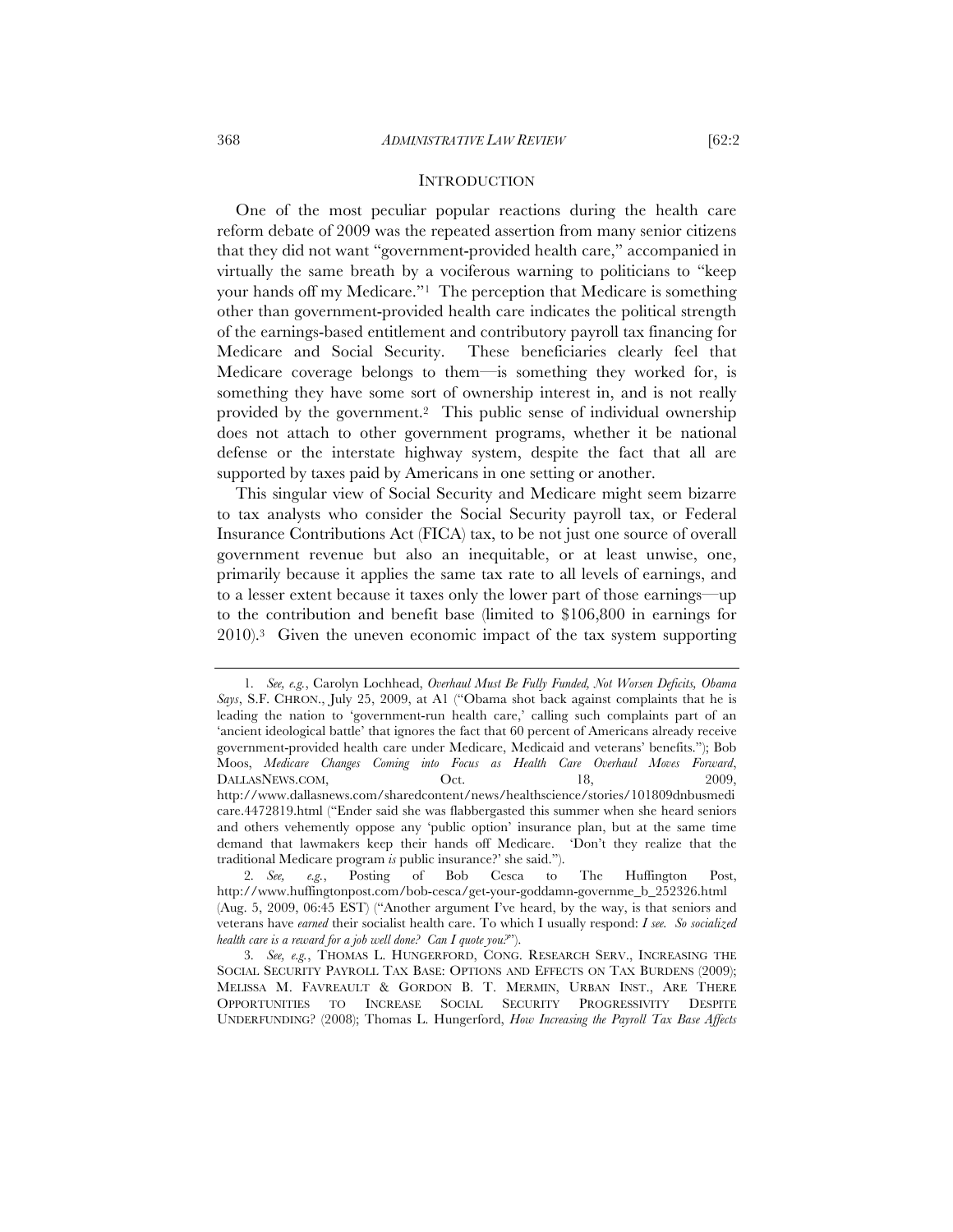these programs, it may seem odd that the public has not developed the same phobia toward the payroll tax that it seems to have toward the income tax, much the fairer tax by most standards. Most "non-expert" taxpayers have little complaint about the FICA tax rate being essentially a flat tax (although most would of course prefer it to be a lower rate); however, the wage base limit or "tax cap" is widely excoriated by taxpayers as extremely unfair. In their eyes, it is plainly unjust that the wealthiest taxpayers pay no more in FICA taxes than someone earning just at the wage base.4

This sense of unfairness has likely been exacerbated over the last two decades of stagnant real-wage growth, coupled with increasing income and wage inequality.<sup>5</sup> Each year, the FICA contribution and benefit base reflects a decreasing percentage of wages in the national economy, despite the automatic indexing provision that raises the base limit each year according to increases in average wages. The goal of indexing is to keep about 90% of wages in the economy within the limit and therefore part of the base for benefit accrual and FICA taxation, but the current provision has proved unequal to the challenge.<sup>6</sup>

The most recent worldwide economic crisis has created a new context for an old argument, as shrinking payrolls from higher unemployment are temporarily reducing near-term Social Security surpluses. Tax analysts, political commentators, and some members of Congress have variously called for payroll tax holidays to stimulate the economy, for different ways to finance Social Security that would lessen the tax pressure on employment, and ultimately, for wholesale reductions in program benefits

*Tax Burdens*, 115 TAX NOTES 643, 644−46 (2007); Martin J. McMahon, Jr., *The Matthew Effect and Federal Taxation*, 45 B.C. L. REV. 993, 1025−26 (2004).

<sup>4.</sup> Recent polling data indicates that 83% of Americans support elimination of the Social Security tax cap "so that workers earning more than [\$106,800] would pay Social Security tax on their entire salary just like everyone else." VIRGINIA P. RENO & JONI LAVERY, NAT'L ACAD. OF SOC. INS., ECONOMIC CRISIS FUELS SUPPORT FOR SOCIAL SECURITY: AMERICANS' VIEWS ON SOCIAL SECURITY 13 (2009), http://www.nasi.org/sites/default/files/research/Economic\_Crisis\_Fuels\_Support\_for\_Soc ial\_Security.pdf.

<sup>5</sup>*. See, e.g.*, Kyle Mudry & Justin Bryan, *Individual Income Tax Rates and Shares, 2006*, STAT. INCOME BULL., Winter 2009, at 5, 12, *available at* http://www.irs.gov/pub/irssoi/09winbulinincome.pdf (stating that despite three years of tax rate increases, the rate paid by the top 1% decreased); Justin Bryan, *Individual Income Tax Returns, 2006*, STAT. INCOME BULL., Fall 2008, at 5, 10, *available at* http://www.irs.gov/pub/irs-soi/08fallbulintax.pdf (discussing that "[f]or 2006, average tax rates increased for each income category as incomes went up to AGI of \$5 million or less," but that the average tax rate for income categories above \$5 million decreased); Scott Hollenbeck & Maureen Keenan Kahr, *Ninety Years of Individual Income & Tax Statistics, 1916*−*2005*, STAT. INCOME BULL., Winter 2008, at 136, 144 tbl.1, *available at* http://www.irs.gov/pub/irssoi/16-05intax.pdf.

<sup>6</sup>*. See infra* notes 80–85.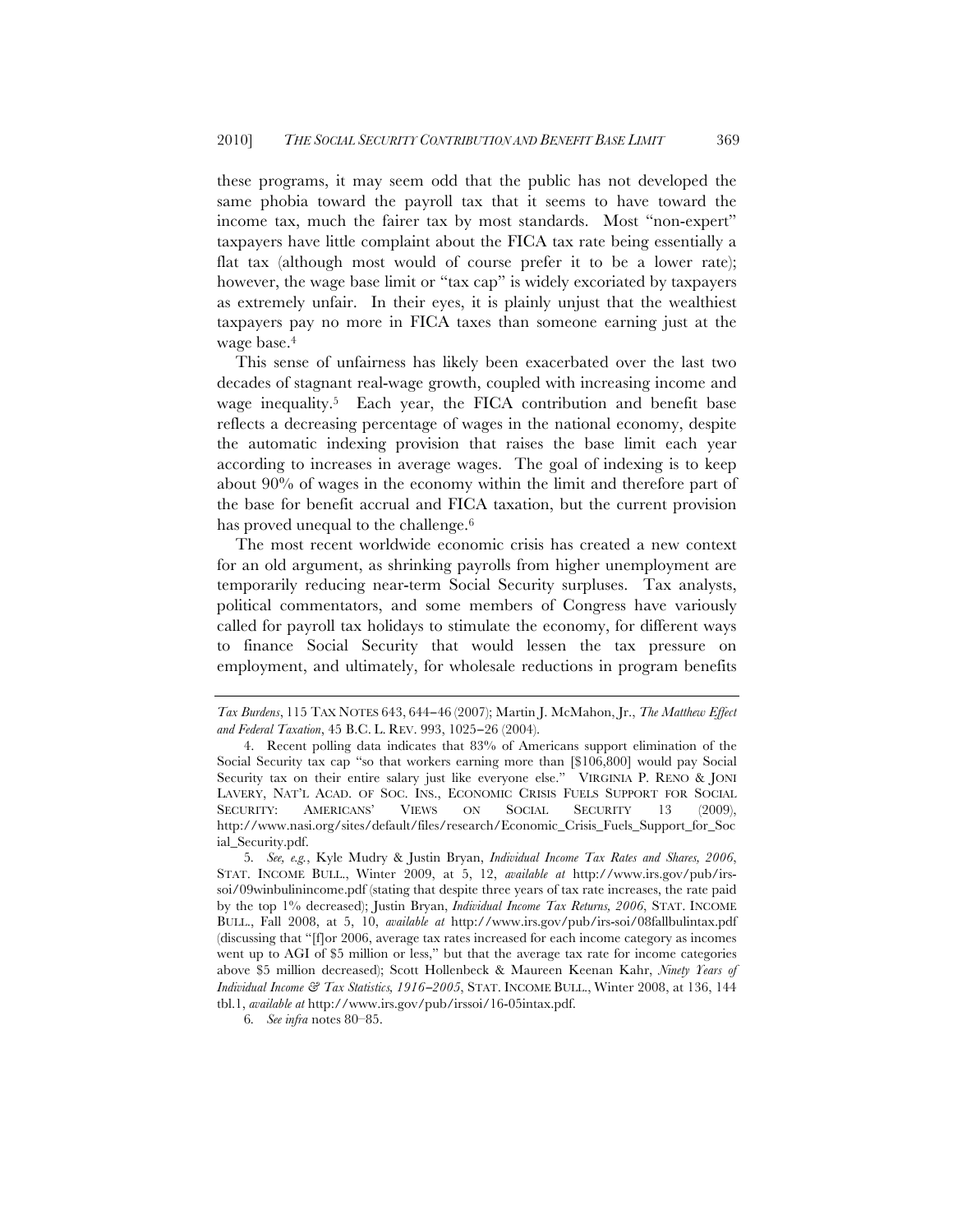to reduce long-term costs of Social Security.7 Even before the depth and breadth of the financial crisis was fully realized, however, the issue of Social Security's possible long-term financing shortfall, and the use of wage-baselimit increases to address it, was raised during the presidential campaign of 2008.

As a candidate, President Obama suggested resolving at least part of the possible long-term financing problems for Social Security by raising the contribution and benefit base limit for some taxpayers.8 Details are a bit fuzzy, but generally the idea was to raise or eliminate the base only for workers with earnings in excess of \$250,000, thus creating a gap—a "doughnut hole," so to speak—of no additional FICA tax liability for workers with earnings above the current-indexed base—set at \$106,800 for 2010—but below \$250,000.<sup>9</sup> The political attraction of this proposal is

<sup>7</sup>*. See, e.g.*, Hendrik Hertzberg, *Not Insane*, NEW YORKER, Mar. 23, 2009, at 23−24, *available at*  http://www.newyorker.com/talk/comment/2009/03/23/090323taco\_talk\_hertzberg (noting that pundit David Frum and Senate Minority Leader Mitch McConnell support a payroll-tax holiday); Kimberly Palmer, *David Walker Explains Social Security's Future*, U.S.NEWS.COM, June 16, 2009, http://www.usnews.com/money/personalfinance/articles/2009/06/16/david-walker-explains-social-securitys-future.html (quoting the former U.S. Comptroller General suggesting, "We should consider adding on top [of Social Security] a supplement—an automatic individual savings account.").

<sup>8</sup>*. See* Jason Furman & Austan Goolsbee, Op-Ed., *The Obama Tax Plan*, WALL ST. J., Aug. 14, 2008, at A13, *available at* http://online.wsj.com/article/SB121867201724238901.html (noting that Obama was considering plans that would ask individuals making over \$250,000 to pay more in total payroll taxes); Senator Barack Obama, Remarks at the AARP Life@50+ National Expo (Sept. 2008),  $6,$  2008),  $2008$ 

http://www.barackobama.com/2008/09/06/remarks\_of\_senator\_barack\_obam\_70.php [hereinafter Obama Remarks] (proposing to cut and eliminate taxes for working families and seniors); Foon Rhee, *Candidates Offer Social Security Plans*, BOSTON GLOBE, June 14, 2008, at A5, *available at* http://www.boston.com/news/nation/articles/2008/06/14/

candidates\_offer\_social\_security\_plans/. The proposal was modified in mid-August of 2008 to take effect much later, in 2017, which matches the point at which Social Security expenditures are estimated to begin exceeding total yearly revenues. BD. OF TRUSTEES, FED. OLD-AGE AND SURVIVORS INS. AND FED. DISABILITY INS. TRUST FUNDS, THE 2008 ANNUAL REPORT OF THE BOARD OF TRUSTEES OF THE FEDERAL OLD-AGE AND SURVIVORS INSURANCE AND FEDERAL DISABILITY INSURANCE TRUST FUNDS 18 (2008), http://www.ssa.gov/OACT/TR/TR08/tr08.pdf [hereinafter 2008 BD. OF TRUSTEES REPORT]. The 2009 Trustees Report now indicates that expenses will exceed revenue beginning in 2016. BD. OF TRUSTEES, FED. OLD-AGE AND SURVIVORS INS. AND FED. DISABILITY INS. TRUST FUNDS, THE 2009 ANNUAL REPORT OF THE BOARD OF TRUSTEES OF THE FEDERAL OLD-AGE AND SURVIVORS INSURANCE AND FEDERAL DISABILITY INSURANCE TRUST FUNDS (2009), http://www.ssa.gov/OACT/TR/2009/tr09.pdf [hereinafter 2009 BD. OF TRUSTEES REPORT].

<sup>9</sup>*. See* Soc. Sec. Admin., Contribution and Benefit Base, http://www.ssa.gov/OACT/COLA/cbb.html (last visited Apr. 26. 2010)*.* Interestingly, it appears that the "doughnut hole" feature originated with the campaign of John Edwards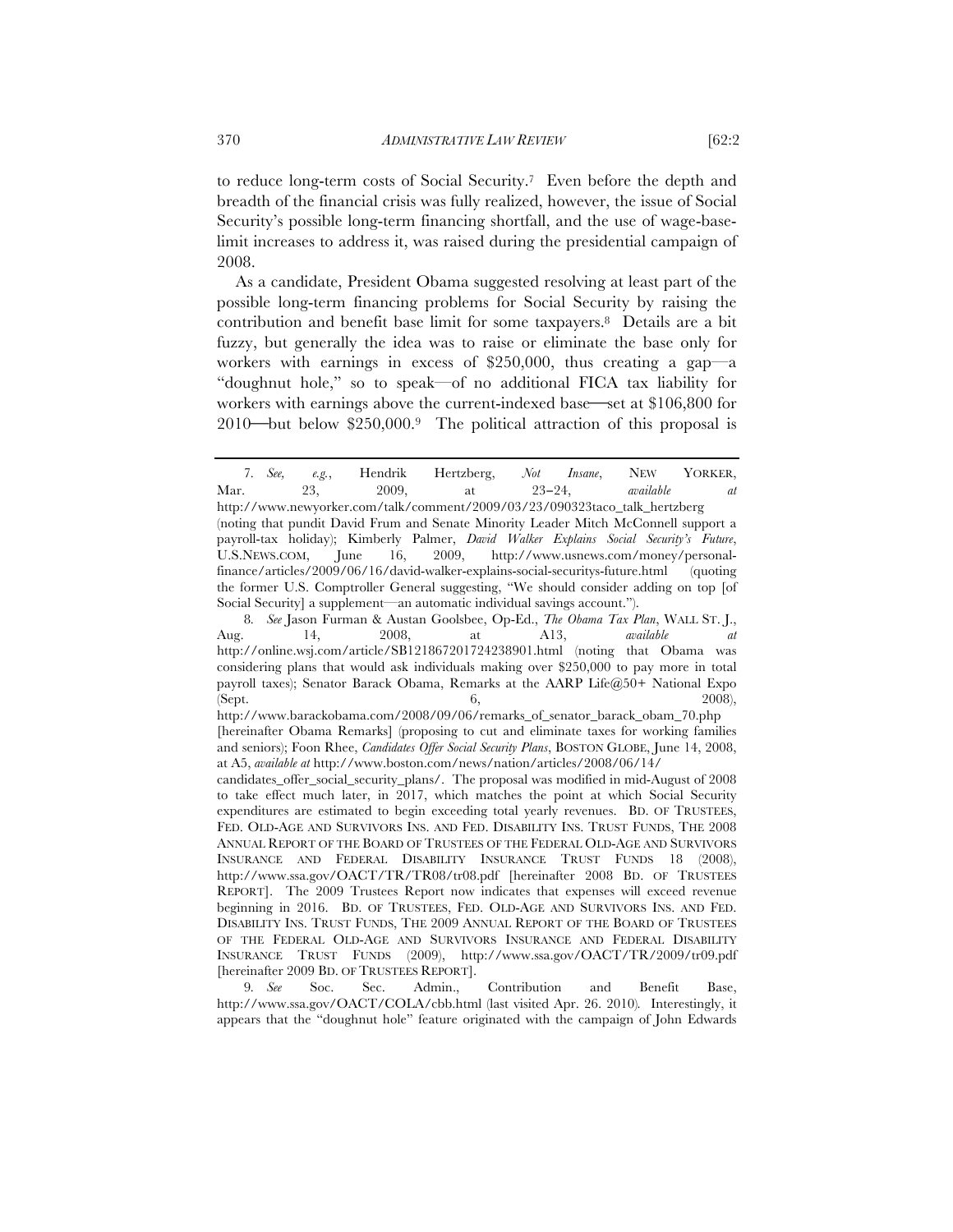fairly obvious—it addresses the aforementioned popular notion of the unfairness of the FICA "wage cap" and also fulfills the President's campaign promise to not raise taxes on anyone making less than \$250,000 per year. Little has been heard about the proposal since the election, and it is unclear whether it will see the light of day in any future Obama Administration proposals for Social Security. Nonetheless, the suggestion provides an opening for examination of the contribution and benefit base with fresh eyes.

Arguments about the general concept of a tax base have most often focused on the notion of a "comprehensive tax base" and, more recently, on whether we should tax consumption as a base, rather than income.10 Whatever the criteria for the "best" tax system are—efficiency, social welfare, distribution of tax burden, etc.—the debates frequently center on the question of the appropriate definition of the tax base: what exactly should be taxed, no matter what kind of rate is assessed? If income is to be taxed, the inevitable next inquiry is what constitutes income and how comprehensive that definition should be.11 If consumption is to be taxed, the first inquiry, before addressing the appropriate rate level, is likely to be what kinds of consumption should be exempt in order to prevent the tax from imposing too onerous a burden on the most vulnerable segments of society.<sup>12</sup>

Much less attention has been paid in tax theory debates to the Social

when he was still in the race for the Democratic nomination. Teddy Davis, *Obama Floats Social Security Tax Hike*, ABCNEWS.COM, Sept. 22, 2007, http://abcnews.go.com/Politics/Story?id=3638710&page=1 (quoting Edwards as saying, "I do think we need to have a bubble above \$97,000, probably up to about \$200,000, so we don't raise taxes on middle-class families. . . . But, above the \$200,000, these millionaires on Wall Street ought to be paying their Social Security taxes").

<sup>10</sup>*. See, e.g.*, Deborah A. Geier, *The Taxation of Income Available for Discretionary Use*, 25 VA. TAX REV. 765, 767 (2006) ("The signature tax policy tension of the last two decades (at least) has been whether the federal tax base ought to reach 'income' or only 'consumption'"); Edward J. McCaffery, *A New Understanding of Tax*, 103 MICH. L. REV. 807, 920–38 (2005) (arguing for a progressive postpaid consumption task as a way to implement a fair timing of taxation); Daniel Shaviro, *Beyond the Pro-Consumption Tax Consensus*, 60 STAN. L. REV. 745, 746–47 (2007) ("In the last ten or so years, [the tax policy debate] has increasingly come to denote instead replacing the income tax with a consumption tax.").

<sup>11.</sup> For a more recent discussion on the comprehensive tax base, see David A. Weisbach & Jacob Nussim, *The Integration of Tax and Spending Programs*, 113 YALE L.J. 955 (2004). As those authors note, several seminal works on the topic include Boris I. Bittker, *A "Comprehensive Tax Base" as a Goal of Income Tax Reform*, 80 HARV. L. REV. 925 (1967); R.A. Musgrave, *In Defense of an Income Concept*, 81 HARV. L. REV. 44 (1967); and Joseph A. Pechman, *Comprehensive Income Taxation: A Comment*, 81 HARV. L. REV. 63 (1967).

<sup>12</sup>*. See* McCaffery, *supra* note 10, at 812 (suggesting that a postpaid consumption tax is the "fairest and least arbitrary" tax system because it "burdens some but not all uses of capital and its yield, and for normatively attractive reasons").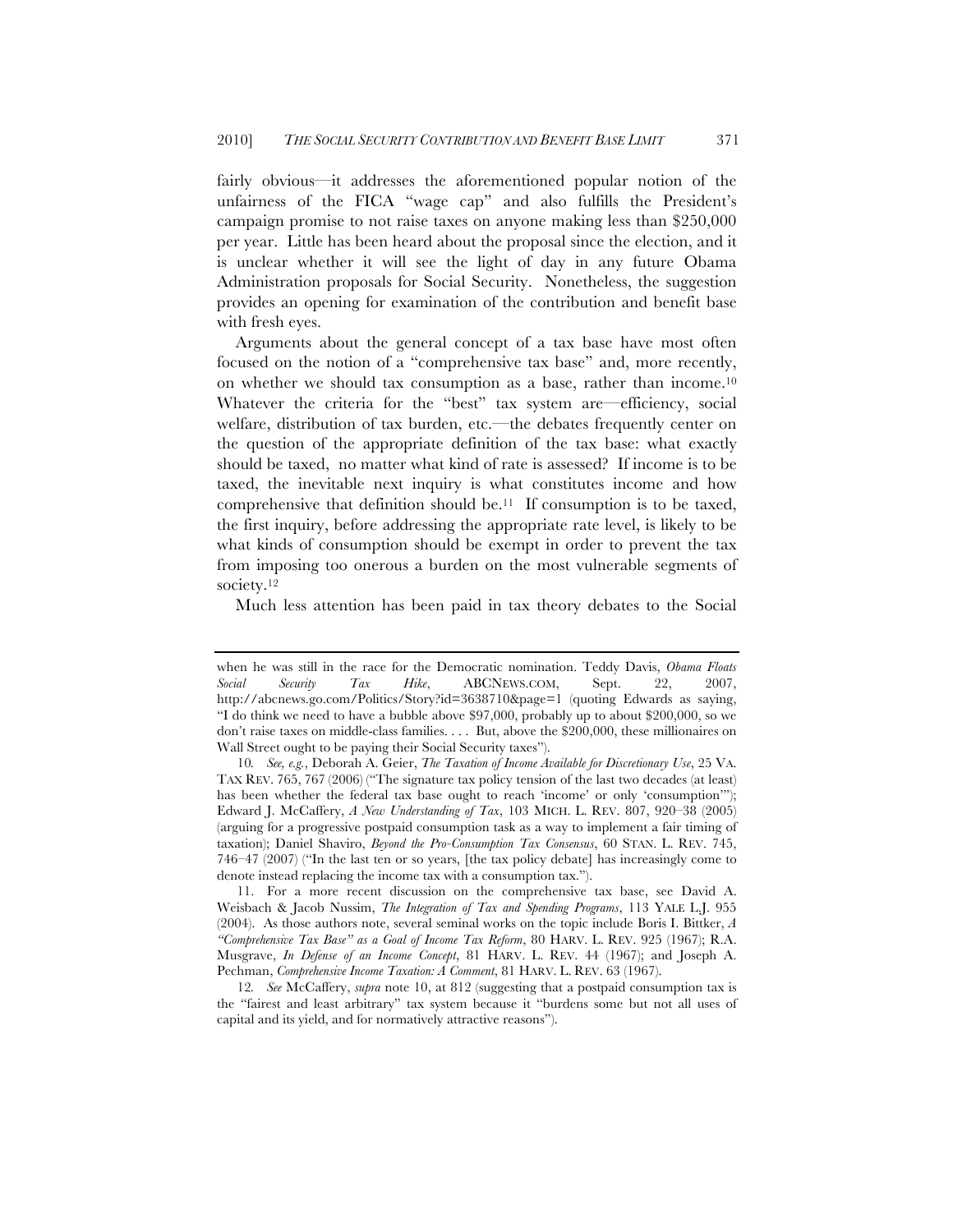Security contribution and benefit base, even though many American workers pay more in payroll taxes than income taxes each year.13 True, economists and tax analysts have repeatedly criticized the FICA tax for its regressivity, but the range of analysis is limited mainly to the economic impact of a tax on wages, with less consideration of what the base itself should look like from any other policy perspective.14 What is different about the Social Security payroll contributions and earnings-based benefit system that leads analysts to marginalize it in the bigger picture of tax analysis?

Three elements of the FICA contribution and benefit base in particular differentiate it from other tax bases: (1) the inclusion of only wages, not other sorts of income, in the base;15 (2) the dollar limit that results in inclusion of less than 100% of all wages in the base; and (3) the use of the same base for both benefits earned and contributions paid. Perhaps the last element is the major reason the Social Security contribution and benefit base has remained essentially unchanged in structure for seventy years: it is part of a closed system that both requires revenues from a special levy to be dedicated to a single spending purpose and ties those expenditures to earnings recorded under the same limited tax system.16 The FICA structure's purpose is not simply to raise revenue but also to provide a method of financing that echoes the values underlying the system for oldage income benefits: those who work for a lifetime are the ones who earn entitlement to benefits.

Payroll-tax financing has made Social Security's revenue flow less susceptible to political manipulation precisely because it is part of this closed system, which includes an internal savings mechanism in the form of

<sup>13.</sup> *See* ANDREW CHAMBERLAIN & GERALD PRANTE, TAX FOUND., WHICH TAXES WEIGH MOST HEAVILY ON AMERICANS WITH DIFFERENT INCOMES?, (2007), http://www.taxfoundation.org/files/ff80.pdf ("On average, federal payroll taxes per household actually outweighed personal income taxes in 2004—\$7,069 per household compared to \$7,062.").

<sup>14</sup>*. See, e.g*., CITIZENS FOR TAX JUSTICE, AN ANALYSIS OF ELIMINATING THE CAP ON EARNINGS SUBJECT TO THE SOCIAL SECURITY TAX & RELATED ISSUES 3−4 (2006), http://www.ctj.org/pdf/socialsecuritytaxearningscapnov2006.pdf (suggesting expanding the Social Security tax base to adjusted gross income).

<sup>15.</sup> Of course, most dedicated taxes are applied to a specific kind of income and expenditure—for example, the Highway Trust Fund is financed by federal gasoline taxes. 26 U.S.C. § 9503 (2006).

<sup>16</sup>*. See, e.g.*, Charles Krauthammer, Op-Ed., *Forget 2042—The Real Crisis for Social Security Comes in 13 Years,* PITTSBURGH POST-GAZETTE, Feb. 19, 2005, at A-10 (stressing that the Social Security system is "pay-as-you-go"); Robert Novak, Op-Ed., *McCain Could Score Big with Payroll Tax Cut*, CHI. SUN-TIMES, Mar. 27, 2008, at 19 ("[T]he heavy payroll tax revenues not only provide enough money for Social Security but fund other programs, as well.").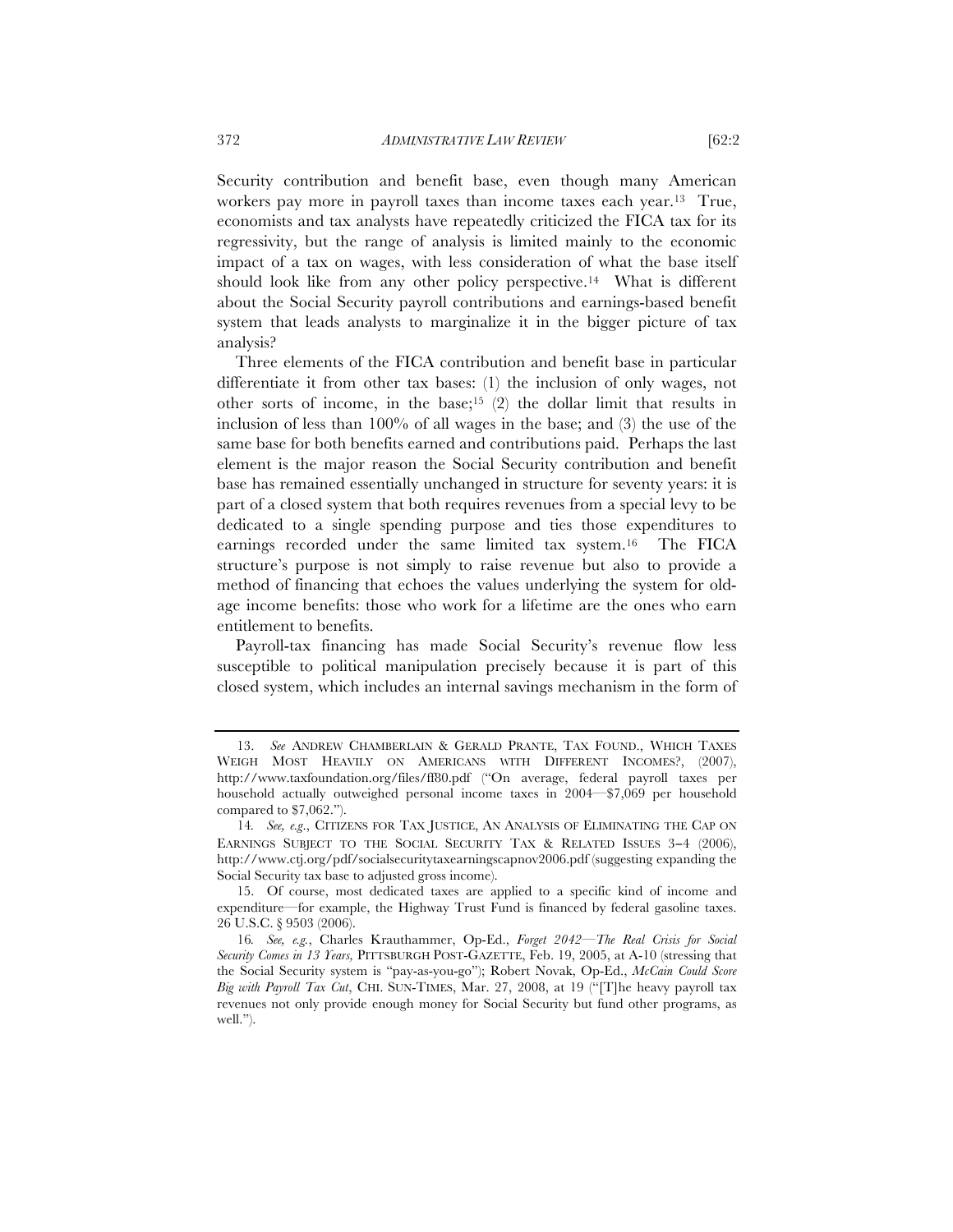yearly surpluses retained and held as dedicated government bonds to be used to pay benefits whenever yearly revenues may fall short.<sup>17</sup> The flip side of this stability, however, is that the entire system becomes the target of political attacks in any year payroll-tax revenues are projected to fall short of projected yearly benefit payments, even when trust-fund reserves are adequate for decades to bridge any financing gaps.18 In addition, the unified contribution and benefit structure seems to restrict, and possibly distort, thinking on options for changing the system's financing to meet changing economic circumstances.19

Current calls for "reform" of Social Security have little to do with any generally perceived need for change in the way the program delivers benefits. Rather, the limitations of payroll tax financing and the current wage base have created an opening for budget hawks and longtime opponents of Social Security to argue that the program must be targeted for reductions to address the federal deficit.<sup>20</sup> I suggest that the limits of the current base and payroll-tax system do not mean that the very necessary benefit system is too expensive but rather that we should examine other ways to increase dedicated revenues to fully fund the system if the current system's revenues fall short at some point. The problem is not that benefits

<sup>17</sup>*. See, e.g.*, 42 U.S.C. § 401(a) (2006) (establishing a Federal Old-Age and Survivors Insurance Trust Fund); 42 U.S.C. § 1395i(a) (2006) (creating a Federal Hospital Insurance Trust Fund); 2009 BD. OF TRUSTEES REPORT, *supra* note 8, at 2 (reporting that the trust funds to support Social Security are adequately financed for the next twenty-five years, but that the combined funds are projected to become exhausted in 2037).

<sup>18</sup>*. See* Lori Montgomery, *Lawmakers Seeking Consensus on Social Security Overhaul*, WASH. POST, May 6, 2009, at A14 (describing potential negotiations between both political parties regarding major changes to Social Security).

<sup>19.</sup> *See* AARP PUB. POLICY INST., REFORM OPTIONS FOR SOCIAL SECURITY 6–7 (2008), http://assets.aarp.org/rgcenter/econ/i3\_reform.pdf (discussing that trust-fund asset returns could be increased by investing in nongovernment securities.) *See also* Letter from David M. Walker, Comptroller General of the U.S., to Rep. Bill Thomas, Chairman, Comm. on Ways and Means, U.S. House of Representatives (May 6, 2005), http://www.gao.gov/new.items/d05649r.pdf (outlining options for social security reform, including tapping different revenue streams and increasing investment returns through broader investing and individual accounts).

<sup>20.</sup> The recent creation of the National Commission on Fiscal Responsibility and Reform by President Obama is seen by many as a result of pressure by long-time "deficit hawks" to focus on cuts in Social Security and Medicare as a primary way to address the national debt. *See, e.g.*, Posting of James Ridgeway to Mother Jones, http://motherjones.com/mojo/2010/02/obamas-stealth-entitlement-commission (Feb. 19, 2010, 00:33 PST); *see also* Posting of John D. McKinnon to Washington Wire, http://blogs.wsj.com/washwire/2010/02/18/left-and-right-take-aim-at-alan-simpson/ (Feb. 18, 2010, 18:20 EST) (discussing former Sen. Alan Simpson, named co-chair of the commission, and his history of supporting dramatic cuts in Social Security); Posting of Dean Baker to TPMCafé, http://tpmcafe.talkingpointsmemo.com/2010/02/17/alan\_simpson \_a\_man\_who\_intensely\_wants\_to\_cut\_soci/ (Feb. 17, 2010, 04:41 EST).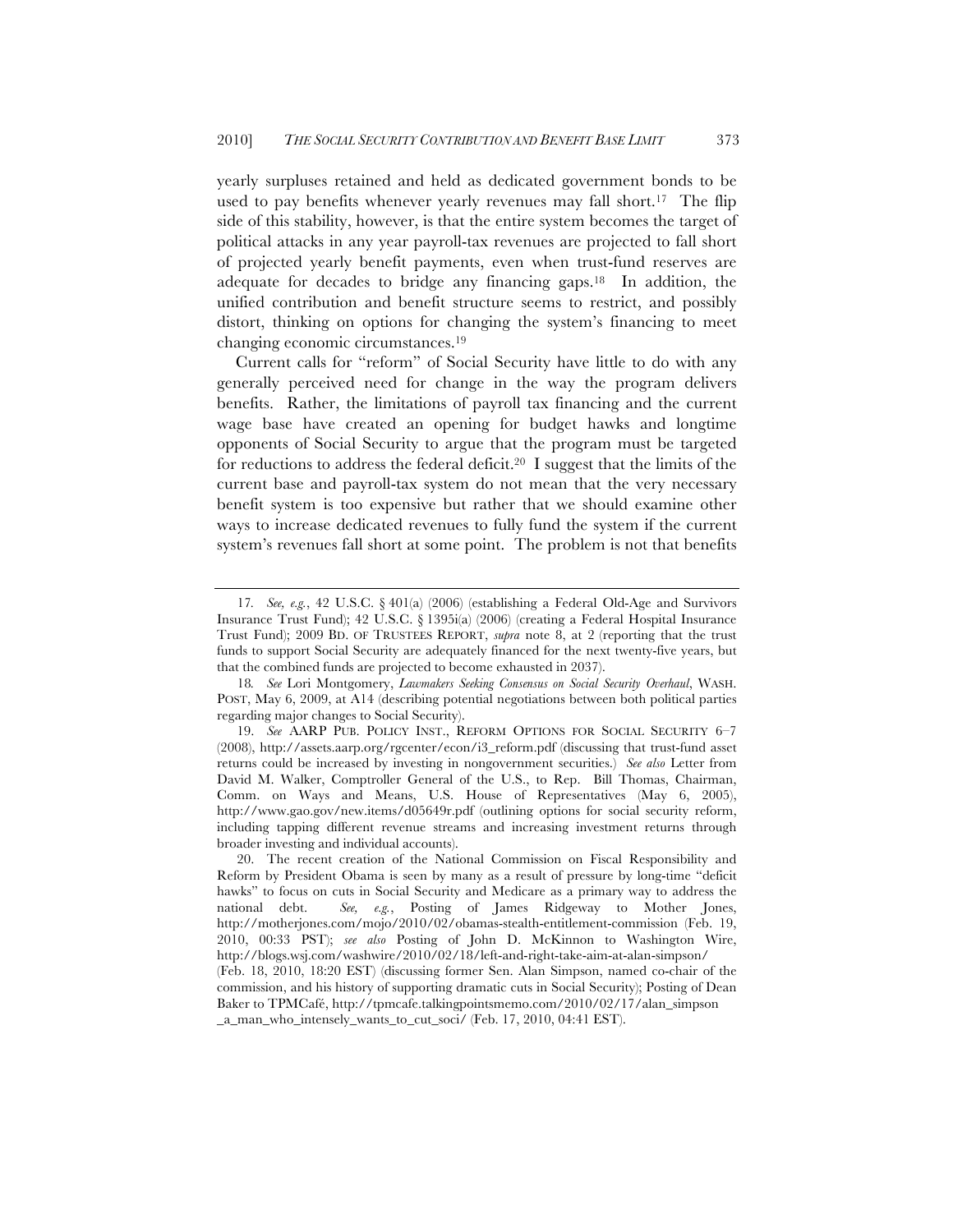are too generous—far from it—but rather that revenues are falling short of system needs.<sup>21</sup> In contrast to the problems of Medicare and the health system generally, the costs of the Social Security cash-benefit system have not exceeded expectations (the number of baby boomers reaching retirement age beginning in 2005 was essentially known from the time of their births, after all), but payroll-tax income has not kept pace with expenditures.22

If we are to think creatively about how to resolve any future financing issues for Social Security, it is critical to bear in mind that while the right to benefits is earned individually, benefits are paid for on a social basis. The amount of payroll taxes collected from or on behalf of any individual worker has nothing to do with her eventual benefit entitlement.<sup>23</sup> The payroll tax is a group-financing mechanism, not an individual investment or payment for individual benefits, and in fact is not the sole source of revenue for the program.24 It is often overlooked in debates over Social Security's future financial path that the original designers did not contemplate a payroll tax as the primary financing mechanism at all, and certainly not once the program reached maturity. Indeed, substantial revenues from nonpayroll-tax sources have long been part of the total financing of the system.25

For example, the Social Security trust funds receive general income tax

<sup>21.</sup> For a clear demonstration of how low Social Security benefits are, see PATRICIA E. DILLEY, NAT'L ACAD. OF SOC. INS., RESTORING OLD AGE INCOME SECURITY FOR LOW-WAGE SINGLE WORKERS, (2009), http://www.nasi.org/sites/default/files/research/ Patricia\_Dilley\_January\_2009\_Rockefeller.pdf.

<sup>22.</sup> The average Social Security benefit payable to retired workers in January 2009 was \$1,153 per month. *See* Soc. Sec. Admin., Find an Answer to Your Question, http://ssacusthelp.ssa.gov/cgi-bin/ssa.cfg/php/enduser/std\_adp.php?p\_faqid=310 (last visited May 8, 2010). For a discussion of the system's financing arc in the future, see 2009 BD. OF TRUSTEES REPORT, *supra* note 8, at 2 (predicting that the annual cost of Social Security will begin to exceed tax income in 2016 and that the system will become insolvent in 2037).

<sup>23</sup>*. See* 42 U.S.C. § 402(a) (2006) (stating that every fully insured individual who has attained age 62 and filed an application for benefits "shall be entitled to an old-age insurance benefit for each month" beginning with the first month in which that individual has reached retirement age and ending with the month preceding the month of his death); *id.* § 414(a) (defining the term *fully insured individual* as anyone with the required number of quarters of coverage, normally forty, by the time of application for benefits); *id.* § 413 (defining *quarter of coverage* for years before 1978 as a calendar quarter in which the individual was paid \$50 or more in wages, and for years after 1977, "each portion of the total of the wages paid and self-employment income credited" that equals the amount required for a quarter of coverage that year).

<sup>24.</sup> SOC. SEC. ADMIN., SOCIAL SECURITY: UNDERSTANDING THE BENEFITS 6–9 (2010), *available at* http://www.ssa.gov/pubs/10024.pdf (explaining the breakdown of paying into the system and receiving benefits out of the system). *See* 2009 BD. OF TRUSTEES REPORT, *supra* note 817, at 37 (noting that financial securities produce another stream of revenue).

<sup>25.</sup> 2009 BD. OF TRUSTEES REPORT, *supra* note 8, at 37.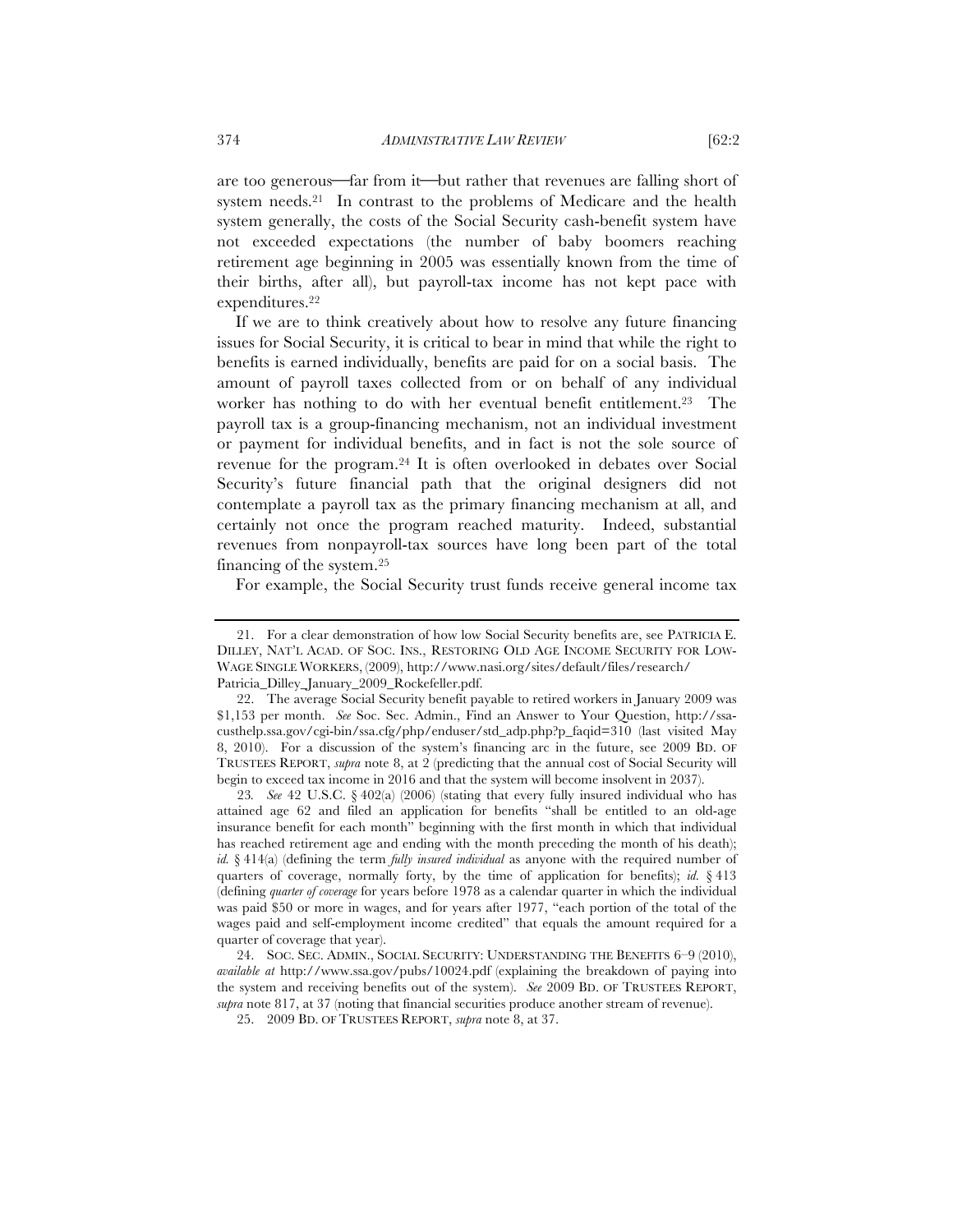revenues representing the federal government's employer share of payroll taxes for federal employees covered by Social Security as well as the revenues realized from taxation of Social Security benefits received by higher income beneficiaries.<sup>26</sup> Both of these revenue sources represent a further socialization of the costs of Social Security over all taxpayers, unassociated with any individual taxpayer's benefit accrual. This is not to say the contributory principle is unimportant, but focusing on the difference between earning benefits individually and paying for them as a society may yield some fresh insights on how the concept of the contribution and benefit base might be productively redesigned.

The heart of the matter is the very nature and basis for entitlement to Social Security benefits—the prevailing assumption that workers become entitled to benefits because they pay for that coverage through payroll taxes is simply wrong, both as a matter of philosophical principle and of law. Entitlement to Social Security benefits is attained by working, not by paying taxes, in keeping with the program's fundamental premise that all those who work for most or all of their lives are entitled to at least basic income security in their old age. The distinction is not mere semantics: separating entitlement based on effort from financing needs is a critical step to developing more flexible and equitable solutions to future financing problems, beginning with a fresh look at the contribution and benefit base limit.

The President's wage-base proposal has created an opportunity for a wholesale reimagining of the base limit. Beyond any specific merits or drawbacks this proposal might have, it serves as a convenient starting point for an exploration of the notion of the contribution and benefit base primarily from a Social Security programmatic perspective. The President has recently reiterated his support for increases in the contribution and benefit base to resolve, in whole or in part, any long-term or short-term financing issues for Social Security, but there may be equally compelling reasons to raise the base or change its calculations whether or not Social Security ultimately requires additional financing.27

<sup>26</sup>*. See* 26 U.S.C. § 86(a)−(b) (2006) (providing for taxation of Social Security benefits for beneficiaries in designated higher income brackets); Social Security Act Amendments of 1983, Pub. L. No. 98-21, § 121(e), 97 Stat. 65, 83–84 (requiring that the amount of revenues equivalent to the "aggregate increase in tax liabilities" attributable to taxation of Social Security benefits be appropriated at least quarterly to the Social Security trust funds).

<sup>27</sup>*. See* SOC. SEC. ADMIN., UPDATE 2010 (2010), http://www.socialsecurity.gov/pubs/10003.pdf (showing that the 2010 wage base has not been stepped up from that of 2009). For the President's continued support for increasing the wage base to address long-term Social Security financing, see President Barack Obama, Townhall in Henderson, Nevada (Feb. 19, 2010), *in* REALCLEARPOLITICS.COM, http://www.realclearpolitics.com/articles/2010/02/19/obamas\_townhall\_in\_henderson\_n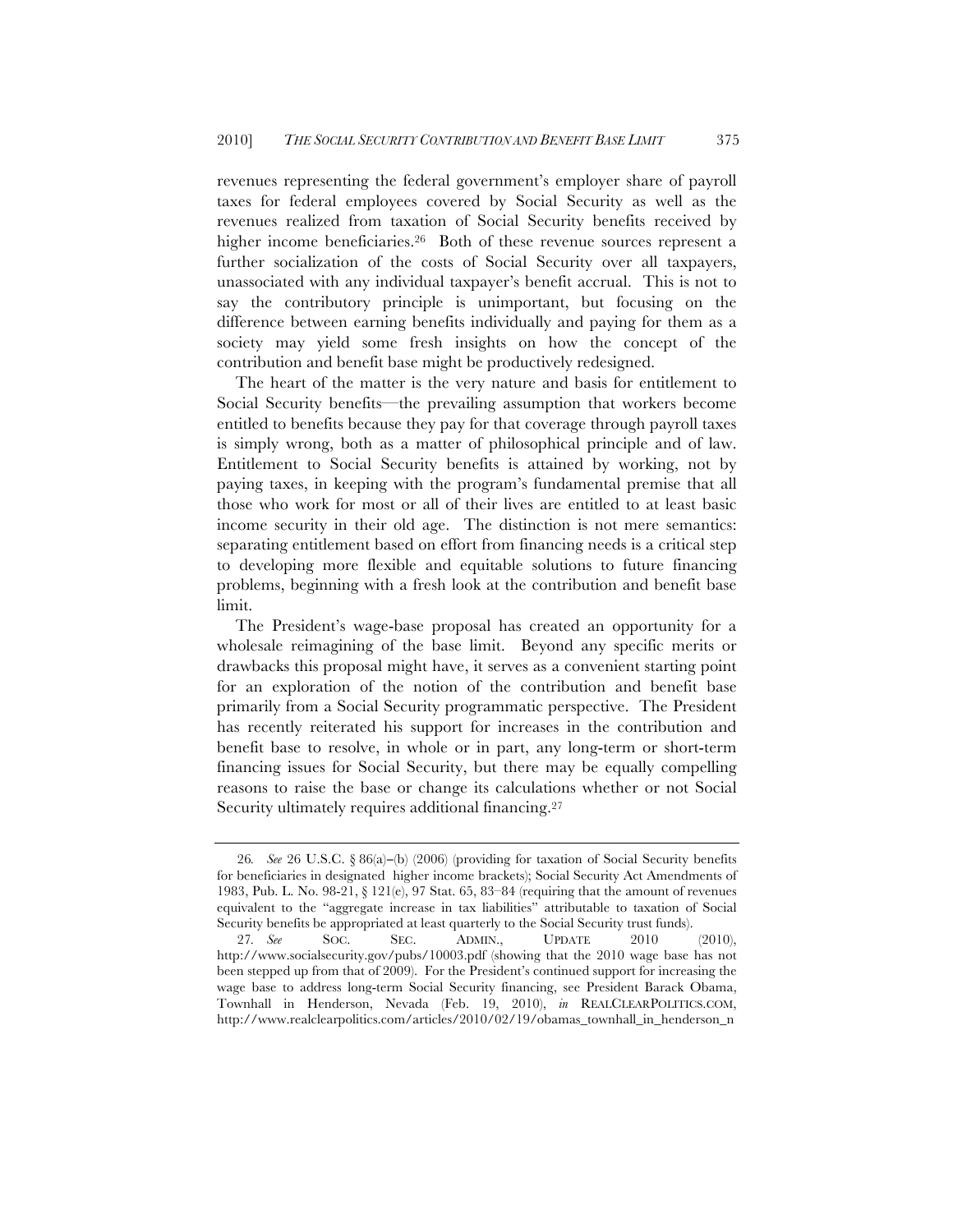Part I of this Article explores the original design of the Social Security contribution and benefit base as part of its benefit and financing system in an attempt to understand why a wage tax was chosen as the financing mechanism, why a limit was placed on the wages and earnings that would count, and why both benefits and taxes are tied to the same base. One reason for the muddled discussion of raising the wage base is perhaps the lack of understanding of its origins and function in Social Security; the frequent appeals for fidelity to "original principles" are too often based on either extremely sketchy knowledge of or thinly disguised hostility to the actual basic principles of social insurance generally and of the U.S. Social Security system in particular.

Part II discusses the current configuration of the contribution and benefit base, which is widely perceived as unfair by the people whose wages are entirely covered by it, in the context of Social Security program principles as well as of tax policy. The contribution and benefit base limit has been increased on an ad hoc basis many times throughout the history of the program—most recently by a schedule of increases enacted as part of the 1977 Social Security Amendments, the last of which occurred in 1992 (the schedule was accelerated in the 1983 Social Security Amendments).28 Currently, the dollar limit of the base is indexed to the increase in average wages each year, so the question is whether there is any programmatic basis for increasing the dollar amount further, increasing it only for workers with earnings greater than a certain level, or eliminating the limit altogether. The importance of the contributory principle to the Social Security program is undeniable, but it is unclear that the present level of the base for both benefits and taxes is completely consistent with program goals or with at least some definitions of tax fairness.

Part III uses the doughnut hole proposal as a starting point for examination of possible alternatives to simply raising the contribution and benefit base beyond the indexed increases already provided under current

evada\_104485.html. In response to a question on Social Security, the President suggests, So what we've said is, well, . . . doesn't it make sense to maybe have that payroll tax [base] cut off at a higher level, or have people—maybe you hold people harmless till they make \$250,000 a year, but between \$250,000 and a million or something, they start paying payroll tax again—just to make sure that the fund overall is solvent. . . . That's not the only way of fixing it, but if you made a slight adjustment like that, then Social Security would be there well into the future and it would be fine.

*Id.* A brief disclaimer: I will not be discussing the Medicare program, although I will address, for comparison's sake, the Medicare portion of the FICA tax (since 1984, 1.45% of the 7.65% total) and the elimination in 1993 of the wage base for that portion.

<sup>28</sup>*. See* Social Security Amendments of 1977, Pub. L. No. 95-216, § 101, 91 Stat. 1509, 1510–12 (increasing the tax rates to offset deficit); § 331, 91 Stat. at 1541–42 (reducing benefit increases); Social Security Amendments of 1983, Pub. L. No. 98-21, § 101, 97 Stat. 65, 67–70 (changing coverage for newly hired federal employees).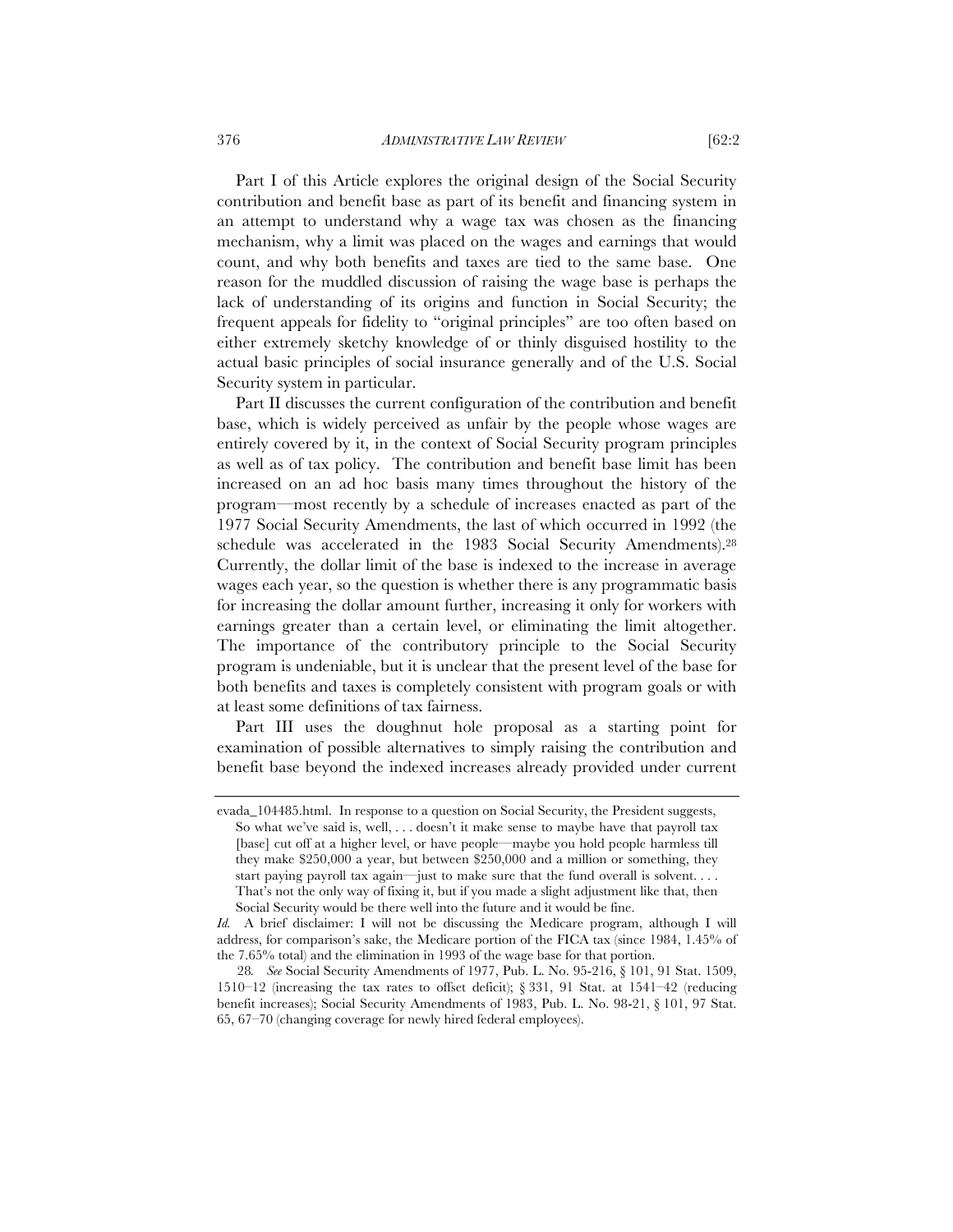law. A host of enforcement and tax-equity issues are obviously raised by the idea of increasing or eliminating the wage base only for high-wage workers, but I focus mainly on the question of whether there is a coherent basis in Social Security program theory for anything like a doughnut hole wage-base configuration. Even if the proposal is never revived by the Obama Administration, examination of the reactions to it is useful in revealing both the political agendas and the lack of understanding of Social Security on the part of many of its critics. Ultimately, the primary objection to a doughnut hole structure may be practical rather than theoretical: Congress may have learned some hard lessons from the reactions to the legislated coverage gap in the Medicare prescription-drug plan about being careful when creating gaps in either tax or benefit structures that may have unintended consequences leading to uncertainty, anger, and gamesmanship behavior in taxpayers.29 The distributional and political results may not be worth the accompanying static.

While the doughnut hole proposal might create as many problems as it would solve, it does suggest that the time may be right to redesign the concept of the wage base to raise additional revenue for Social Security and achieve the desired distributional results without invoking the notion of a gap in taxation at all. These solutions will require reexamination of actual, as opposed to politically distorted, fundamental principles of Social Security. This is not simply a question of efficient and fair tax policy: it is essential to consider how changing or eliminating the limit on the base, or decoupling the contribution base from the benefit base after a certain wage or income level, would affect the function and political viability of Social Security and the payroll tax. Payroll-tax financing, both the fixed rate and the automatically indexed wage base, provides political strength and certainty to Social Security but also imposes rigidity and lack of flexibility in the face of changing economic conditions.

Part IV analyzes some possibilities for reimagining and reformulating the current contribution and benefit base, mainly focusing on the notion of decoupling the tax base for financing purposes from the earnings base for benefit-accrual purposes while still retaining the contributory principle that has traditionally been the foundation of Social Security's widespread public support across income and class lines. While the contributory financing

<sup>29</sup>*. See, e.g.*, Robert Pear, *Medicare Beneficiaries Confused and Angry over Gap in Drug Coverage*, N.Y. TIMES, July 30, 2006, at A14, *available at*  http://www.nytimes.com/2006/07/30/washington/30medicare.html?\_r=1&ex=11544048 00&en=584f50d7ee778a42&ei=5087%0A ("The gap, the notorious 'doughnut hole,' is upsetting many beneficiaries, and it has become a potent symbol as politicians debate the merits of the new program.").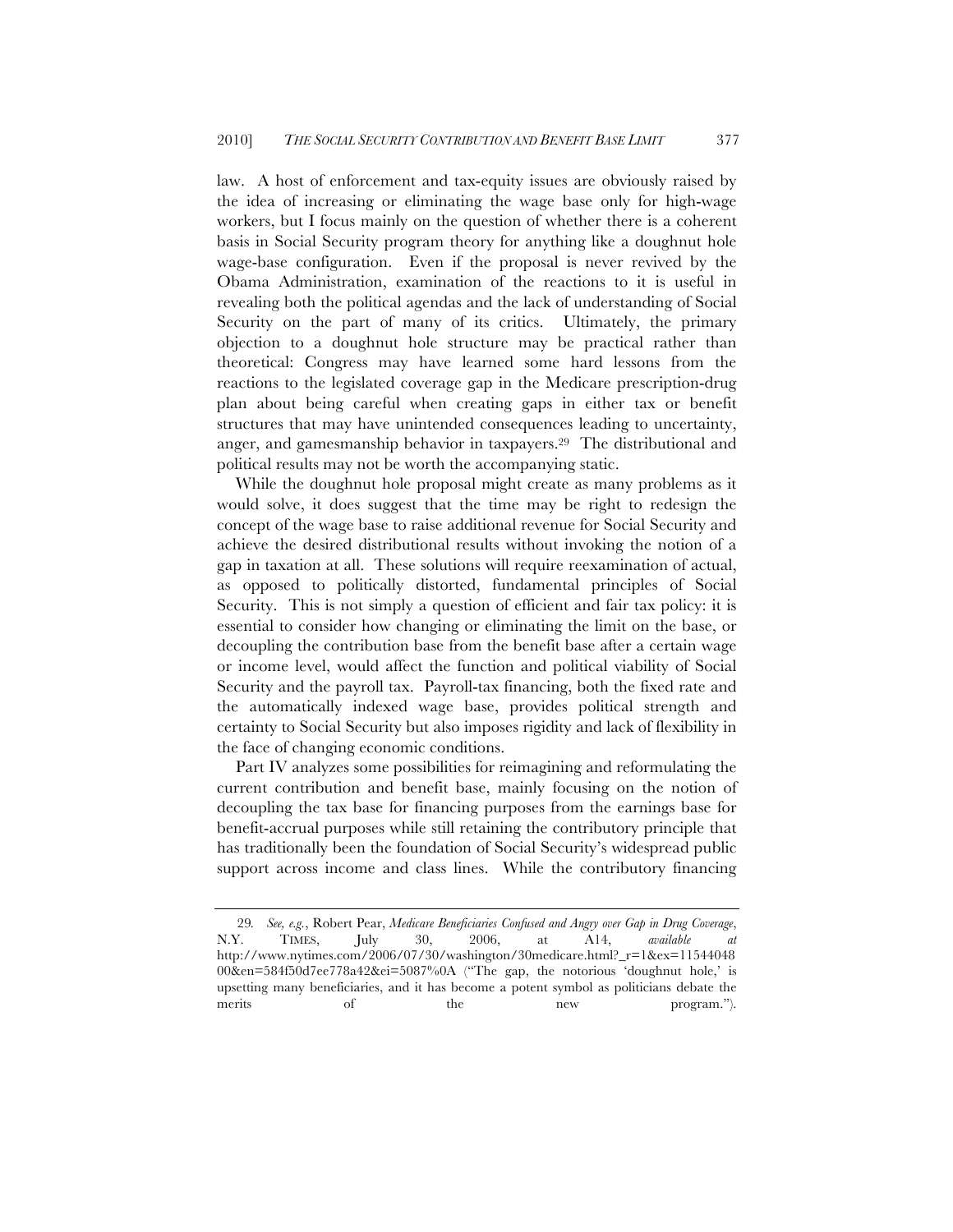system, as discussed below in Part I, is an integral element of the political economy of Social Security, there may be no compelling rationale for continuing to largely restrict the program's financing to payroll tax revenues.

Some critics of proposals to raise the base for contributions but not for benefit calculations have charged that such a separation would violate a fundamental principle of the earned entitlement of social insurance.30 The same objection is also frequently raised against suggestions for partial financing of Social Security from non-FICA, general-tax-revenue sources, despite the fact that it already receives substantial nonpayroll-tax revenues. For reasons I discuss below, I think these criticisms are overstated and frequently based on a misunderstanding of the role of the contribution and benefit base in the Social Security program. The more serious objections to any separation of the base for benefits from the base for taxes are political, having to do with public support for the program, which may or may not be grounded in an accurate understanding of program principles. There are valid political as well as substantive policy points against increasing the wage base without increasing the benefit base, but it is not an open-andshut case.

Much of the resistance to the idea of expanding partial general-taxrevenue financing is connected to the fear of the political consequences of loosening the bonds between contributory financing and the earned right to a benefit. The erroneous notion, exploited by conservative opponents of the program, that Social Security benefits are an individual investment rather than an earned right to a portion of the future productivity of society as a whole has hampered creative approaches to financing that would equalize the tax burden by requiring more from the upper-income taxpayers who benefit disproportionately from the economic and social stability that Social Security underwrites.

There is a strong case for leaving the wage base essentially unchanged for the time being, a decision President Obama appears to have reached during the campaign when he suggested a 2019 effective date for his base increase proposal.31 The larger issue that hangs over any discussion of changes to the Social Security base for policymakers, if not for tax theorists, is whether or when the system will need additional payroll-tax revenue to

<sup>30</sup>*. See, e.g.*, Mickey Kaus, *Obama's "Mission Accomplished": What His New Faux-Presidential Seal Symbolizes*, SLATE, June 21, 2008, http://www.slate.com/id/2193674/#bigdonut (describing reactions to proposed Social Security reforms).

<sup>31</sup>*. See* Larry Kudlow, *One-on-One with Austan Goolsbee, Obama's Econ Man*, CNBC.COM, Aug. 28, 2008, http://www.cnbc.com/id/26441455 (noting that the marginal rate would increase to 39.6% in "2019 at the earliest"); *see also* Furman & Goolsbee, *supra* note 8 (detailing Obama's suggestions for changing Social Security).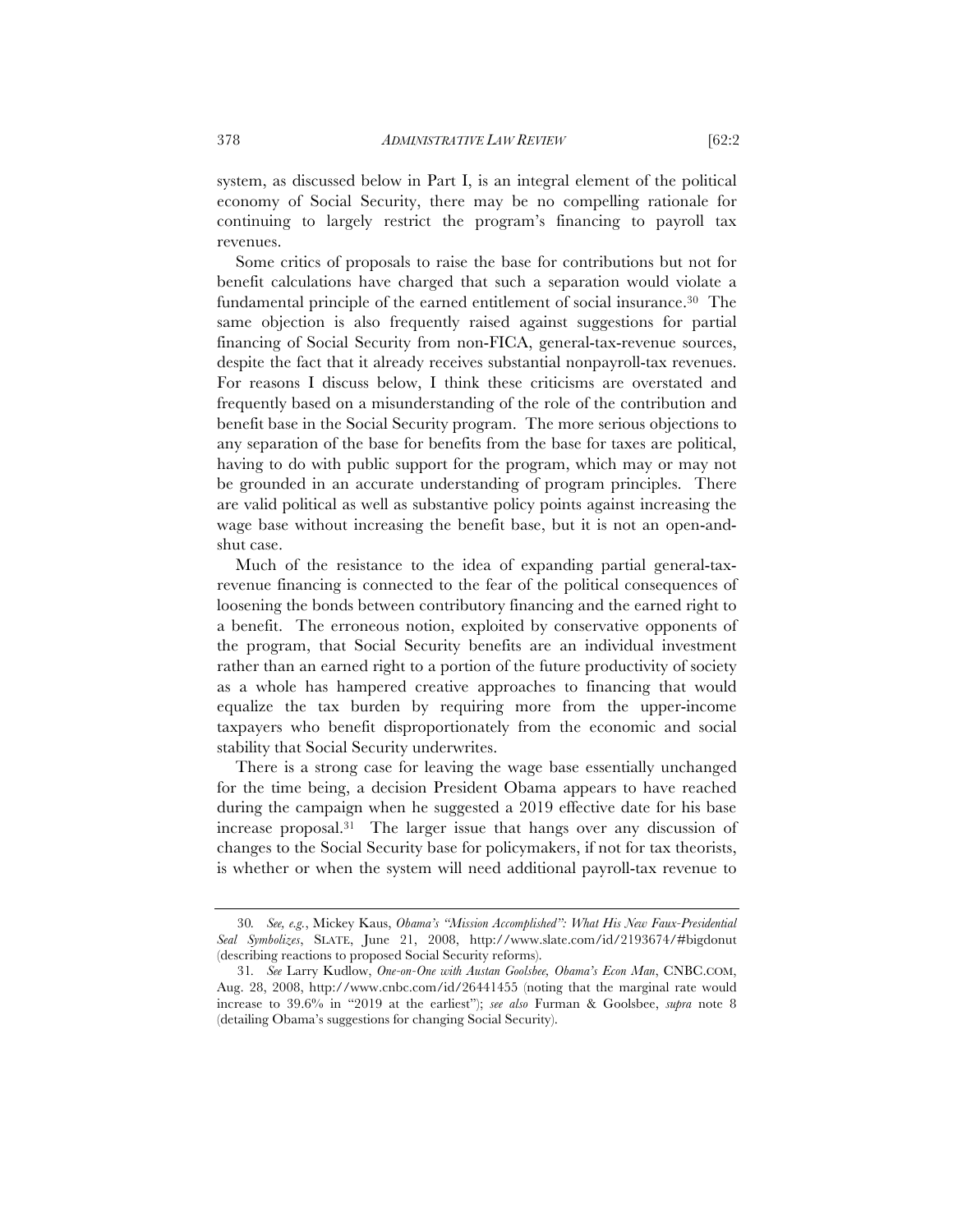fully finance benefits as required by current law.32 The flurry of interest at the 2009 White House Fiscal Responsibility Summit in "fixing Social Security" demonstrates the tenacity of the belief in the need to overfinance current Social Security benefits in order to secure the program's financial future thirty years from now.33 However, depending on how one views the possibility that future congresses or presidential administrations would fail to honor the Treasury's obligations to redeem Social Security bonds and provide the cash necessary to fully pay benefits, there is a strong argument that there is no need to talk about increasing the contribution and benefit base or any other aspect of the payroll taxes right now, or at least to have any such increase go into effect any time soon.34

At the heart of continuing discussion of raising revenue now or years or even decades before the system actually needs any additional cash to pay benefits is the chimera of advance funding, a goal that runs counter to the fundamental "pay as you go" financing structure of the program.35 The suggestion that Social Security needs more immediate revenue is a political question, not a programmatic or even tax-policy question, and the fact that Social Security financing is being discussed at all right now represents a victory of propaganda over analysis and a fundamental misunderstanding of Social Security itself.

<sup>32.</sup> For a discussion of the possible effects of the current economic crisis on Social Security's financial stability, see Robert Greenstein, President, Ctr. on Budget & Policy Priorities, Remarks at the Fiscal Responsibility Summit (Feb. 23, 2009), http://www.whitehouse.gov/assets/blog/Fiscal\_Responsibility\_Summit\_Report.pdf; *see also The Economic Outlook and Budget Challenges: Hearings Before the H. Comm. on the Budget*, 111th Cong. 44–49 (2009) (statement of Alice M. Rivlin, Ph.D, Senior Fellow, Brookings Institution).

<sup>33</sup>*. See* Joe Conason, *Reform Healthcare—and Leave Social Security Alone*, SALON, Feb. 23, 2009, http://www.salon.com/opinion/conason/2009/02/23/fiscal\_responsibility

\_summit/ (arguing that the Administration should leave entitlement programs alone as Social Security will "be solvent on its own for decades to come").

<sup>34</sup>*. See generally* 2009 BD. OF TRUSTEES REPORT, *supra* note 8.

<sup>35.</sup> For example, at a presidential campaign event in July 2008, John McCain attacked "pay-as-you-go" claiming that "Americans have got to understand that we are paying present-day retirees with the taxes paid by young workers in America today. And that's a disgrace. It's an absolute disgrace, and it's got to be fixed." Larry Rohter, *The Candidates Speak Off the Cuff, and Trouble Quickly Follows*, N.Y. TIMES, July 11, 2008, at A15. Of course, it is clear that pay-as-you-go financing is not a new phenomenon but rather was the intention since the program's inception. As the Committee on Economic Security noted, "Expressed differently, the plan we advocate amounts to having each generation pay for the support of the people then living who are old." COMM. ON ECON. SEC., REPORT OF THE COMMITTEE ON ECONOMIC SECURITY (1935), *reprinted in Economic Security Act: Hearing on H.R. 4120 Before the H. Comm. on Ways and Means,* 74th Cong. 45 (1935), http://www.ssa.gov/history/reports/ces5.html [hereinafter CES REPORT].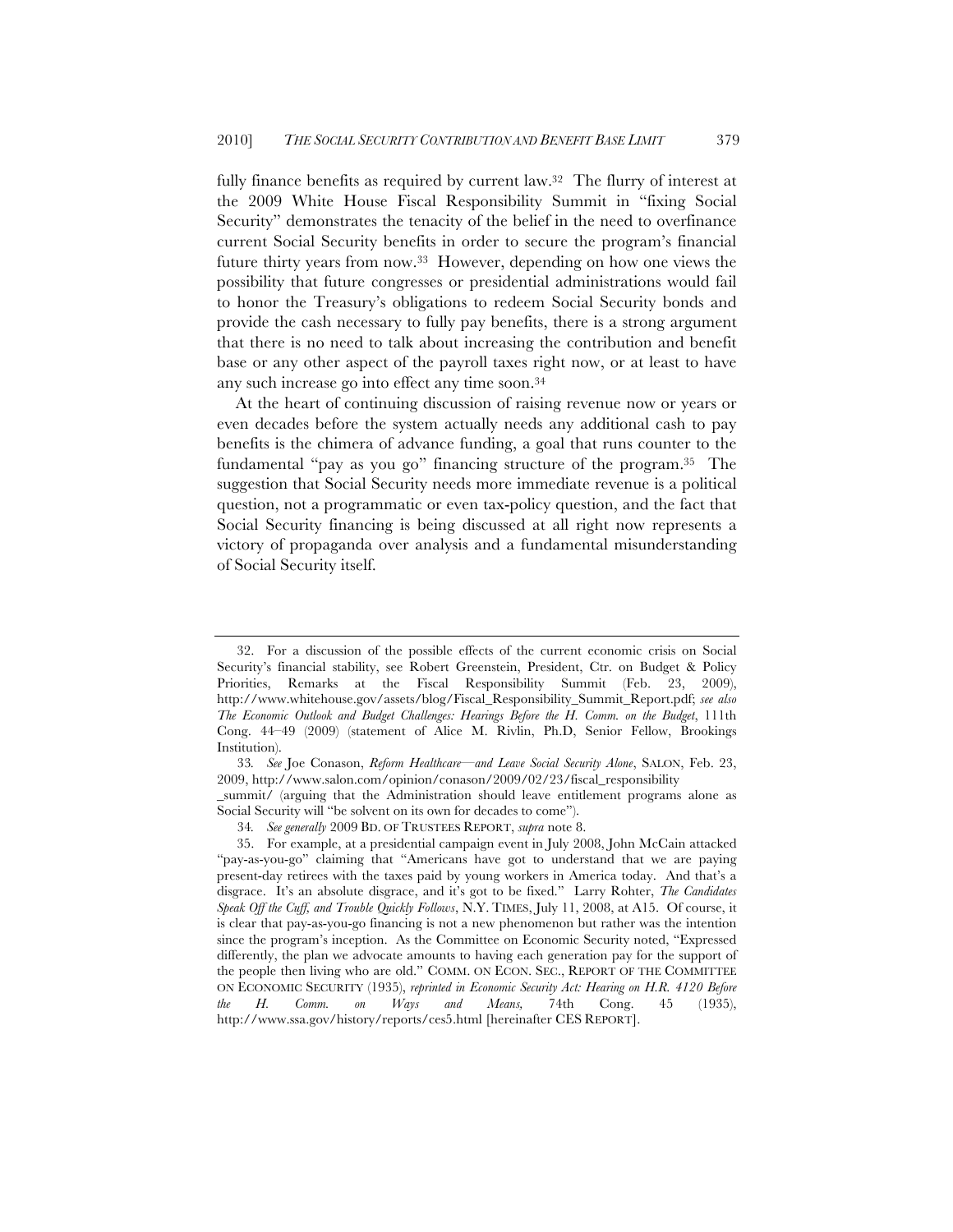#### 380 *ADMINISTRATIVE LAW REVIEW* [62:2

The Social Security program—in the very limited original form of the Old Age Insurance—was initially enacted in 1935 as a response to the widespread financial crisis caused by the collapse of the international financial system, which severely shook both stock markets and financial institutions. The general economic effects of the crash and of the Great Depression in the 1930s affected almost all Americans, but the impact on the elderly was concentrated and devastating: their savings were lost when banks crashed, their pensions, for the lucky few who had any, were likely to have dried up, and their children, hit hard with lost employment, were much less able to help fill in economic gaps or even provide them a place to live.36 It was impossible to claim that poverty and economic desperation were a result of individual shiftless or spendthrift behavior when economic collapse left at least a quarter of working-age men unemployed and essentially penniless.37 A social response to a societal economic collapse was required.

Social Security was thus born out of economic necessity, but not as an instrument of immediate poor relief, which was the purpose of a different program altogether.38 The primary objective of Social Security, particularly in the form that finally took effect after the 1939 fundamental

<sup>36.</sup> The Depression's impact, declared economist Paul H. Douglas in 1936, "increasingly convinced the majority of the American people that individuals could not by themselves provided adequately for their old age and that some form of greater security should be provide by society." PAUL H. DOUGLAS, SOCIAL SECURITY IN AMERICA 6−7 (1936). "The Depression deprived millions of older workers of jobs; it seemed unlikely that they would ever reenter the labor force." W. ANDREW ACHENBAUM, SOCIAL SECURITY: VISIONS AND REVISIONS 16 (1986)*.* "A Massachusetts Census for Unemployment (1934) indicated an overall unemployment rate of 25.2%; the percentages for those aged sixty to sixty-four and sixty-five to sixty-nine were 27.2% and 29.8%, respectively." *Id.* at 201 n.21 (citing INDUSTRIAL RESEARCH DEP'T, UNIV. OF PA. WHARTON SCH. OF FIN. AND COMMERCE, UNEMPLOYMENT IN PHILADELPHIA FAMILIES, APRIL, 1931, at 20 (spec. rep. no. 1−8, 1931) and Herman B. Byer, *Employment Conditions and Unemployment Relief,* 43 MONTHLY LAB. REV. 1150, 1157−61 (1936)). Firms were unable to honor pension obligations and savings were lost. *See id.* at 16−17. "By 1934, over half of the elderly in America were impoverished. . . . Records of almshouses in 121 urban areas revealed that between 1929 and the end of 1933, the populations in those institutions jumped by almost 75 percent." NANCY J. ALTMAN, THE BATTLE FOR SOCIAL SECURITY: FROM FDR'S VISION TO BUSH'S GAMBLE 23 (2005).

<sup>37</sup>*. See* ACHENBAUM, *supra* note 36, at 16 (noting that the Depression posed a threat to everyone's futures and therefore the public became "more responsive to the problems of those growing older").

<sup>38.</sup> The Social Security Act of 1935 instituted the "Grants to States for Old-Age Assistance" program, which granted funds to each state, subject to certain requirements, to provide financial assistance for the elderly poor. *See* Social Security Act of 1935, Pub. L. No. 74-271, 49 Stat. 620, 620−22.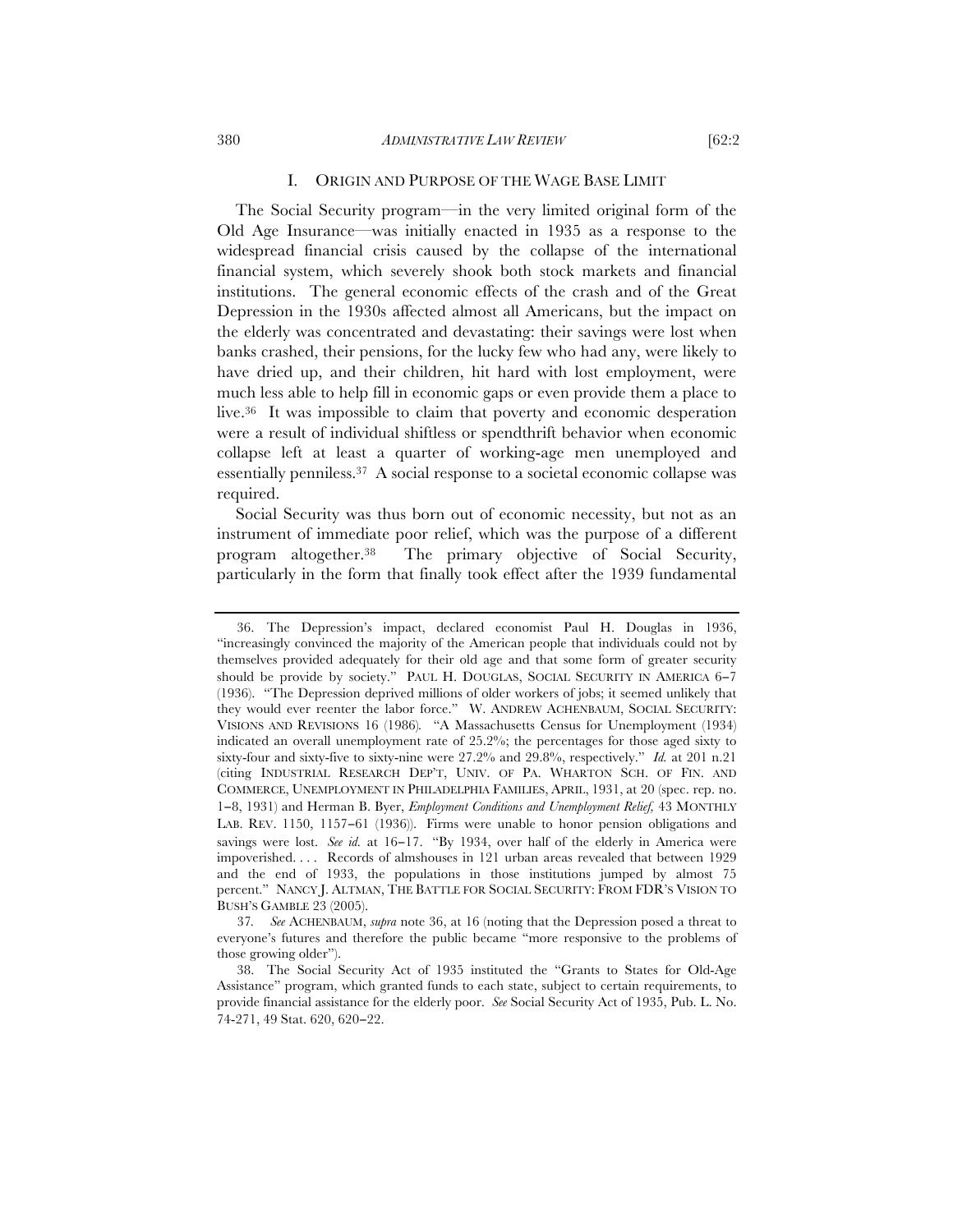revisions, was to prevent future poverty in old age for workers who had spent a lifetime working, as well as for their spouses or surviving spouses.<sup>39</sup> It is important to keep this focus in mind when examining the financing mechanism of the payroll tax and the limitations of the wage base.

When the Roosevelt Administration sent Congress the original set of proposals that became the Social Security Act of 1935, the Old Age Insurance program was proposed to be financed through mandatory contributions from employees and an equivalent excise tax that employers would pay on employee earned wages, but there was no specific limit on the wages subject to the levy.40 However, while manual laborers would be covered regardless of their level of earnings, workers earning more than \$3,000 per year in nonmanual labor were exempt from coverage under the system.41 The House Ways and Means Committee included the concept of the contribution and benefit base in its version of the legislation, expanding the number of workers covered to reach all workers in industrial or service work but limiting the "contribution and benefit base" to \$3,000 per year. Thus, workers making more than that base figure would have essentially partial Social Security benefit accrual and taxation, as is the case today.42

41*. See* JANEMARIE MULVEY & DEBRA B. WHITMAN, CONG. RESEARCH SERV., SOCIAL SECURITY: RAISING OR ELIMINATING THE TAXABLE EARNINGS BASE 1 (2008), http://aging.senate.gov/crs/ss9.pdf (noting that only very rarely would a manual laborer exceed \$3,000 in yearly earnings at that time).

<sup>39</sup>*. See generally* H.R DOC. NO. 76-110, at 1−2 (1939), *available at* http://www.ssa.gov/history/fdrstmts.html#1939b.

<sup>40.</sup> Roosevelt's advisors and many of the original designers of the program considered using general income-tax revenues rather than a dedicated wage tax to pay for Social Security. However, the income tax would have had to be greatly expanded to working people if it was not to be funded solely by the upper class, which then paid almost all income taxes. This was not a viable option at a time when only the wealthy were foreseen to ever pay income taxes and in addition would not have had Roosevelt's desired political effect of creating an "earned entitlement" that could never be taken away from workers. *See* Carolyn C. Jones, *Class Tax to Mass Tax: The Role of Propaganda in the Expansion of the Income Tax During World War II*, 37 BUFF. L. REV. 685, 689-91 (1988-89).

<sup>42.</sup> "The term 'wages' does not necessarily apply to the total remuneration received from the employer by the employee; the term includes only the first \$3,000 of wages received by an employee from his employer with respect to employment during the calendar year." H.R. REP. NO. 74-615, pt. II, at 21 (1935), *available at* year." H.R. REP. NO. 74-615, pt. II, at 21 (1935), *available at* http://www.ssa.gov/history/reports/35housereport.html. Thus, the Committee on Economic Security report, CES REPORT, *supra* note 35, focused on covering workers in low paying jobs, as very few manual laborers would have had more than \$3,000 in wages at that time, while the House bill, which ended up being essentially what was finally enacted, focused on covering all workers, but only wages of those workers up to a certain point. It is interesting that the House bill was essentially more economically democratic than the Administration's approach; covering workers who are in low-wage jobs presupposes more or less fixed employment at that level, whereas covering all workers (or at least all workers in industrial employment) but only earnings up to a fixed level allows for both mobility and fluctuation in earnings levels from year to year.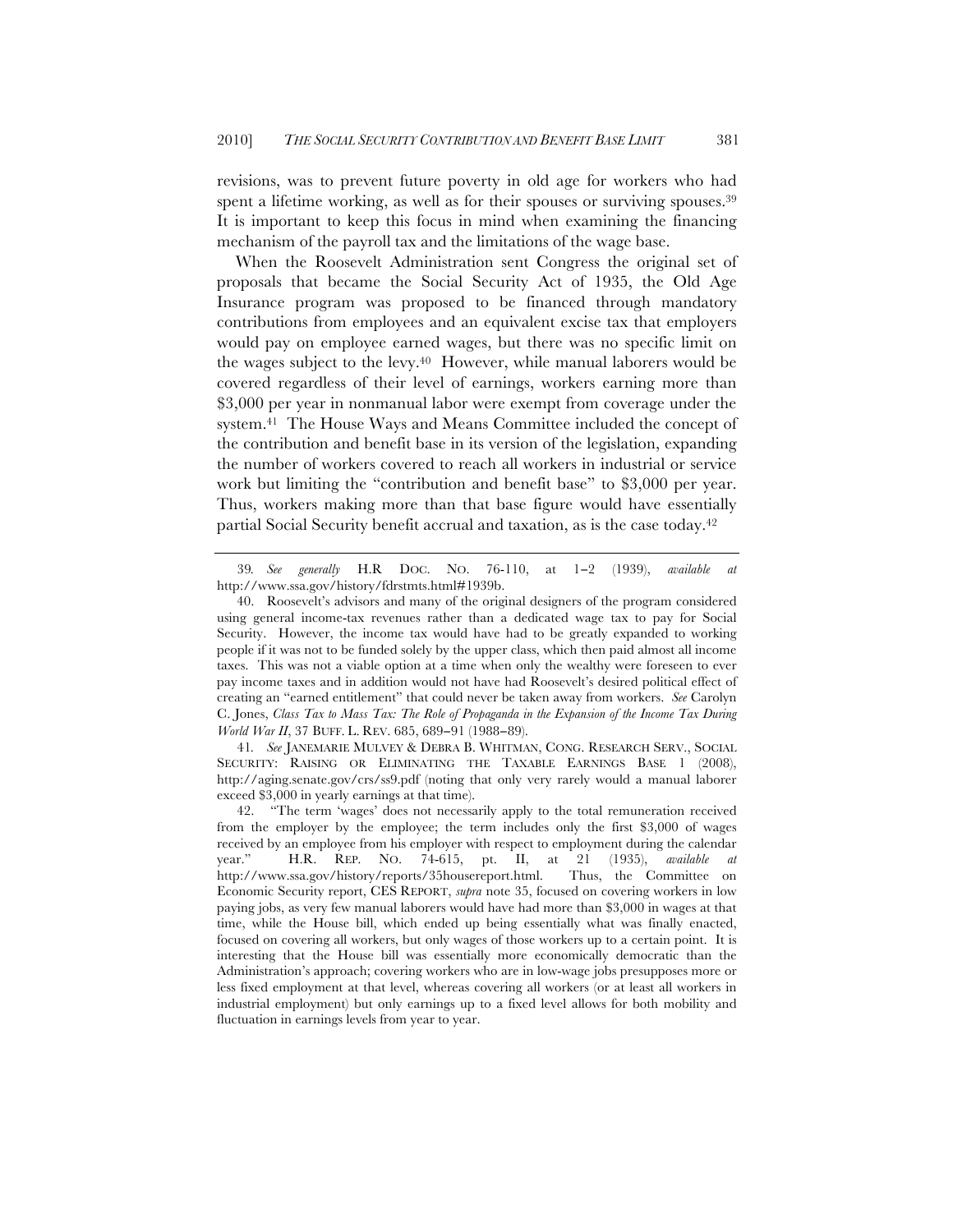The original 1935 benefit formula was tied to the \$3,000 per year base but was to be applied to all cumulative covered earnings over the worker's career, not counting more than \$3,000 per year.43 This version of Social Security never actually took effect as no benefits were paid prior to the enactment of the 1939 Amendments and the benefit structure was modified in those amendments to be based on average, rather than cumulative, wages up to the base<sup>44</sup> and to be substantially more progressive as well.<sup>45</sup> The payroll contribution made by employees and the excise tax paid by employers was also limited by the \$3,000 base and collected through wage withholding, an innovation made necessary by the widespread coverage of workers who for the first time were subject to a federal obligation.46

Prior to the enactment of Social Security, the federal income tax affected a small minority of U.S workers, almost solely those at the top end of the

<sup>43.</sup> Benefits were to be calculated at 1/2 of 1% of the first \$3,000 earned plus 1/12 of  $1\%$  of the next \$42,000 earned plus  $1/24$  of  $1\%$  of the amount earned exceeding \$45,000. *See* Social Security Act of 1935 § 202, 49 Stat. at 623.

<sup>44.</sup> The change from cumulative to average covered earnings as a base to which the formula was applied was done deliberately to achieve somewhat higher ultimate benefits for lower wage workers. *See* ACHENBAUM*, supra* note 36, at 32. In a 1938 report, the Advisory Council on Social Security stated the following:

In addition, the Council believes that careful study should be given to the substitution of an *average* wage formula for the *accumulated* wage formula incorporated in the present Act. An average wage formula would more readily permit an increase in the early benefit payments and enable eventual costs to be kept within the limits prescribed under Recommendation II. Furthermore, in Recommendation VI the Council is on record as approving the average wage formula for computing survivorship benefits. By basing all benefits under Title II upon average wages, simplicity of understanding and administration is achieved as well as a consistent and related pattern of benefit payments.

ADVISORY COUNCIL ON SOC. SEC., REPORT OF THE 1938 ADVISORY COUNCIL ON SOCIAL SECURITY TO THE SOCIAL SECURITY BOARD AND THE SENATE FINANCE COMMITTEE (1938), http://www.socialsecurity.gov/history/reports/38advise.html.

<sup>45.</sup> The formula applied to the average monthly wage (AMW) was 40% of the first \$50 plus  $10\%$  of the next \$200, with the total result increased by  $1\%$  for each year with at least \$200 of creditable wages. The result of applying that benefit formula to the AMW was the "primary insurance amount," or PIA, and all other Social Security benefits to be paid on the worker's account (spousal benefits, for example) were (and still are) calculated as a percentage of PIA. *See* GEOFFREY KOLLMANN, CONG. RESEARCH SERV., SOCIAL SECURITY: SUMMARY OF MAJOR CHANGES IN THE CASH BENEFIT PROGRAM: 1935−1996, at 2-3 http://www.ssa.gov/history/pdf/crs9436.pdf.

<sup>46.</sup> For a discussion of the innovation of wage withholding, see Joseph J. Thorndike, *Historical Perspective—The Price of Reorganization: Fewer Audits and Tax Forgiveness*, Sept. 2, 2002, TAXHISTORY.ORG, http://www.taxhistory.org/thp/readings.nsf/ArtWeb/

<sup>9</sup>A29924C03AB9E1E85256DFE005981F9?OpenDocument ("World War II brought two major changes to the federal tax system. First, it dramatically expanded the individual income tax, boosting the number of taxpayers sevenfold in just six years. Second, it introduced wage withholding to help new taxpayers meet their obligations.").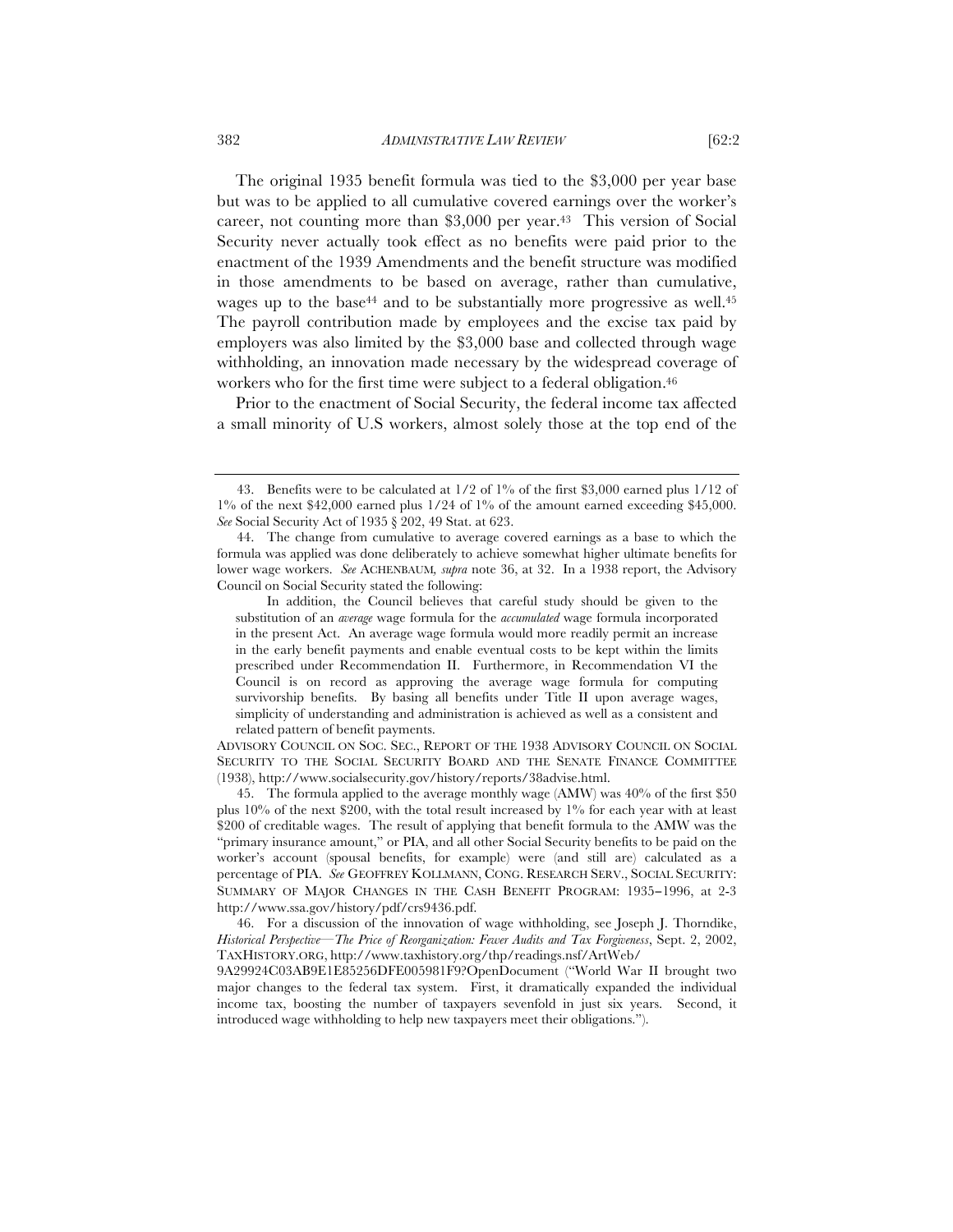income scale.47 The insistence of the designers of Social Security on direct employee contributions to the system required a more expansive payment mechanism than the income-tax model could provide. In addition, it seemed important to distinguish Social Security contributions—under FICA—from taxes and to keep the whole system as far from the IRS as possible.48

Therefore, employers were enlisted in the cause of enforcement and collection of FICA contributions: charged with withholding the employee contributions and then forwarding both employee contributions and employer shares to the Bureau of Old Age Benefits for processing.<sup>49</sup> This collection system had a number of effects all by itself, not least making this contribution extremely visible to both workers and employers, and inspiring in workers contributing to the system a sense of connection to their future Social Security benefits.50 The early information given to workers and the public generally about Social Security deliberately characterized the employee share of FICA as a contribution rather than a tax to emphasize each individual's relationship to the system and to his eventual entitlement to benefits.<sup>51</sup>

While the general point of the first Social Security Act in its entirety was to alleviate economic hardship for working people fallen on hard times, the original \$3,000 figure for the contribution and benefit base for the Old Age Insurance portion of the Act was high enough to cover most American wages even though large categories of workers were initially left out of the system altogether.52 Less than 10% of salaries exceeded \$3,000 per year at

51. ALTMAN, *supra* note 36, at 33−34 (discussing FDR's intent that the social security program be conceived of as an insurance program).

<sup>47</sup>*. See* Jones, *supra* note 40, at 689 (stating that only about 3.7% of the total population paid federal income taxes under FDR).

<sup>48</sup>*. See* ACHENBAUM, *supra* note 36, at 28 (explaining that social security officials released a campaign to assure American workers that "the taxes they were paying were like insurance premiums").

<sup>49</sup>*. See* W. ELLIOT BROWNLEE, FUNDING THE MODERN AMERICAN STATE, 1941−1995: THE RISE AND FALL OF THE ERA OF EASY FINANCE 92 (1996).

<sup>50.</sup> Nancy J. Altman, *Social Security and the Low-Income Worker,* 56 AM. U. L. REV. 1139, 1152−53 (2007) ("Nevertheless, to the extent that people have made specific monetary payments to ensure receipt of their own benefit, the moral obligation of government to honor the promises made is much stronger than it would be otherwise. Americans appropriately have a sense of contributing toward their own retirement and feel good about receiving those benefits. This sense of entitlement contributes to the program's success.").

<sup>52.</sup> Farm workers and minority workers were especially affected. *See generally* Dorothy A. Brown, *Race and Class Matters in Tax Policy*, 107 COLUM. L. REV. 790 (2007). "Policymakers expected that all workers would someday participate in the old-age insurance plan, but practical administrative and constitutional considerations persuaded them to limit coverage at first. Roughly 9.4 million workers (including farmers, domestic servants, and government employees) were excluded from the new program." ACHENBAUM, *supra* note 36,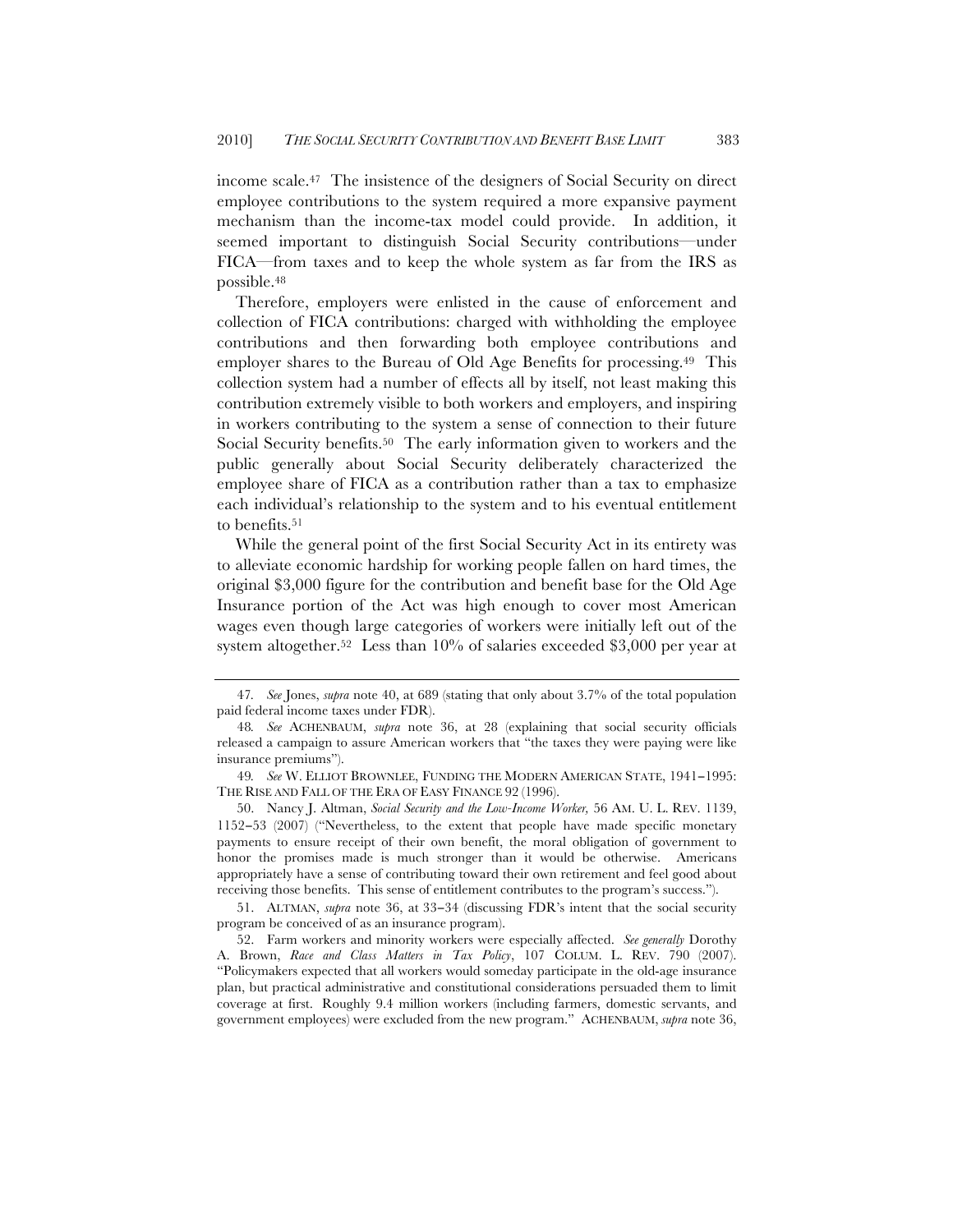the time, and only 9% of the population made more than \$2,500 a year in 1939, so the administration's 1935 proposal effectively covered the entire wage of all manual laborers in industrial jobs, few of whom would make as much as \$3,000 per year, as well as most nonmanual workers in industrial work.53 The focus was on getting people benefit coverage and only to a lesser extent on how to pay for those benefits.54

The drafters of the 1935 House bill that set the contribution and benefit base at \$3,000, however, made an explicit decision to tie the base for earnings covered by Social Security for benefit purposes to the base for tax purposes.55 When that original, very limited Social Security program was rewritten from the ground up in the 1939 Social Security Act Amendments and expanded into a true social insurance program, the contribution and benefit base was one of the few elements to carry over essentially unchanged.56

A critical point is that neither the 1935 program nor the 1939 amended program, which essentially established the basic program that is in operation today, contained any direct relationship between benefits paid out and amount of taxes paid in. It is true that the original legislation was based on a contributory annuity model, similar to private annuities

54. "In 1935, the designers of Social Security, President Franklin Roosevelt's Committee on Economic Security, did not recommend a maximum level of taxable earnings in its plan, and the draft bill that President Roosevelt sent to the Hill did not include one. The bill emphasized who was to be covered by the system, not how much wages should be taxed. Being in the midst of the Depression, the Administration's attention was on the large number of aged people living in poverty." *See* MULVEY & WHITMAN, *supra* note 41, at 1.

55*. See generally* H.R. REP. NO. 74-615, pt. 2, at 19−22, 29−33 (1935) (establishing a system where the old-age benefits are paid directly from the federal Treasury, which is authorized to collect taxes on wages not exceeding \$3,000).

56*. See* Social Security Act Amendments of 1939, Pub. L. No. 76-379, § 209, 53 Stat. 1360, 1373−78. The 1939 amendments added two new categories of benefits: dependent's benefits and survivor's benefits. In addition, the amendments "increased benefit amounts and accelerated the start of monthly benefit payments." *See* Soc. Sec. Admin., History: 1939 Amendments, http://www.ssa.gov/history/1939amends.html (last visited April 27, 2010).

at 23. "That most of the poorest workers—such as Southern blacks—were excluded from coverage suggests that policymakers were willing to make politically expedient compromises." *Id.*

<sup>53.</sup> REPORT OF THE SOCIAL SECURITY BOARD, H.R. DOC. NO. 76-110, at 8−9 (1939), *available at* http://www.ssa.gov/history/reports/38ssbadvise.html. The 1939 Census showed that only 9% of the population made more than \$2,500 per year, so clearly almost all of the wages of those workers covered by the program were included in the contribution and benefit base. Many categories of workers were left out of the original Act, for example, farm laborers, so that far fewer than 90% of all workers were actually covered by the original bill. *See* BUREAU OF THE CENSUS, U.S. DEP'T OF COMMERCE, POPULATION— SPECIAL REPORTS: EDUCATIONAL ATTAINMENT BY WAGE OR SALARY INCOME: 1940 (1946), http://www.census.gov/population/socdemo/education/p46-5/p46-5.pdf. Coverage was greatly expanded in the 1939 Act and later legislation.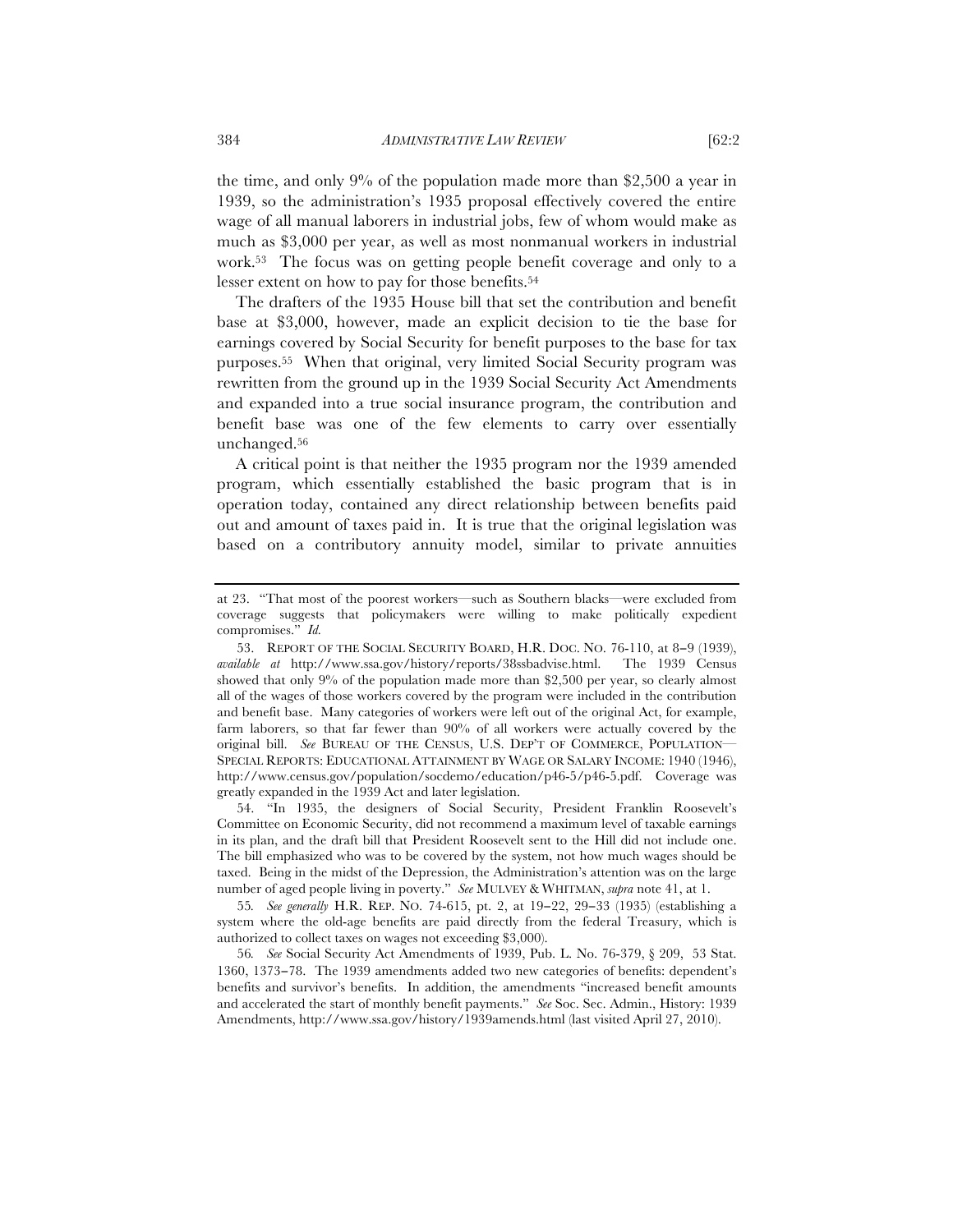purchased through insurance companies today, although with guaranteed benefits based on a benefit formula applied to cumulative earnings under the system.57 However, that model was essentially abandoned only two years after contributions began to be collected and before any benefits were paid. The 1939 Amendments remade the 1935 Old Age Insurance program, which would have provided proportional benefits only for workers, into Old Age and Survivors Insurance (OASI), a true socialinsurance program with a weighted benefit formula and spousal and survivor benefits.<sup>58</sup>

The common element, from 1935 up to the present, is that benefits are calculated based on earnings covered by Social Security, while taxes withheld are an entirely separate system, with no connection to benefits paid out.59 Critics of Social Security are fond of comparing it to individual annuities or investment plans, but a more accurate private system comparison, albeit not precisely similar in all respects, is the employersponsored defined-benefit pension plan, in which benefits are accrued based on years of employment and financed by employer contributions to a trust, based on estimates of future financing needs.60 The question that should be asked is why was payroll-tax financing a feature of the program at all given the partition of benefit accrual from system financing?

After the major revisions of the 1939 Social Security Amendments, the benefit calculation became more weighted toward low-wage workers, and survivor benefits were added, making the relationship between contributions paid in and benefits paid out even more remote and the system more of a true "social insurance" program.61 Nonetheless, it is also

60. For an exhaustive discussion of plan funding methods and elements, see DAN M. MCGILL ET AL., FUNDAMENTALS OF PRIVATE PENSIONS 201−333 (7th ed. 1996).

61. The Director of Old-Age and Survivors Insurance circulated a January 1940 memorandum reflecting the view and purpose of the 1939 amendments. *See* Memorandum from John J. Corson, Dir., Bureau of Old-Age and Survivors Ins., to Regional Representatives and Field Office Personnel, Old-Age and Survivors Insurance (Jan. 10, 1940), http://www.ssa.gov/history/reports/1939no3.html [hereinafter Corson Memorandum]. This memorandum explained that through a form of social insurance "we are endeavoring to protect society against the contingency that it will be called upon to support a large proportion of the people over sixty-five who can no longer support themselves." *Id.* The form of social insurance was meant to "replace a part of that wage income that made for the individual's own security and makes simultaneously for the protection of society against the neces[sity] of his support." *Id.* 

The revision of the benefit formula reflects the change in the emphasis of the

<sup>57</sup>*. See* CES REPORT, *supra* note 35, at 43−44 (recommending that contributions be based upon cumulative earnings to be phased in "1 percent in the first 5 years; 2 percent in the second 5 years; 3 percent in the third 5 years; 4 percent in the fourth 5 years and 5 percent thereafter").

<sup>58.</sup> Social Security Act Amendments of 1939 § 201, 53 Stat. at 1362–67.

<sup>59.</sup> H.R. REP. NO. 74-615, pt. 1, at 5–7.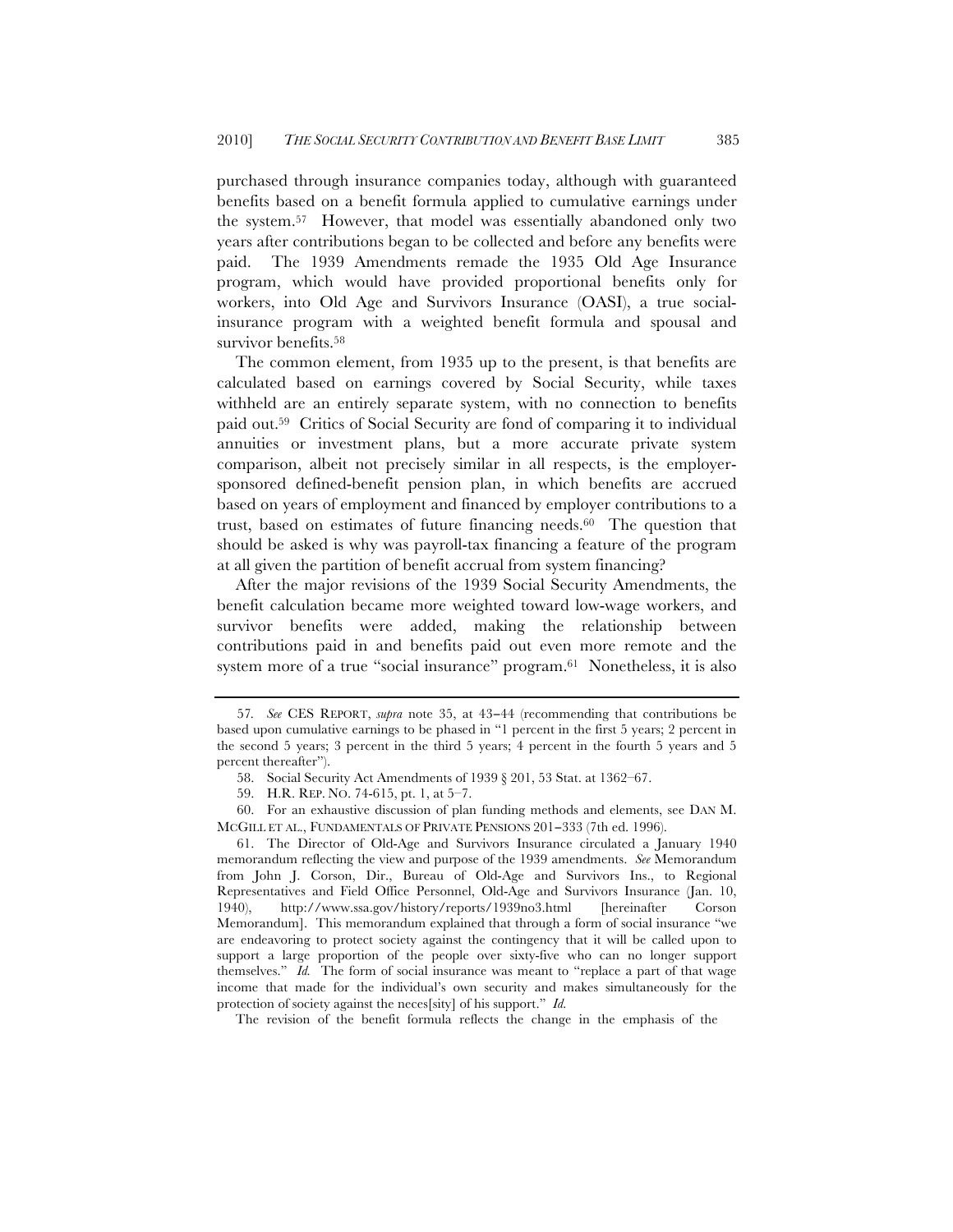clear from the legislative history that both the Roosevelt Administration and the Congress at the time viewed contributions by individual workers, as part of the financing of Social Security, to be an essential element of social

Roosevelt's own insistence that workers who would ultimately benefit from the system should contribute to its costs is well known, as is his view that making direct payments into the system would create an unassailable "earned right" to retirement income that would not be subject to means testing.63 The 1935 Committee on Economic Security (CES) Report to the

62*. An Act to Amend the Social Security Act of 1939 and for Other Purposes: Hearing on H.R. 6635 Before the S. Comm. on Finance.*, 76th Cong. 3, 5, 7−8, 16 (1939) (highlighting that contributions by individual workers were viewed as part of the financing).

63. Senator Moynihan (D-N.Y.) describes President Roosevelt's feelings as follows:

We know one thing in particular: President Roosevelt was absolutely determined that the payments made into this system would be credited to the individual who had paid them. Each individual would have an account recording every nickle [sic] he and his employer put in, and a passbook in the form of a Social Security card with his or her name on it. In 1941, Luther Gulick, a very distinguished professor at Columbia University, and one of the founders of the profession of public administration in our country, was working temporarily in Washington. He went in to see President Roosevelt, who was not then surrounded by staff. . . . Professor Gulick suggested that perhaps the time had come to stop levying payroll taxes separately from income taxes. Gulick said that it is all really one set of finances. Should we not just have one rate and collect it at one time? It would be efficient. Why have two sets of books, two sets of rates of contribution, when one would do? Gulick went back and wrote a memorandum of the conversation. The President replied. He said: I guess you are right on the economics, but those taxes were never a problem of economics. *We put those payroll contributions in so as to give the contributors a legal, moral, and political right to collect their pension and their unemployment benefits with those taxes in there. No damned politician can ever scrap my Social Security Program*. Roosevelt

insurance.62

program. The original provisions offered primarily a plan for systematic savings for old age. The amendments, on the other hand, are designed to provide a minimum subsistence income for the retired worker and his dependents or for certain of his survivors, relating the amount of the benefit to his family responsibilities and, roughly, to the level of his former earnings as well as to the extent of his participation in the system. The primary monthly benefit, payable to a qualified worker at 65 or after, is based on his average monthly wage (as defined subsequently) according to the following formula: (1) a basic amount of 40 percent of the first \$50 of the average monthly wage, plus 10 percent of the amount by which that average exceeds \$50 and does not exceed \$250, and (2) 1 percent of the amount calculated under (1) multiplied by the number of years in which the worker has received \$200 or more in wages from covered employment. The minimum primary benefit is set at \$10.

Lyle L. Schmitter & Betti C. Goldwasser, *The Revised Benefit Schedule Under Federal Old-Age Insurance*, SOC. SECURITY BULL., Sept. 1939, at 3, *available at* http://www.ssa.gov/history/reports/1939no2.html. "The average-wage formula in the amendments relates benefits not only to presumptive need, as indicated by the level of customary earnings, but also to the relative amount of time spent in covered employment." *Id.* at 7; *see also* Social Security Act Amendments of 1939 § 202(a); Social Security Act, 42 U.S.C. § 402 (2006) (describing the current benefit formula).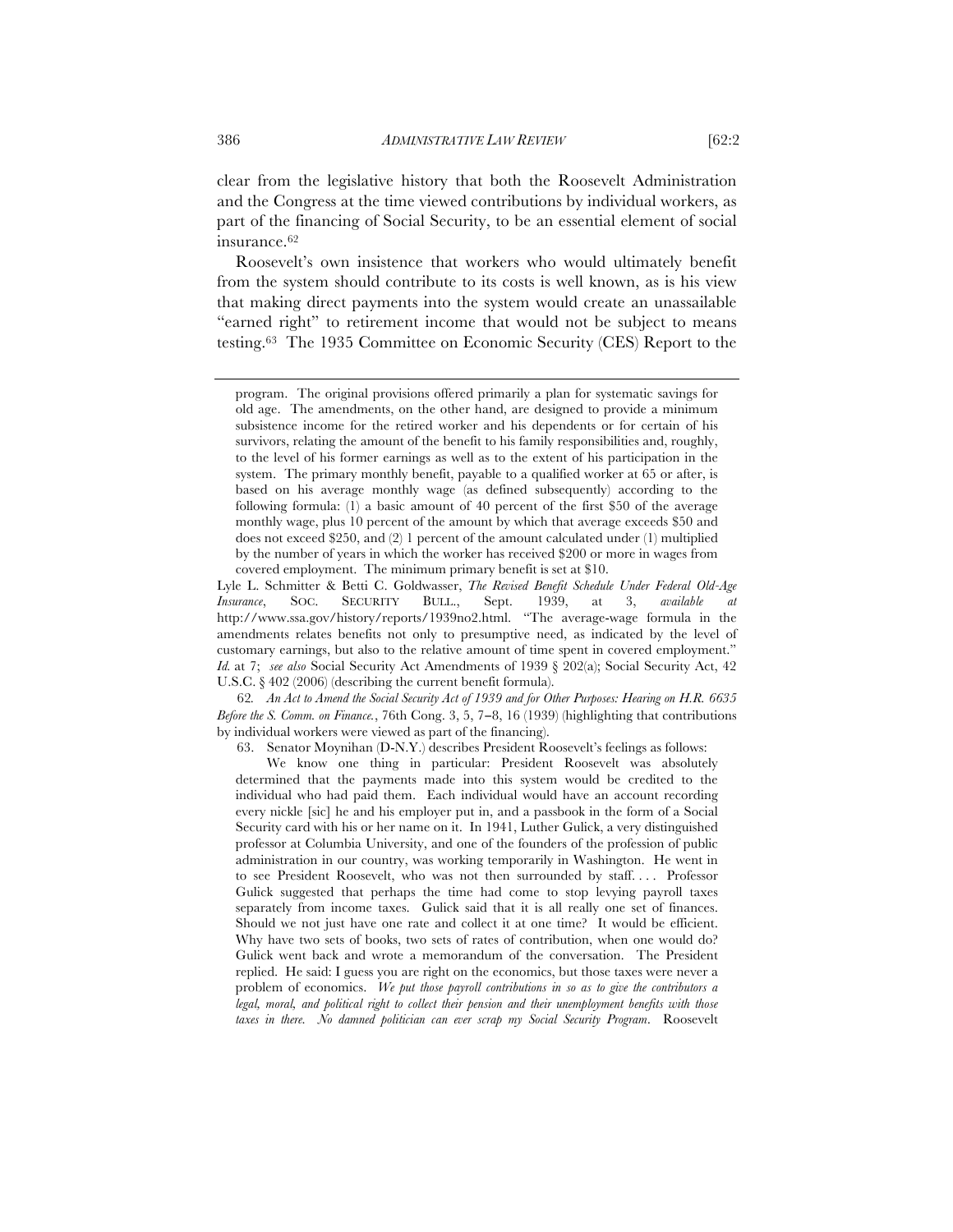President echoed this conviction:

Contributory annuities are unquestionably preferable to noncontributory pensions. They come to the workers as a right, whereas the noncontributory pensions must be conditioned upon a "means" test. Annuities, moreover, can be ample for a comfortable existence, bearing some relation to customary wage standards, while gratuitous pensions can provide only a decent subsistence.64

However, by the time the major expansion of Social Security took place four years later, the link between contributions and benefits was already being described in more ambiguous terms:

The present old-age insurance system, while maintaining a reasonable relationship between past earnings and future benefits, provides proportionately greater protection for the low-wage earner and the shorttime wage earner than for those more favorably situated. In other words, it recognizes *presumptive* need as an essential consideration in any socially adequate old-age insurance system. . . .

But every worker, regardless of his level of earnings or of the length of time during which he has contributed, will receive more by way of protection than he could have purchased elsewhere at a cost equal to his own contributions. In other words, the system recognizes the principle of individual equity, as well as the principle of social adequacy.65

By 1939, it appears the redesigners of the original program viewed contributions as more of a political mechanism for assuring rights to adequate benefits in old age rather than as actual payment for a future retirement annuity or an investment yielding a return in the form of the retirement benefits. The expansion of the program to meet the needs of elderly spouses and survivors of covered workers and the acceleration of payment of benefits to meet more current needs, along with other changes that expanded the role of Social Security to resemble what it is today, required a recognition that worker contributions constituted partial, not complete, financing for the system as a whole, not direct payment for the benefits they would eventually receive.

In the original estimates for Social Security's financing, even in 1935, and to a greater extent in the 1939 revamping of the system, worker and employee contributions via the payroll tax were not seen as the sole, longterm source of financing.66 General tax revenues were projected to begin

wanted that money to be identified with the individuals who had contributed it. And that system worked very well indeed.

<sup>101</sup> CONG. REC. 28,086 (1990) (emphasis added).

<sup>64.</sup> CES REPORT, *supra* note 35, at 39.

<sup>65.</sup> REPORT OF THE SOCIAL SECURITY BOARD, H.R. DOC. NO. 76-110, at 5 (1939), *available at* http://www.ssa.gov/history/reports/38ssbadvise.html.

<sup>66.</sup> "There can be no escape from the costs of old age; and since these costs must be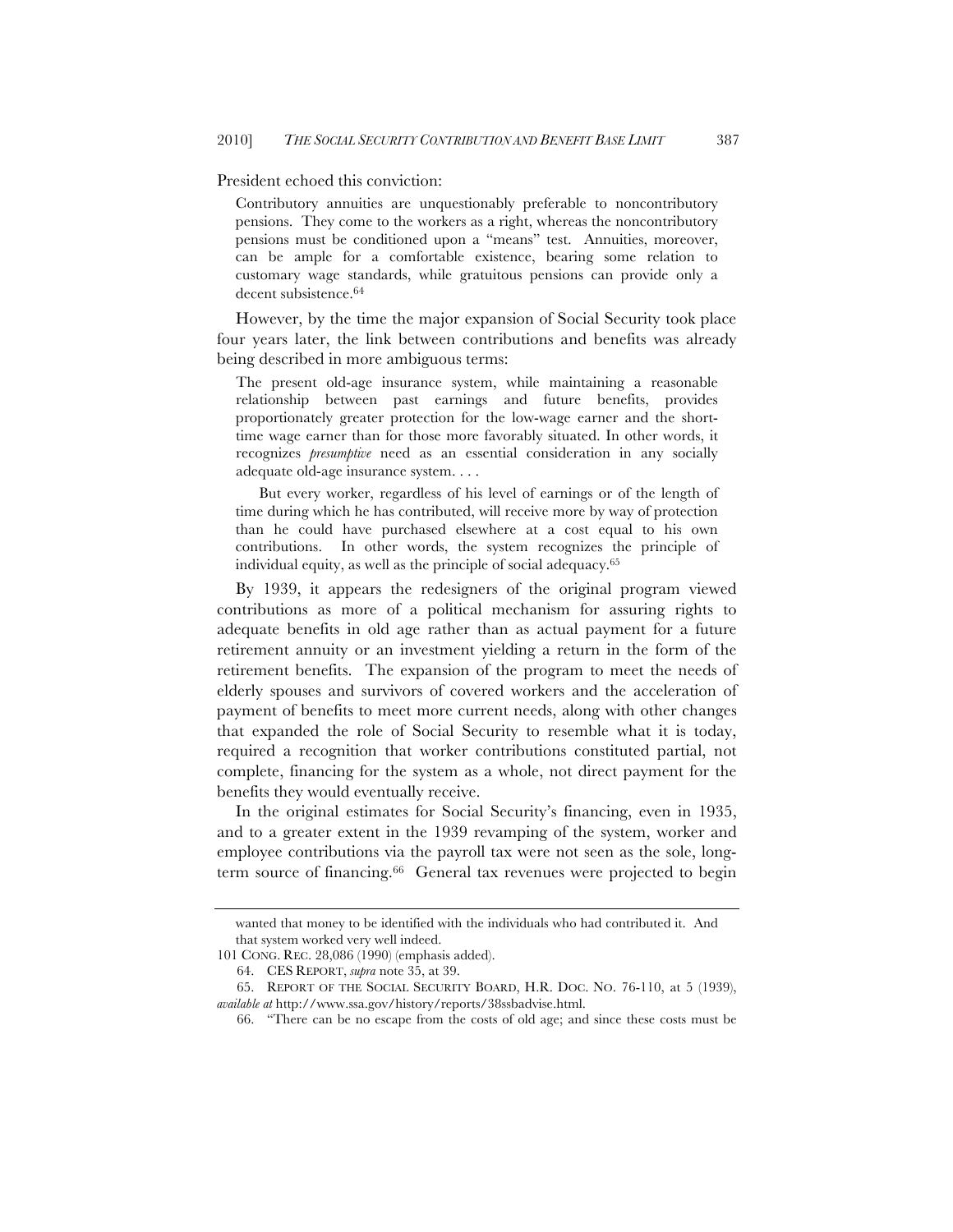partially financing benefits at least by the 1960s on the assumption that contribution rates would not rise above  $5\%$ .<sup>67</sup> As will be discussed below, partial nonpayroll-tax financing is completely consistent with the social insurance model and belies any notion that Social Security benefits are tied in any direct way to their source of financing.68

So what conclusions can be drawn from examination of the fundamental principles associated with the Social Security contribution and benefit base that should guide any future changes? First, clearly the level of covered wages has traditionally been aimed at covering most wages in the national economy, but the highest wage earners have always had the top part of their salaries exempted from Social Security taxes and omitted from their earnings records for benefit computation purposes. It is not clear, however, that this design feature is necessarily an inviolable basic principle of social insurance generally or of the U.S. Social Security system in particular.

Second, the causative relationship between contributions and benefits that so many commentators, as well as members of the public, seem to perceive as a fundamental principle of Social Security simply does not exist, at least not in the sense of benefits resulting from or depending on taxes paid. Benefits are based on earnings recorded in the Social Security system, not on taxes paid, similar to the way workers covered by an employer-sponsored defined-benefit pension plan accrue benefits over a

met, an orderly system under which employers, employees, and the Government will all contribute appears to be the dignified and intelligent solution of the problem." CES REPORT, *supra* note 35, at 46*.* "Since the nation as a whole, independent of the beneficiaries of the system, will derive a benefit from the old-age security program, it is appropriate that there be Federal financial participation in the old-age insurance system by means of revenues derived from sources other than pay-roll taxes." ADVISORY COUNCIL ON SOC. SEC., FINAL REPORT, S. DOC. NO. 76-4, at 6 (1938), *available at* http://www.ssa.gov/history/reports/38advise.html. The Social Security Board, while differing in many respects from the Advisory Council's report, echoed this sentiment:

The Board is of the opinion that it would be sound public policy to pay part of the eventual cost of the benefits proposed out of taxes other than pay-roll taxes, preferably taxes such as income and inheritance taxes levied according to ability to pay.

The portion of the total costs to be met by taxes other than pay-roll taxes should depend upon the proportion of the general population covered by the insurance system. The wider the coverage, the more extensive this contribution from other tax sources might properly be.

REPORT OF THE SOCIAL SECURITY BOARD, H.R. DOC. NO. 76-110, at 12 (1939), *available at*  http://www.ssa.gov/history/reports/38ssbadvise.html.

<sup>67</sup>*. See* CES REPORT, *supra* note 35, at 45 ("Benefit payments will be light in the early years but will increase steadily until, by 1965, they will exceed the annual receipts. It is at this stage that the Federal Government would begin to make contributions to the annuity system  $\dots$ .").

<sup>68</sup>*. See infra* text accompanying notes 70–71.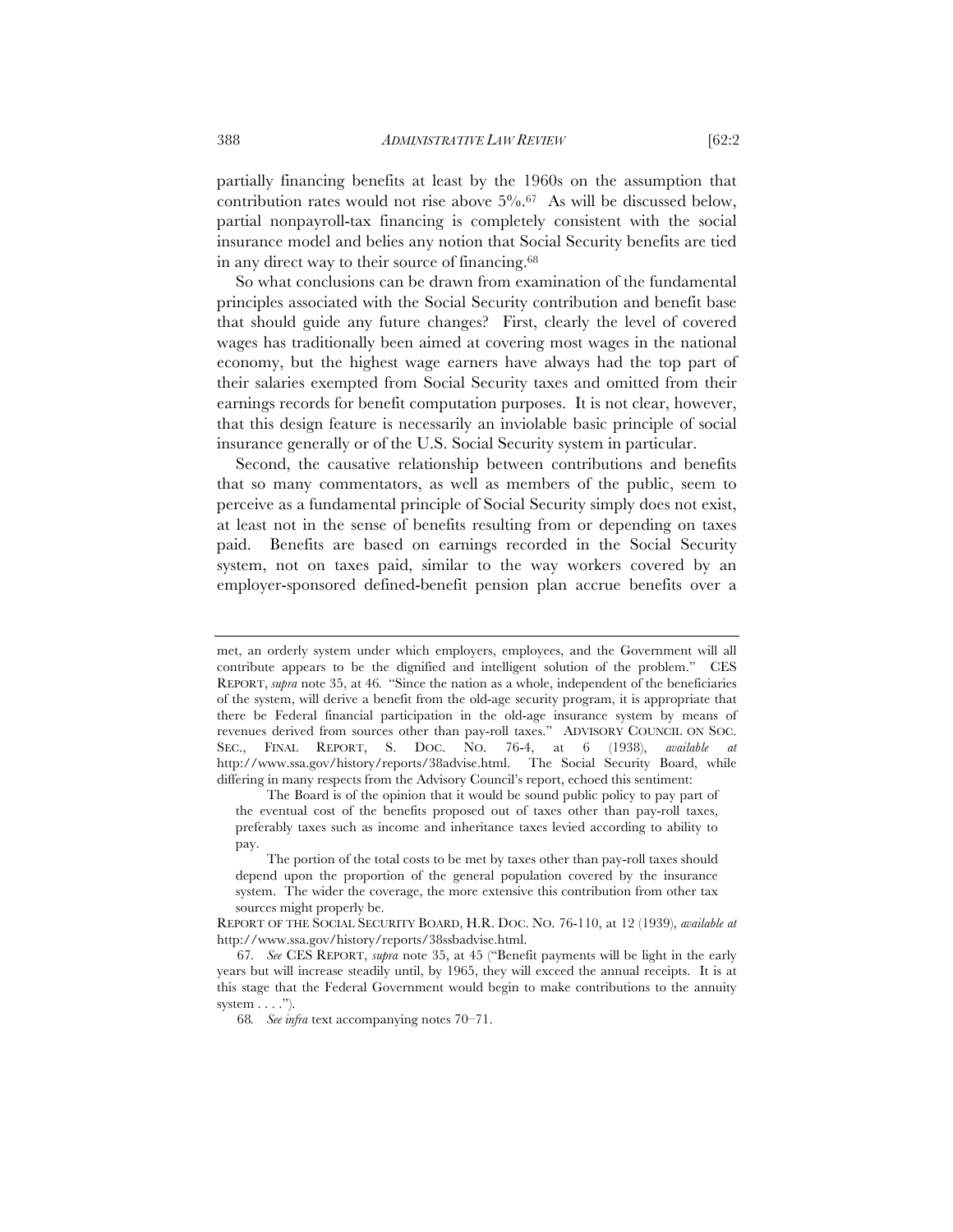career with that employer.69 There has never been any connection between the amount of FICA taxes paid by a worker and her employers on her behalf and her ultimate level of benefits.70

Of course, as a political matter, it may not matter that the tax−benefit connection does not exist if the public at large believes that it does, but that is likely a question of ignorance and a generational unfamiliarity with the principles of accrual of benefits under any kind of defined benefit pension plan, something with which today's workers have very little experience.71 As a policy question, however, it is time to set aside popular mythology based on a misunderstanding of the actual fundamental principles of Social Security financing and benefits, one that clearly distorts both policy analysis and public understanding of the program.

Finally, the wage-base limit is really a by-product of the original limits on coverage for benefit purposes and in some ways is a relic of the original 1935 legislation that envisioned Social Security as a type of contributory

Patricia E. Dilley, *Taking Public Rights Private: The Rhetoric and Reality of Social Security Privatization*, 41 B.C. L. REV. 975, 1000 (2000); *see also* Deborah A. Geier, *Integrating the Tax Burdens of the Federal Income and Payroll Taxes on Labor Income*, 22 VA. TAX REV. 1, 35 (2002).

70*. See* Dilley, *supra* note 69, at 1000.

71. Professor Stephen F. Befort chronicled this significant shift as follows:

Through the 1970s, traditional defined benefit plans predominated. In 1975, for example, 87% of all workers covered by a pension plan participated in a defined benefit plan. Since 1980, however, there has been a significant shift toward defined contribution plans. While the number of employees covered by a defined benefit plan fell 25% between 1980 and 2000, the number participating in a defined contribution plan jumped 250%. As of 2005, twice as many American workers were covered by defined contribution plans as compared to defined benefit plans. Of those with pension coverage, only 19% of U.S. households are currently covered by a defined benefit plan, while 58% are covered solely by a defined contribution plan, and 23% participate in both types of plans.

Stephen F. Befort, *The Perfect Storm of Retirement Insecurity: Fixing the Three-Legged Stool of Social Security, Pensions, and Personal Savings*, 91 MINN. L. REV. 938, 948 (2007); *see also* Henry H. Drummonds, *The Aging of the Boomers and the Coming Crisis in America's Changing Retirement and Elder Care Systems*, 11 LEWIS & CLARK L. REV. 267, 281 (2007) ("In summary, the defined benefit traditional pension system suffers from a marked decline in its coverage of American workers and a funding crisis in sectors heretofore thought to be its strength.").

<sup>69</sup>*. See* 42 U.S.C. § 415 (2006) (describing the computational methods for primary insurance amounts). I previously described the Social Security system as follows:

Payroll taxes are merely a method of financing the system, not the basis for benefits earned and paid out. Benefit calculations are made based on *earnings* recorded in the Social Security system, which is done as a record-keeping matter through withholding tax records filed with the Federal Reserve and forwarded to the Social Security Administration. But benefit calculations do not take into account the amount of *taxes* paid, and benefits cannot be reduced in the event of a failure to pay such taxes by the employer who is responsible for withholding FICA taxes from workers' paychecks. The system could as easily be financed through income tax revenues, like other government expenditures, without any impact on the earnings-based benefit structure.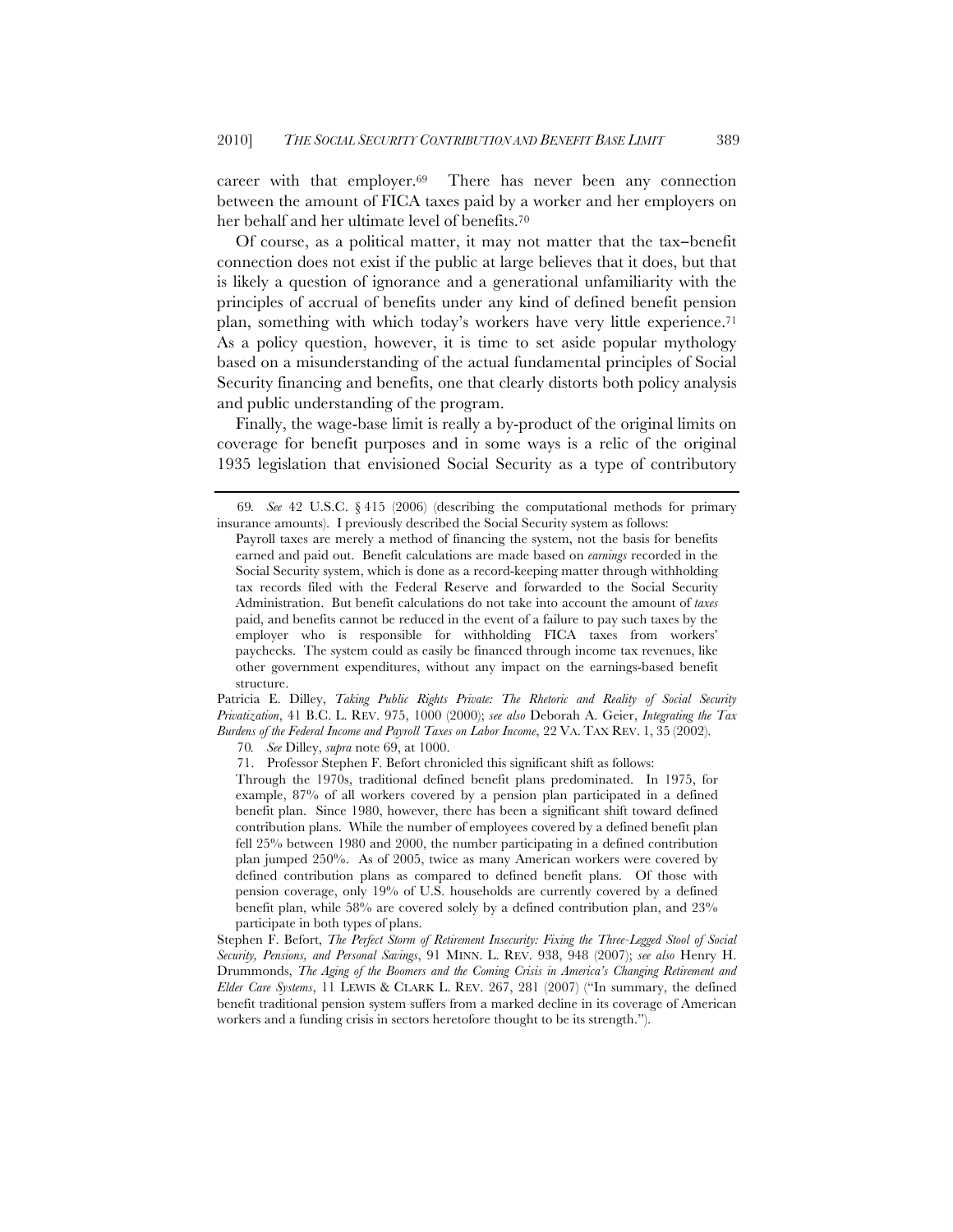annuity to provide for a future limited floor of retirement security.72 That version of Social Security was replaced, before it ever really took effect, by the more expansive social insurance model of the 1939 Amendments.73 Social insurance has a much broader mission—protecting society by caring for individuals:

Social insurance is one of the ways in which we endeavor to make society secure. . . . The basic purpose of all forms of social insurance is to replace a sufficient part of that wage income when it is lost as a result of any of these hazards—unemployment, accident, old age, or death of the wage earner—to insure not only that the individual may look forward to protection, but that society as well may be protected against the hazards which it faces.<sup>74</sup>

Clearly, Social Security was explicitly intended, and successfully functions, as a social stabilizer, protecting society from unrest by giving workers generally the promise of protection against destitution in old age.75 From that perspective, high-wage workers are "purchasing" more with their Social Security contributions than just their future benefit entitlement, and the indirect economic benefit of social and economic stability for society generally, particularly for those most likely to reap the biggest economic benefit from society and a stable capitalist economy, was an intentional result.76

75. President Roosevelt made this point explicitly in his statement to Congress even before the formulation of the Social Security Act:

Among our objectives I place the security of the men, women and children of the Nation first. This security for the individual and for the family concerns itself primarily with three factors. People want decent homes to live in; they want to locate them where they can engage in productive work; and they want some safeguard against misfortunes which cannot be wholly eliminated in this man-made world of ours. . . . The third factor relates to security against the hazards and vicissitudes of life. Fear and worry based on unknown danger contribute to social unrest and economic demoralization. If, as our Constitution tells us, our Federal Government was established among other things, "to promote the general welfare," it is our plain duty to provide for that security upon which welfare depends.

President Franklin Delano Roosevelt, Message to Congress Reviewing the Broad Objectives and Accomplishments of the Administration (June 8, 1934), http://www.ssa.gov/history/fdrstmts.html#1939b.

76. This result, of course, is quite similar to one premise of progressive income taxation discussed below: higher income taxpayers benefit more from the institutions and protections of government and therefore should pay higher taxes. *See generally* Joseph M. Dodge, *Theories* 

<sup>72.</sup> MULVEY & WHITMAN, *supra* note 41, at 1.

<sup>73</sup>*. See generally* Social Security Act Amendments of 1939, Pub. L. No. 76-379, 53 Stat. 1360.

<sup>74.</sup> Corson Memorandum, *supra* note 61. After passage of the 1939 Amendments, John Corson traveled around the country to explain the new law to employees of the agency. A Director's Bulletin put Corson's remarks into the written form from which this quotation is taken. These remarks, I believe, reflect the contemporary and later understanding of social insurance of most of the original designers of the 1939 bill.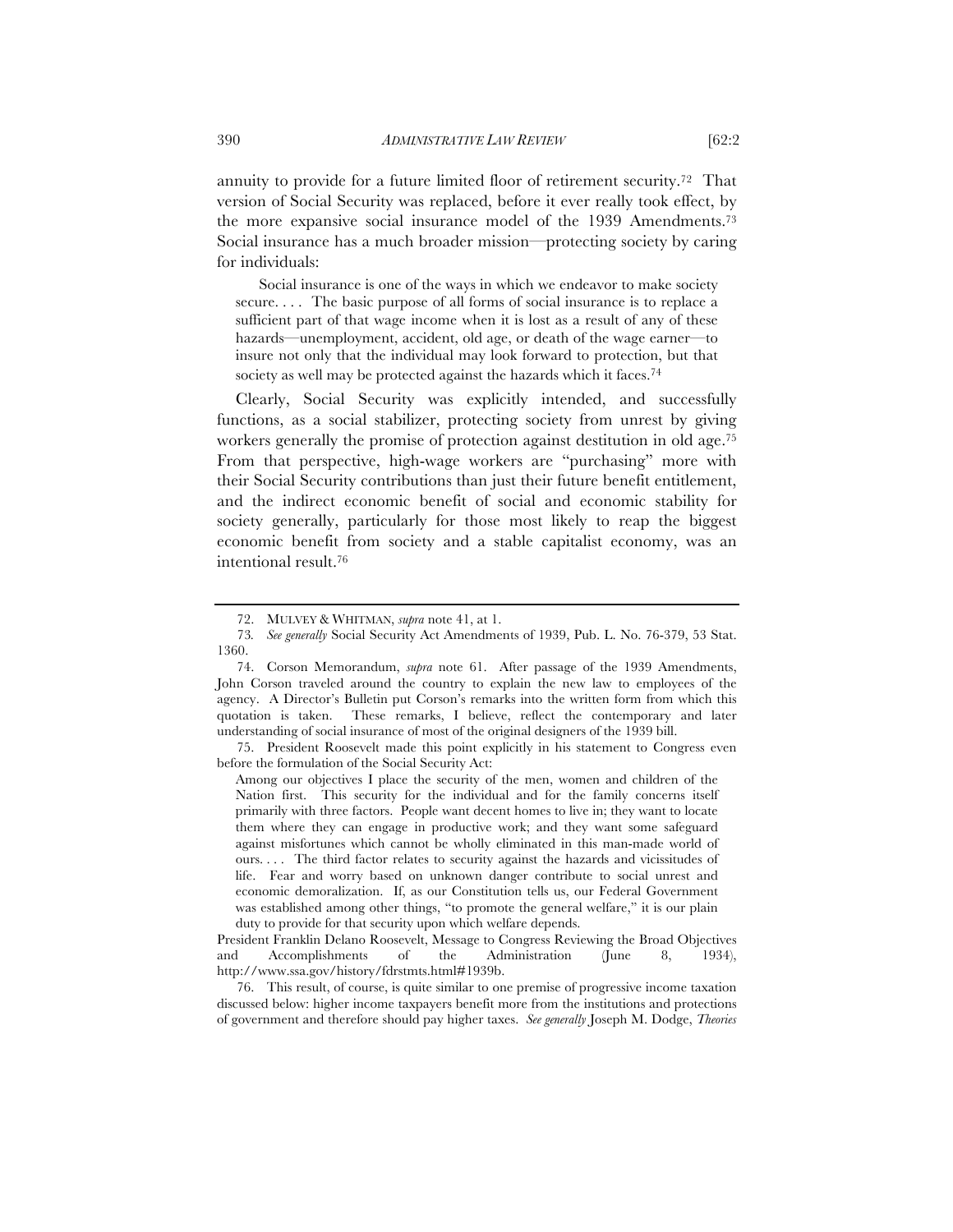No fundamental principle of Social Security is necessarily at stake, therefore, in consideration of a wide range of proposals to raise, redesign, eliminate, or add to the base for tax purposes, benefit purposes, or both, or for adding other sources of financing for Social Security benefits. Even in 1939, the program's designers anticipated that the program's possible broader financing needs in the future would need to be met either by continuing increases in the tax base or infusions of general tax revenues.77 Any discussion of financing changes that are "true to original principles of Social Security" clearly should include a broader menu of options than just increases in the base or rates of the current payroll-tax financing system. It is particularly appropriate to begin with an examination of the wage-base limit, as expansion of the base can serve two purposes: increased financial viability and increased fairness in the eyes of the taxpayers.

# II. RAISING THE BASE TO TRADITIONAL TARGET LEVEL

The main purpose of the doughnut hole proposal is to increase payrolltax contributions to Social Security only from higher wage workers in order to shore up the long-term financing of the system.78 Setting aside for the moment the question of whether long-term financing needs to be addressed at all right now, the first issue should be the appropriate level for the wage base from a Social Security program perspective. Apart from political considerations, the base's two separate roles need to be reimagined from the perspective of the Social Security program's mission itself and not simply from a tax policy or political salability perspective.

Social Security was designed and has developed over several decades as a way to deal with certain problems that still exist: insuring working people and their families against the chance of destitution when they are no longer able to work (whether because of old age, disability, or death) and, as a result, promoting social stability throughout the life cycle.79 The central

*of Tax Justice: Ruminations on the Benefit, Partnership, and Ability-to-Pay Principles*, 58 TAX L. REV. 399 (2005).

<sup>77</sup>*. See An Act to Amend the Social Security Act and for Other Purposes: Hearing on H.R. 6635 Before the S. Finance Comm.*, 76th Cong. 81, 83, 86, 92−93, 101, 250 (1939) (highlighting that increases in taxes as well as increased contribution rates were considered).

<sup>78</sup>*. See supra* notes 8–9 and accompanying text.

<sup>79.</sup> Frances Perkins, the "mother of Social Security" and a member of the original Committee on Economic Security that developed the proposal for the first Social Security legislation in 1935, described the origins of Social Security in a speech to Social Security Administration employees on the twenty-fifth anniversary of the program as follows:

We were not yet out of the woods of the Great Depression and, of course, it was the Great Depression which we must never forget in this country, which was the proximate cause of this movement which was launched at that time-this movement to write under the lives of the American people a basis of security which came to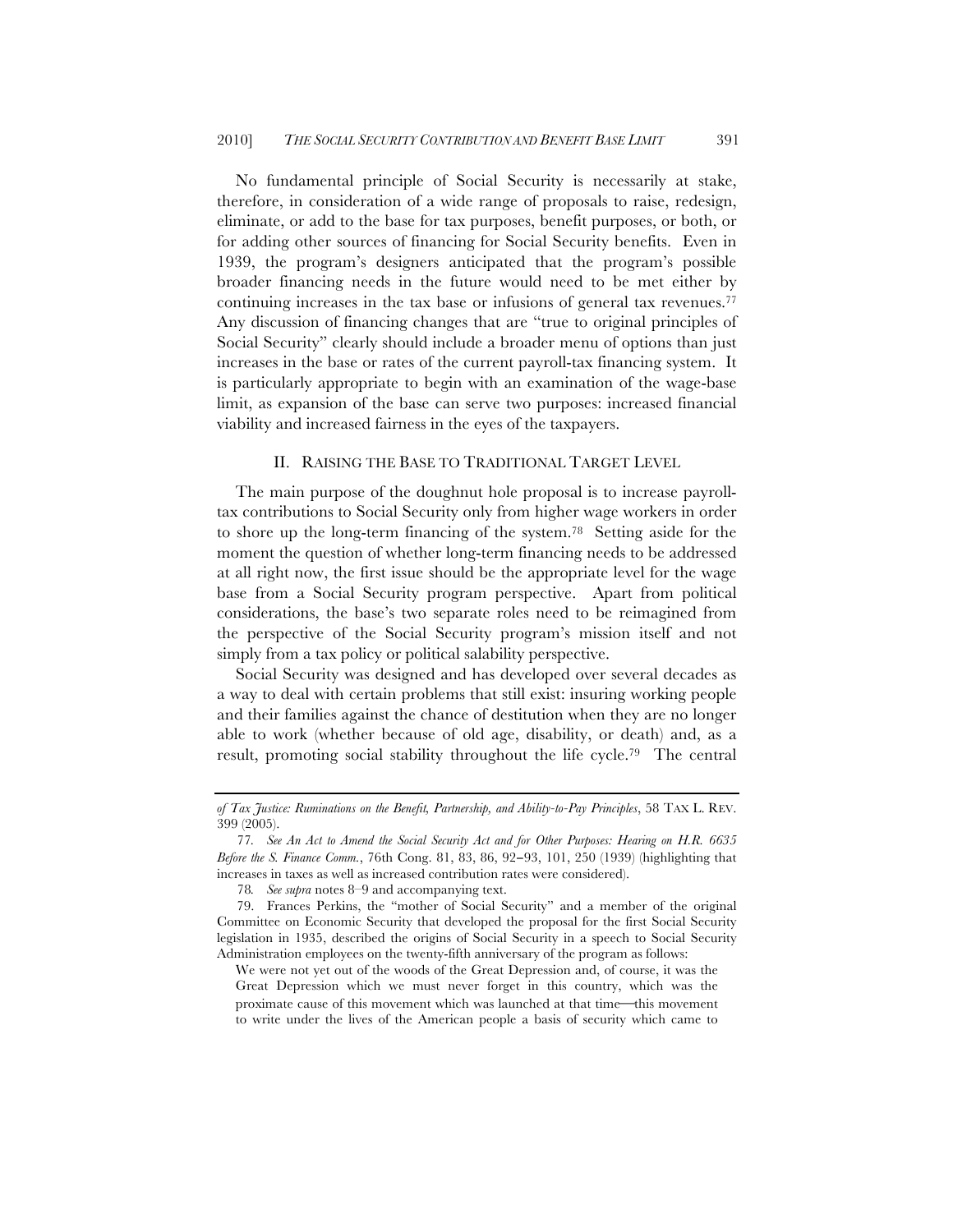criterion to be applied to proposed modifications of the base (for benefits, contributions, or both) is whether the changes improve or detract from the program's ability to continue to meet that central purpose. This is not to ignore the impact of the dedicated payroll-tax base as part of the overall federal tax structure. Nonetheless, the programmatic purposes of the wage base should be balanced against the overall economic impact of base increases on Social Security taxpayers and beneficiaries.

One clear rationale for another round of ad hoc contribution and benefit base increases can be found in a comparison of wages covered by the FICA wage base at the onset of the program and now. In 1937, the \$3,000 contribution and benefit base covered 92% of all wages in the national economy, but over the next fifty years, as the economy expanded in the post-World War II period, the percentage of wages covered declined, requiring periodic legislation to increase the base.80 At several points during the history of the program, the disparity between wages actually covered and the traditional 90% standard was quite wide—for example, in 1965, only 71% of all wages were covered—and eight ad hoc increases in the wage base were put in place between 1939 and 1972.81 Indexing the base to increases in average wages in 1972, combined with the last set of ad hoc increases that were eventually completed in 1992, was intended to eliminate the need for ad hoc increases.82

However, indexing the base to increases in average wages, rather than to some more comprehensive gauge, such as aggregate U.S. earnings, means that growing income and earnings inequality allows more compensation at the top of the earnings scale to escape the base. While the earnings of about 94% of all U.S. workers are completely covered by the 2010 base of

82. In 1973, Commissioner of Social Security Robert M. Ball explained that major social security legislation enacted in July 1972 included

them out of the orderly, substantial, and regular contributions to their future and to the future hazards.

Frances Perkins, Remarks at the Social Security Twenty-Fifth Anniversary Ceremonies (Aug. 15, 1960), http://www.ssa.gov/history/25annoasis.html.

<sup>80</sup>*. See generally* Patricia P. Martin & David A. Weaver, *Social Security: A Program and Policy History*, 66 SOC. SECURITY BULL. 1, 1 (2005), *available at*  http://www.ssa.gov/policy/docs/ssb/v66n1/v66n1p1.pdf.

<sup>81</sup>*. See, e.g.*, MULVEY & WHITMAN, *supra* note 41, at 4.

<sup>[</sup>an increase] from \$9,000 in 1972 to \$10,800 in 1973 and to \$12,000 in 1974 the maximum amount of a worker's annual earnings that may be counted in figuring his and his family's social security benefits (and on which he pays social security contributions) and provided in addition for keeping the amount up to date automatically in the future as average wages rise; and a revised contribution rate schedule . . . .

Robert M. Ball, *Social Security Amendments of 1972: Summary and Legislative History*, SOC. SECURITY BULL., March 1973, at 3, 3, *available at* http://www.ssa.gov/history/1972amend.html.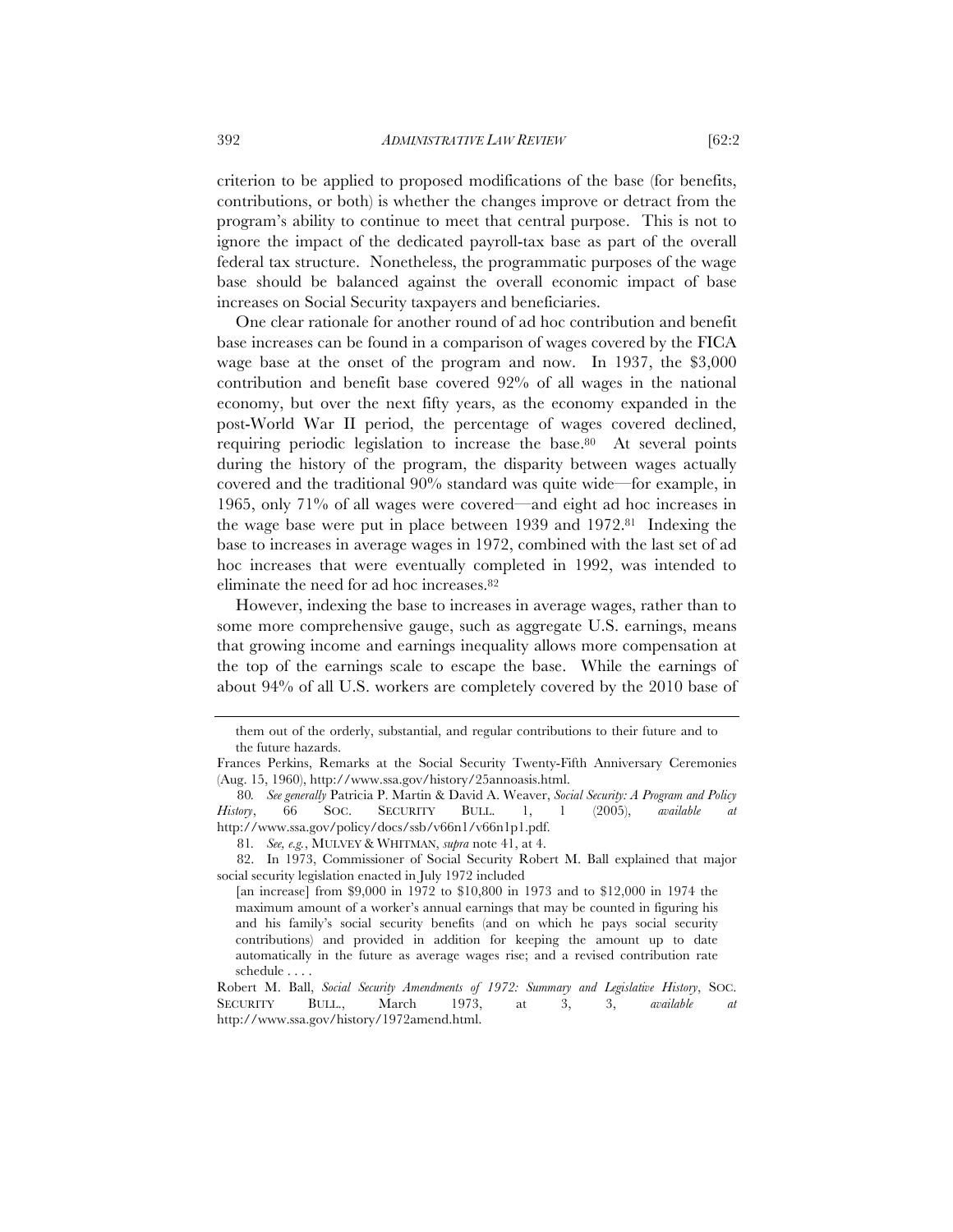\$106,800, the share of total wages subject to the payroll tax has been steadily falling—from about 90% in 1982, at the time of the last big Social Security financing bill, to 85% in 2005—mainly because of the great disparity between average wage increases and compensation increases for the highest wage earners.83 If no additional changes are made to the wage base, it is projected to cover only 83% of wages by 2014.84 However, increasing the base to cover 90% of wages in the national economy would not be a trivial change. For example, in 2005, meeting that goal would have required a jump from that year's base limit of \$90,000 to \$150,000.<sup>85</sup>

Even so, no matter what measure is used, increasing the contribution and benefit base at least back up to the 90% level seems to be the easiest case to make from the perspective of fidelity to the basic design and purpose of Social Security, for several reasons. From a simple financing perspective, it could be argued that coverage of almost all, if not 100% of, wages earned is one way to insure adequate financing of current benefits without having to increase the FICA rate to levels that would be extremely burdensome for lower and middle wage workers. Nonetheless, there is more to the base than financing concerns, which may make raising it a programmatic necessity regardless of financing concerns. It makes sense, then, to unpack the base into contribution purposes and benefit purposes and to examine the rationales for each type of limit independently.

# *A. Benefit Base*

The traditional goal of including at least 90% of wages for both benefit and tax purposes satisfies important political and philosophical objectives of social insurance—if almost all workers and most of their wages are covered, they have a commitment to the program for themselves as well as for society in general. However, the importance of universal benefit coverage—both of workers and of their wages—goes deeper than creation of stakeholders.

Coverage of most earnings for benefit purposes is the underpinning of social insurance's role of encouraging social stability—tying together economic interests of working, middle, and upper economic classes. It is not surprising that the designers of Social Security thought it important to cover at least earnings up to the top 10% of wage earners, given the dramatic downturn of economic fortunes during the Great Depression that saw those even at or near the top lose assets and the capacity to earn

<sup>83.</sup> KATHLEEN ROMIG & JANEMARIE MULVEY, CONG. RESEARCH SERV., SOCIAL SECURITY: RAISING OR ELIMINATING THE TAXABLE EARNINGS BASE 1 (2009).

<sup>84</sup>*. Id.*

<sup>85</sup>*. Id.*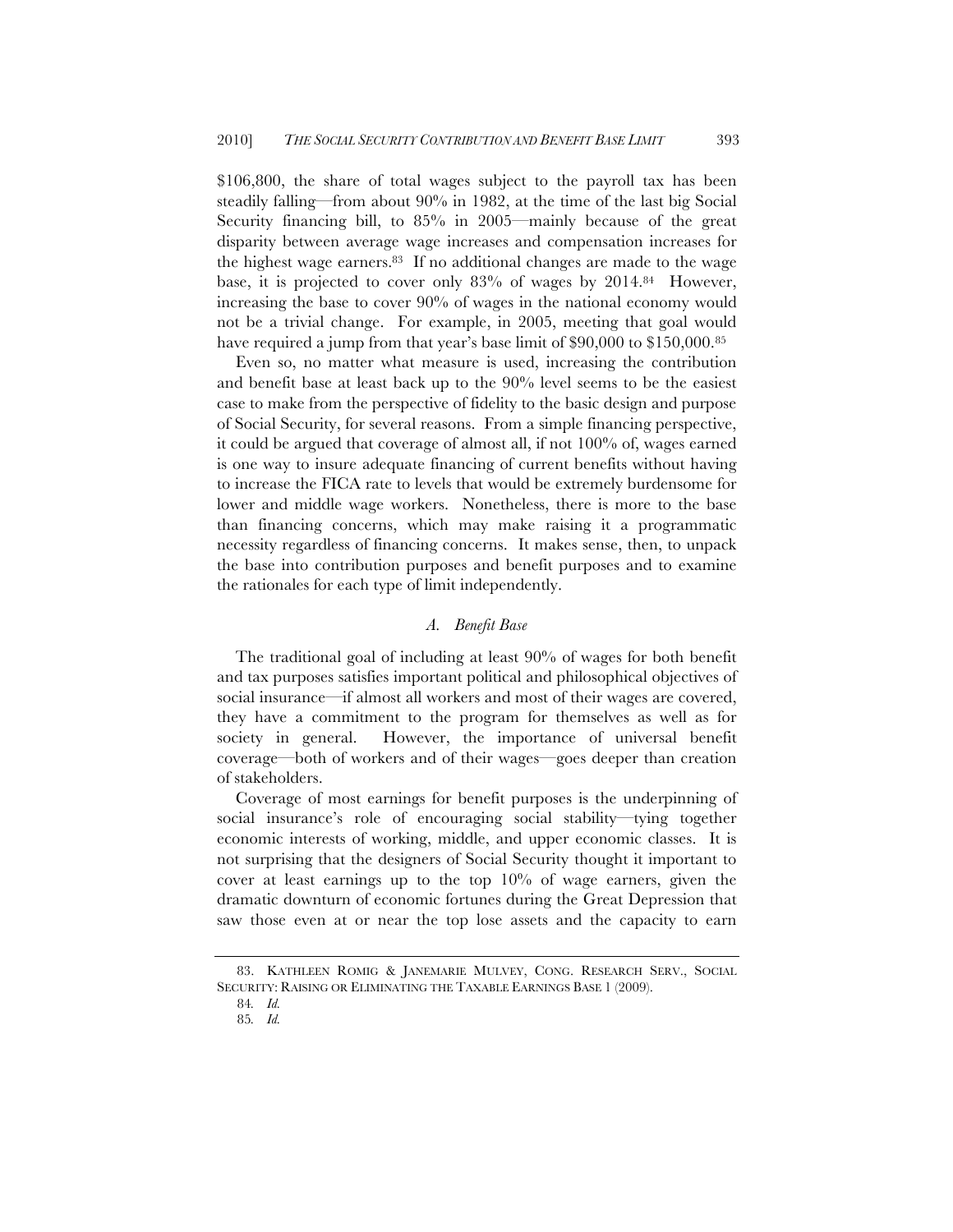through no fault of their own.86 Melding the interests of top and bottom earners served not only as political glue but as a stabilizer of economic expectations for society generally—wage earners covered by Social Security might fall down the economic ladder, but in old age they would not need to appeal for government aid to the poor.87

While some workers manage to earn at or above the base for their entire careers, many more have earnings histories that fluctuate, sometimes dramatically, over thirty-five to forty years of work.88 If the benefit base is compressed and fails to capture earnings near the top, benefits could be dramatically affected for workers who have some good years accompanied by many average or below average ones. The whole point of providing an entitlement in the future to benefits based on past earnings is to allow for the possibility of misfortune along the way to old age, to provide income

<sup>86</sup>*. See generally* DAVID M. KENNEDY, FREEDOM FROM FEAR: THE AMERICAN PEOPLE IN DEPRESSION AND WAR, 1929−1945, at 58−59 (1999) (providing examples of the poor economic climate during the Depression, such as the 26,355 business failures by the end of 1930).

<sup>87</sup>*. See supra* notes 63–67 and accompanying text.

<sup>88.</sup> The University of Michigan Retirement Research Center studied this phenomenon and concluded,

In practice, when we compare the hypothetical profiles with actual earnings, we find that the scaled profiles do not compare well to actual earnings paths. One reason for this divergence is that the assumption of steady work does not track the experience of actual Health and Retirement Study (HRS) workers. Well over one-third of all men and women in our sample did not have covered earnings in their 20s, and many women had zero earning years after that. All the hypothetical profiles are higher and flatter than the typical HRS workers in our sample. We also find that the Average Wage Index, intended to reflect a weighted average of actual earnings at any given time, does not match the average earnings of any given cohort. In addition, the AWI exceeds average actual earnings during working cohorts' early years, and, using measures unaffected by high outlier earners, it is still higher than HRS actual cohort earnings in all years. Further, median HRS actual earnings were more similar to the low versus the medium scaled profile. Even after restricting the HRS sample to respondents with substantial work histories, the medium scaled profile is 28% above HRS actual median earnings, implying a lifetime difference of more than \$150,000.

Andrew Au, Olivia S. Mitchell & John W.R. Phillips, *Modeling Lifetime Earnings Paths: Hypothetical Versus Actual Workers* 19 (Univ. Mich. Ret. Research Ctr., Working Paper No. 2004-074, 2004), http://www.mrrc.isr.umich.edu/publications/papers/pdf/wp074.pdf. In addition, the Center for Retirement Research Center at Boston College found,

Few workers have level career earnings, so the traditional approach to policy simulation represents a serious distortion of actual labor market experience. Moreover, differences in the pattern of career earnings can produce wide disparities in pension entitlements, even for workers with the same average earnings, under individual account and other retirement plans.

Barry Bosworth, Gary Burtless & C. Eugene Steuerle, *Lifetime Earnings Patterns, the Distribution of Future Social Security Benefits, and the Impact of Pension Reform* (Ctr. for Ret. Research at Boston Coll., Working Paper No. 1999-06, 2000), *available at*  http://papers.ssrn.com/sol3/papers.cfm?abstract\_id=252052.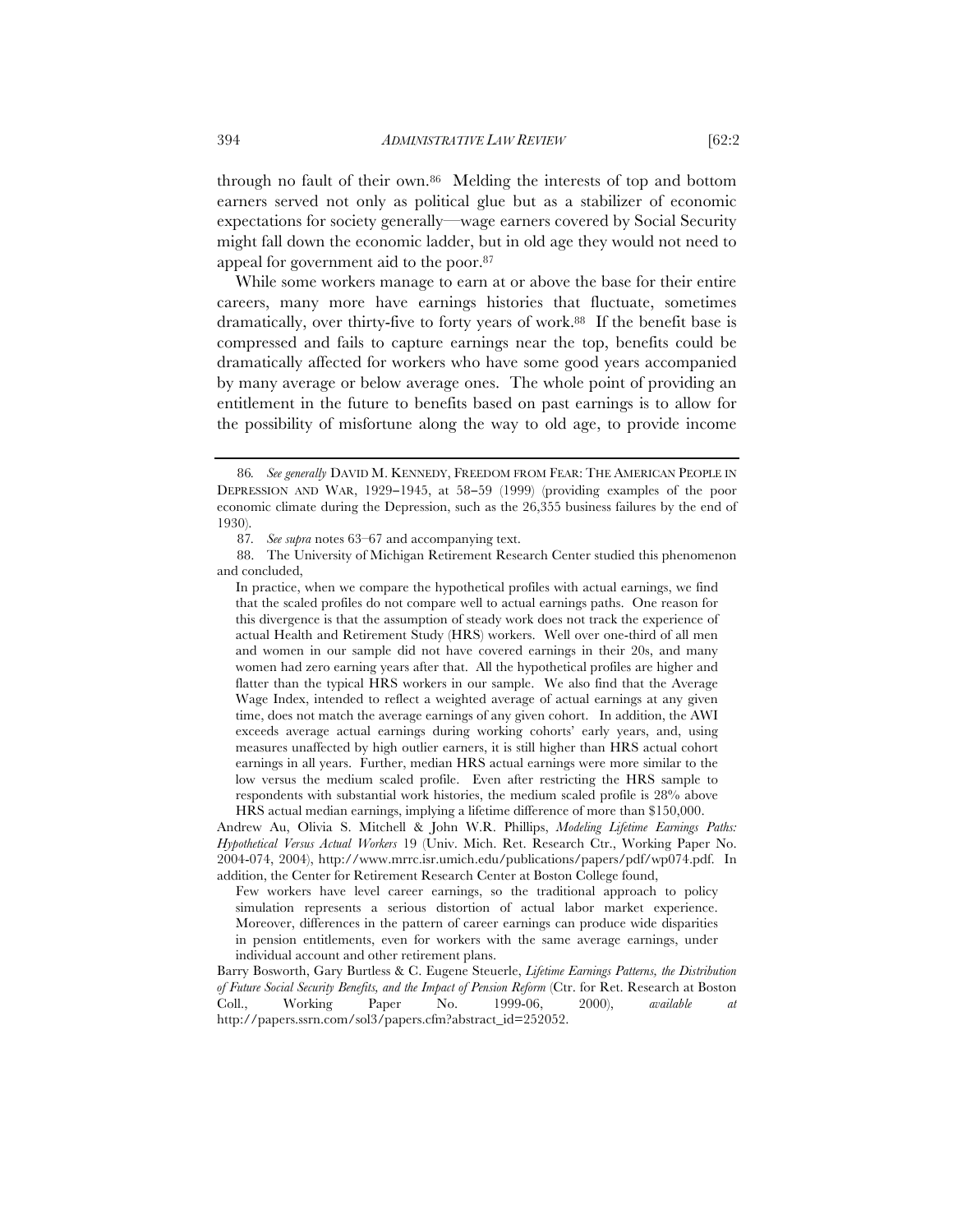assurance in advance and without proof of need at the time benefits are paid.

Correcting the benefit base to cover at least 90% of wages (not just workers) is thus completely consistent with fundamental principles of Social Security and indeed is necessary to fulfill program benefit goals of adequate benefit replacement and program participation. Raising the base higher than the traditional 90% coverage standard raises additional questions, however. One rationale that has always been given for limiting benefit coverage to earnings up to, but not above, the benefit base is that replacement of any part of wages above the base is unnecessary in a publicbenefit program.89 Given the increasing concentration of wealth and earnings levels at the top end of American incomes and the growing inequality of those incomes, it might be appropriate to raise the benefit base above 90%, but there is no clear line indicating how high is too high.

### *B. Contribution Base*

The programmatic connection between the base and benefits is clear the base serves as a limit to the amount of earnings that can be used to calculate the ultimate benefit entitlement, and the level of the base is important in capturing a complete picture of a worker's earnings history. The connection between the base and wages subject to FICA, however, is less clearly connected to Social Security program goals beyond simply raising sufficient funds to pay benefits. The wage aspects of the base, therefore, unlike the benefit aspects, implicate both Social Security programmatic principles and general tax justice and policy issues.

# *1. The Contribution Base from a Programmatic Perspective*

As described earlier, the original base was set at \$250 per month, or \$3,000 per year for benefit-accrual reasons, but it is not clear that the House drafters of the 1935 Act had anything more in mind than simple symmetry when they used the same limit for FICA purposes.<sup>90</sup> This symmetry is consistent with the original vision of the program as a compulsory, federally sponsored annuity program.91 This original design

<sup>89</sup>*. See* ROMIG & MULVEY, *supra* note 83, at 1 (explaining that the Social Security program was originally intended only to "provide a 'core' benefit as a floor of protection against poverty").

<sup>90</sup>*. See supra* note 43 (describing how the Social Security Administration calculated benefits in 1935).

<sup>91.</sup> From the descriptions in the 1935 CES Report and other documents, the original design resembled an employer-provided pension plan more than social insurance:

Pensions sufficient for a decent subsistence for all of the aged who are dependent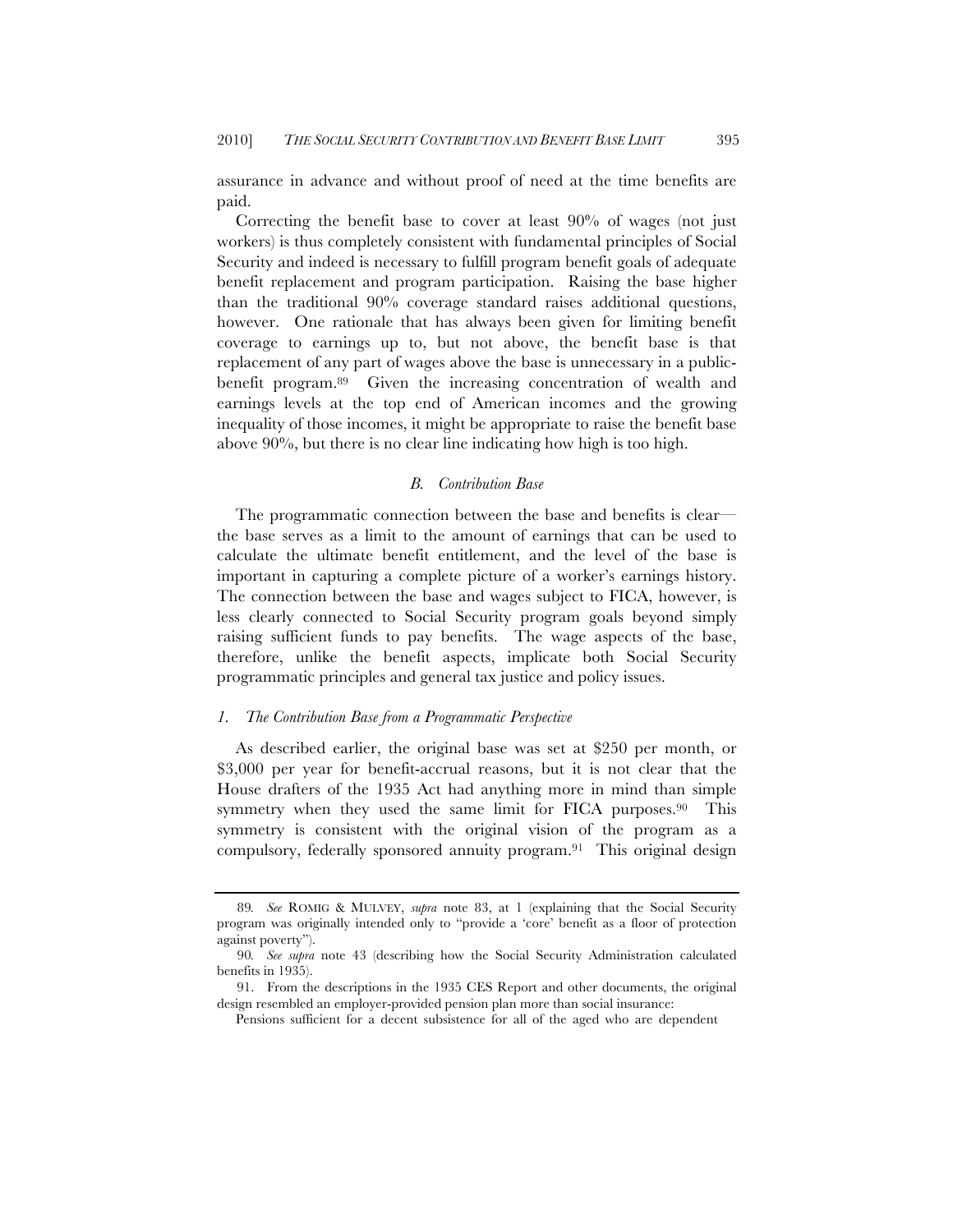explains the insistence in the original bill on categorizing payments into the system as "contributions" rather than taxes—employees were described as making contributions to social insurance, while employers were said to be paying an "excise tax" on their employees' wages.92

However, while workers clearly felt they were contributing to their own future retirement through the FICA tax withheld from their wages, it is not clear that policymakers viewed those withheld amounts as anything other than taxes, albeit taxes dedicated to the financing of those future benefits. The 1938 Advisory Council's report to the President on the upcoming rewrite of the Social Security Act describes both the employee and employer shares of FICA as a tax and further recommends requiring employers to show employees the amount of taxes deducted from their wages under the old-age insurance system.93 The expansion of Social Security in the 1939 Amendments into a true, broad-based social insurance program protecting workers and families from future need in retirement or because of early death made it harder than ever to view the program as an individual annuity system.94 The public entitlement required public financing, even if most of the needed funds came through the dedicated payroll tax.

As discussed earlier, it is important for the benefit base to cover at least 90% of earnings in the U.S. economy if the Social Security program is to meet its goal of paying benefits that provide adequate, but not excessive, earnings replacement for workers whose earnings may greatly fluctuate throughout their working lifetime.95 The question is whether there is a

upon the public for support are approved by the overwhelming majority of the people of this country. In order to reduce the pension costs and also to more adequately provide for the needs of those not yet old but who will become old in time, we recommend a contributory annuity system on a compulsory basis, to be conducted by the Federal Government.

CES REPORT, *supra* note 35, at 42.

<sup>92</sup>*. Id.* at 22.

<sup>93.</sup> ADVISORY COUNCIL ON SOC. SEC., FINAL REPORT, H.R. DOC. NO. 76-4, at 6−7 (1938), *available at* http://www.ssa.gov/history/reports/38advise.html.

<sup>94.</sup> GEOFFREY KOLLMANN, CONG. RESEARCH SERV., SOCIAL SECURITY: SUMMARY OF MAJOR CHANGES IN THE CASH BENEFIT PROGRAM: 1935−1996, at 2 (1996), *available at* http://www.ssa.gov/history/pdf/crs9436.pdf.

<sup>95.</sup> This concern was expressed very early in the switch from cumulative to average earnings as the basis for calculating the primary insurance amount (PIA):

The Board recommends that benefits be calculated upon the basis of average wages, rather than, as at present, upon total accumulated wages. This change would make it possible to increase early benefits and to relate benefits more closely to the previous normal wage income of the individual. It would also eliminate, as the years go by, the large bonus which present provisions would afford those who have had only a brief period of participation prior to the date of retirement. . . .

While the Board believes that benefits should be related to the average wage, it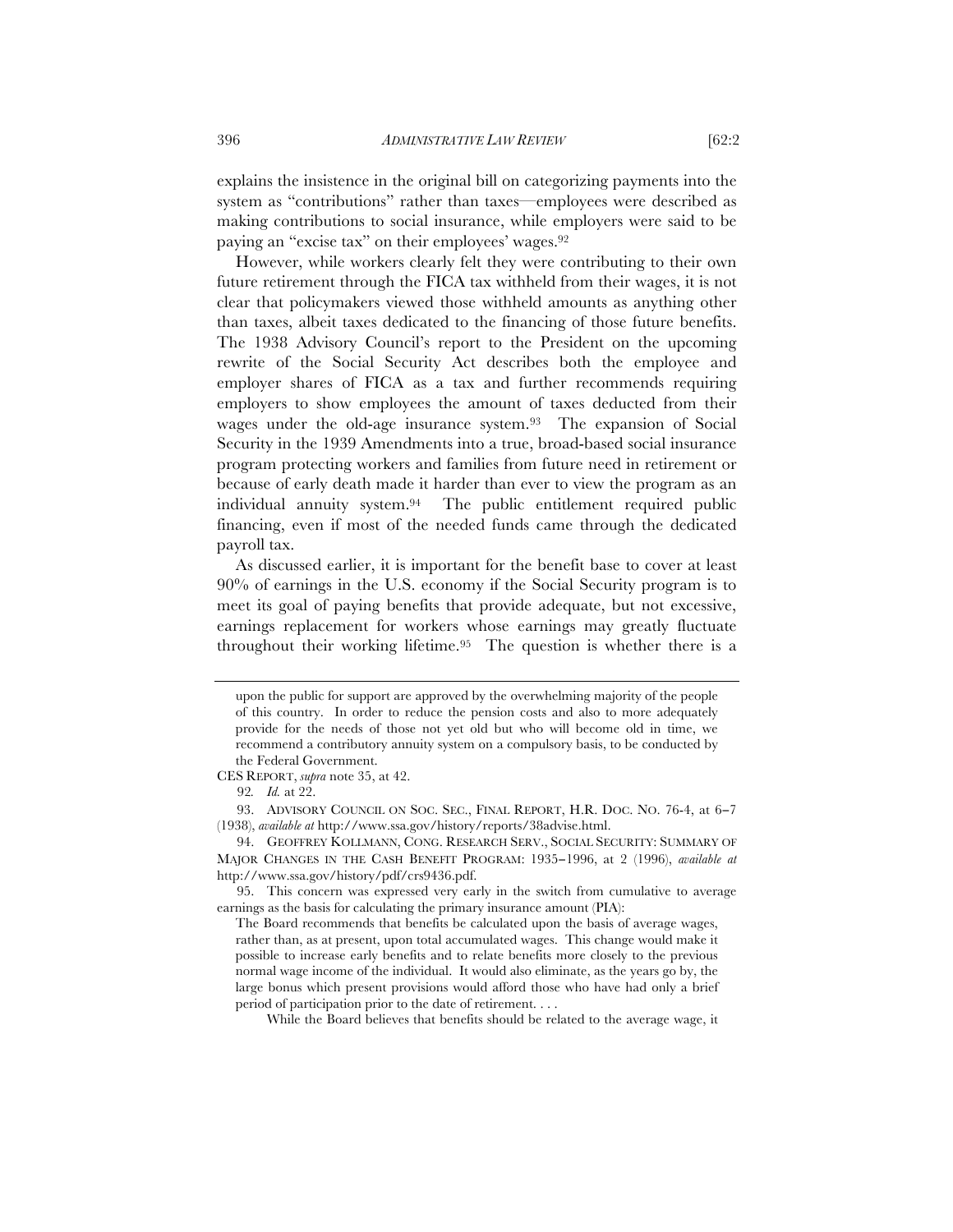similar programmatic imperative for setting the wage base at 90% or more of average earnings. The contributory function of the payroll tax is its most direct connection to Social Security program objectives, as it was envisioned originally as a way to establish an unbreakable political entitlement to eventual benefit receipt.96 It is not clear, however, that the absolute level of contribution is particularly significant in the creation of that entitlement.

For one thing, as discussed above, there is no—and never has been any—statutory connection between entitlement to benefit payments and payroll taxes paid. Benefits are required to be paid to each worker who has satisfied the basic requirements for coverage—based on earnings reported or demonstrated to have been earned for the requisite number of quarters—whether or not her employer actually withheld the proper amounts or paid over to the Treasury amounts owed.97 Moreover, in a public program governed by statutes that can be amended at any time by Congress, the entitlement of any worker to any particular benefit is theoretically subject to change any time Congress is in session, regardless of any contributions made over her working lifetime.

In reality, in the entire history of Social Security, no Congress has ever acted to reduce the current benefits of workers already receiving them, and only once has Congress reduced a scheduled increase in benefits for beneficiaries already in pay status: the 1983 Social Security Amendments delayed the annual cost-of-living increase from June to December on a permanent basis, beginning with the 1983 Cost-of-Living Adjustments (COLA).98 This action was only taken during an extreme financial crisis in

recognizes that benefits should also be related to the number of years the individual has been in covered employment and has made contributions. The Board therefore recommends that an insured individual, upon retirement, receive a basic benefit related to his average wages; and that, for every year he has earned more than some small specified amount of wages in covered employment, his basic monthly benefit be increased by a specified percentage. Conversely it recommends that for every year a person does not earn this specified amount of wages, the basic monthly benefit be reduced by the same percentage.

REPORT OF THE SOCIAL SECURITY BOARD, H.R. DOC. NO. 76-110, at 6−7 (1939), http://www.ssa.gov/history/reports/38ssbadvise.html. The latter part of this recommendation, to increase or reduce benefits based on years of earnings above or below a set limit, was not included in the final 1939 legislation. However, other aspects of the benefit formula, such as dropping out the lowest five years of earnings before calculating the average indexed monthly earnings (AIME), may be said to be addressing some of the same concerns.

<sup>96</sup>*. See* MULVEY & WHITMAN, *supra* note 41, at 1.

<sup>97</sup>*. See supra* note 23 and accompanying text; *see also* Social Security Act of 1935, Pub. L. No. 74-271, § 202, 49 Stat. 620, 623; Social Security Amendments of 1939, Pub. L. No. 76-379, § 202(a), 53 Stat. 1360, 1363−67.

<sup>98</sup>*. See* Social Security Amendments of 1983, Pub. L. No. 98-21, 97 Stat. 65.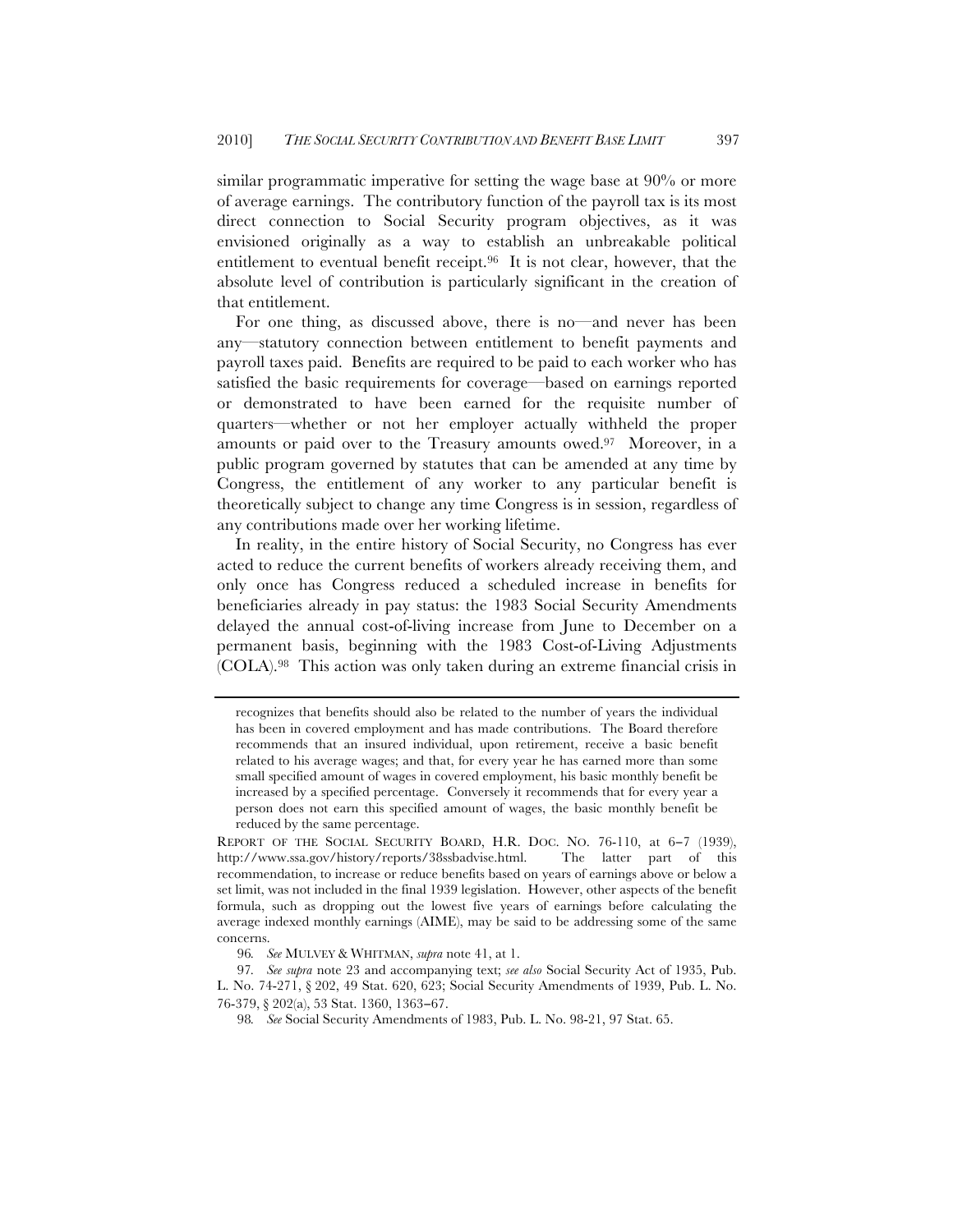which the system's reserves were scheduled to be exhausted in the middle of 1983, making it impossible to pay the full amount of benefits due out of either current or accumulated payroll taxes, a situation not currently predicted to occur again until around 2040.99

The same cannot be said for benefits scheduled to be paid but not yet in payment status. Congress has acted several times to amend the program to reduce or eliminate benefits promised to future beneficiaries. One major example of such a cutback occurred in 1977 when Congress corrected an error in calculating automatic wage indexing of initial benefits, enacted in 1972, which had been discovered to be increasing initial benefits at roughly twice the intended rate.100 The correction was made for beneficiaries first entitled to benefits on January 1, 1979, and the ensuing furor over the "notch" between benefits for those becoming entitled in 1978 and earlier and those becoming entitled in 1979 and later made Congress wary of such abrupt changes in benefits even for future beneficiaries.101 The 1983 Amendments included possibly the largest cutback ever enacted in benefits for future beneficiaries in the form of the "increase in the retirement age."102 This change is still in the process of phasing in over a twenty-year period (Congress having learned its lesson with the "notch baby" furor), but when completely in effect, it will raise the age for full benefits from 65 (in 1983) to 67 by 2022—a change that is not really an increase in the retirement age, but rather is a benefit decrease of up to 30% for those taking benefits before age 67 in 2022 and later.103

Critics of Social Security point to these kinds of reductions in future benefits and the ability of Congress to reduce or eliminate any benefits at any point as proof that there is no such thing as real entitlement to Social Security benefits regardless of the contributory FICA structure.104 But it is

102*. See* Social Security Act Amendments of 1983, § 201(a), 97 Stat. 107 (amending 42 U.S.C. § 416).

<sup>99</sup>*. See id.*; *see also* H.R. REP. NO. 98-25, pt. 1, at 1−2 (1983), *reprinted in* 1983 U.S.C.C.A.N. 143, 219−20 (describing the economic situation that made the Amendments necessary); 129 CONG. REC. 7392−94 (1983), *reprinted in* 1983 U.S.C.C.A.N. 143, 498–99; 2008 BD. OF TRUSTEES REPORT, *supra* note 8, at 10 (projecting the years in which Social Security trust funds will be exhausted).

<sup>100</sup>*. See* Social Security Amendments of 1977, Pub. L. No. 95-216, § 201, 91 Stat. 1509, 1514; *see also* Soc. Sec. Admin., History of SSA-Related Legislation, http://www.ssa.gov/legislation/history/95.htm.

<sup>101.</sup> For a brief summary of the controversy, see Op-Ed, *The Greed of the Notch Babies,* N.Y. TIMES, Jan. 13, 1998, at A22, *available at*  http://www.nytimes.com/1988/01/13/opinion/the-greed-of-the-notch-babies.html.

<sup>103</sup>*. Id.*

<sup>104.</sup> For an extended discussion of why the Social Security benefit entitlement is just as secure, and perhaps more secure, than private entitlement in savings and investments, see Patricia E. Dilley, *The Evolution of Entitlement: Retirement Income and the Problem of Integrating*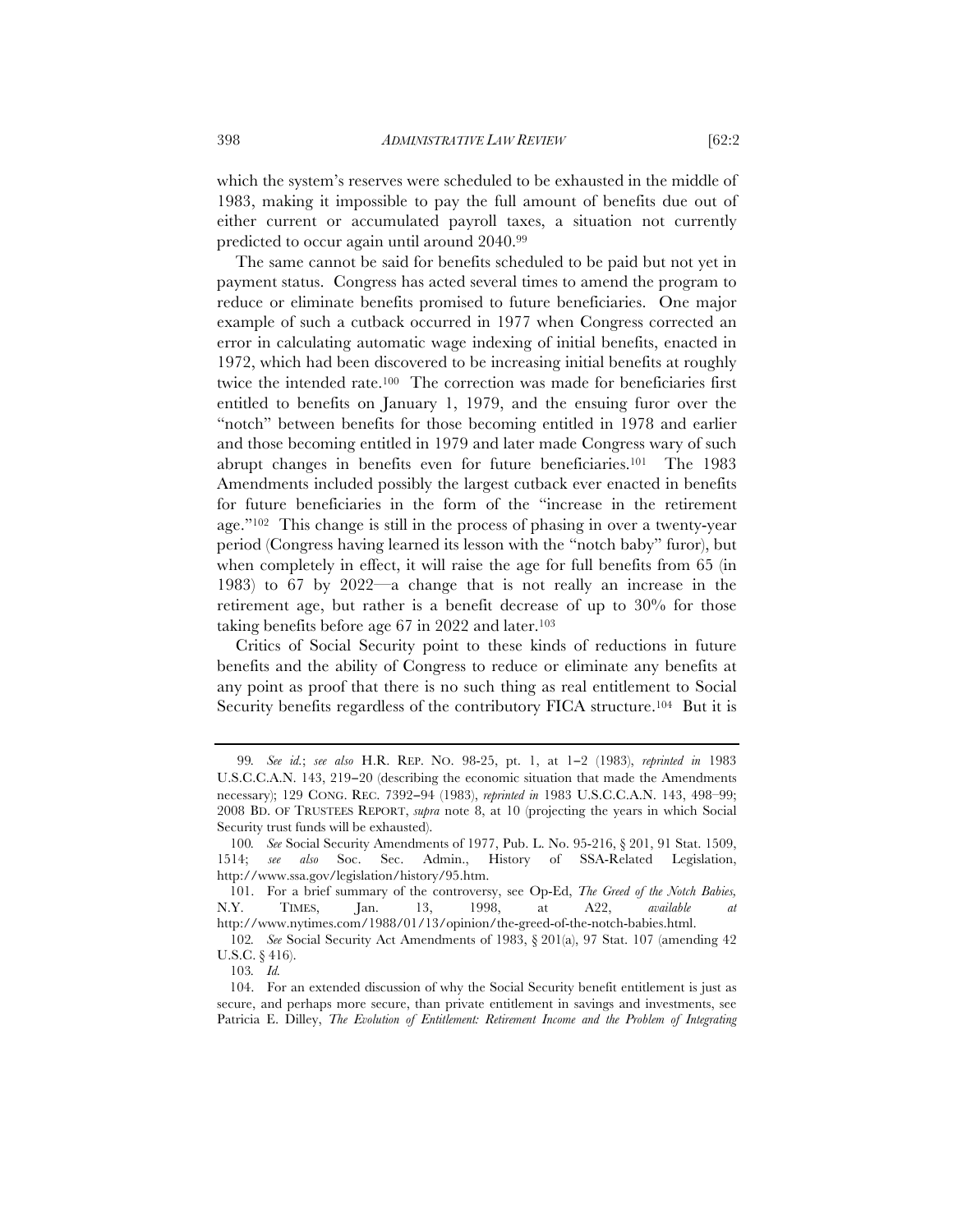naïve to think any sort of private entitlement or ownership right to future income, whether in private pension plans or investment accounts designed to produce old-age income, is any more secure than the Social Security entitlement.105 Private investment accounts are of course subject to the vagaries of investment markets, not to mention other sorts of losses both in value and sometimes in title to which private property is also subjected (bank failures and eminent domain exercise are two examples).106 As for employer-sponsored private pensions, over the past fifty years, long after the economic catastrophe of the Great Depression revealed the weaknesses of pension funding and despite the funding requirements put in place by ERISA in 1974 and later, employers have frequently underfunded the trusts financing those plans and subsequently gone bankrupt, leaving the plan without sufficient funds to pay benefits.107

107. For example, an employer's or plan administrator's failure to fiscally respond to the fluctuation of interest rates can lead (and has led) to the underfunding and termination of employer-sponsored pension plans. In particular, when interest rates fall, employers sponsoring private pension plans assume a lower rate of return on the money invested in the plan. Consequently, the employer must invest more money into the plan to make up for lower expected returns. Without doing so, it is unlikely that a plan will meet its prescribed level of expected future funding. However, many employers have failed to conform their investments with the potential losses attributable to lowered interest rates, resulting in failing or underfunded pensions. To protect against the risk of underfunded or failed pension plans, the Employment Retirement Income Security Act (ERISA) provides a government-

*Private Pensions and Social Security*, 30 LOY. L.A. L. REV. 1063 (1996–1997).

<sup>105.</sup> For a discussion of the public−private determination of property rights, see Amnon Lehavi, *The Property Puzzle*, 96 GEO. L.J. 1987 (2008).

<sup>106.</sup> For a report on the losses to  $401(k)$  account balances from the last two years of market downturns, see, for example, Jack VanDerhei, *The Impact of the Recent Financial Crisis on 401(k) Account Balances*, EMP. BENEFIT RES. INST. ISSUE BRIEF, Feb. 2009, at 1, 10, http://www.ebri.org/pdf/briefspdf/EBRI\_IB\_2-2009\_Crisis-Impct.pdf (charting the time needed to recover from 401(k) losses based on certain equity and non-equity return assumptions at figures 6 and 7). The collapse of banks is far from a historic footnote, and their takeover by the FDIC is now a weekly occurrence. One of the first and most extensive examples was the collapse of IndyMac Bank in California, which was taken over by the FDIC on July 11, 2008, and resulted in deposit losses in excess of the \$100,000 insured limit for thousands of depositors. *See, e.g.*, William Heisel, *IndyMac's Shuffle Ran Over Depositors*, L.A. TIMES, Feb. 28, 2009, at C1 (stating that an estimated 10,000 IndyMac depositors lost \$270 million in deposits); Damian Paletta, Lingling Wei & Ruth Simon, *IndyMac Reopens, Halts Foreclosures on Its Loans*, WALL ST. J., July 15, 2008, at C1 (stating that while the FDIC normally insures up to \$100,000 per depositor, nearly \$1 billion of IndyMac's deposits were uninsured). At this writing, there are large numbers of banks on the brink of similar collapses, thanks largely to the home-mortgage-loan and ensuing foreclosure debacle of the last several years. *See* Damian Paletta & David Enrich, *Banks on Sick List Top 400: Industry's Health Slides as Bad Loans Pile Up; Deposit-Insurance Fund Shrinks*, WALL ST. J., Aug. 28, 2009, at A1 (stating that 416 banks were on the FDIC's "problem list"); Press Release, FDIC, Statement by FDIC Chairman Sheila Bair at the Quarterly Banking Profile Press Conference (Aug. 27, 2009), http://www.fdic.gov/news/news/press/2009/pr09\_qbp.html (stating that the number of "problem" institutions is at a fifteen-year high).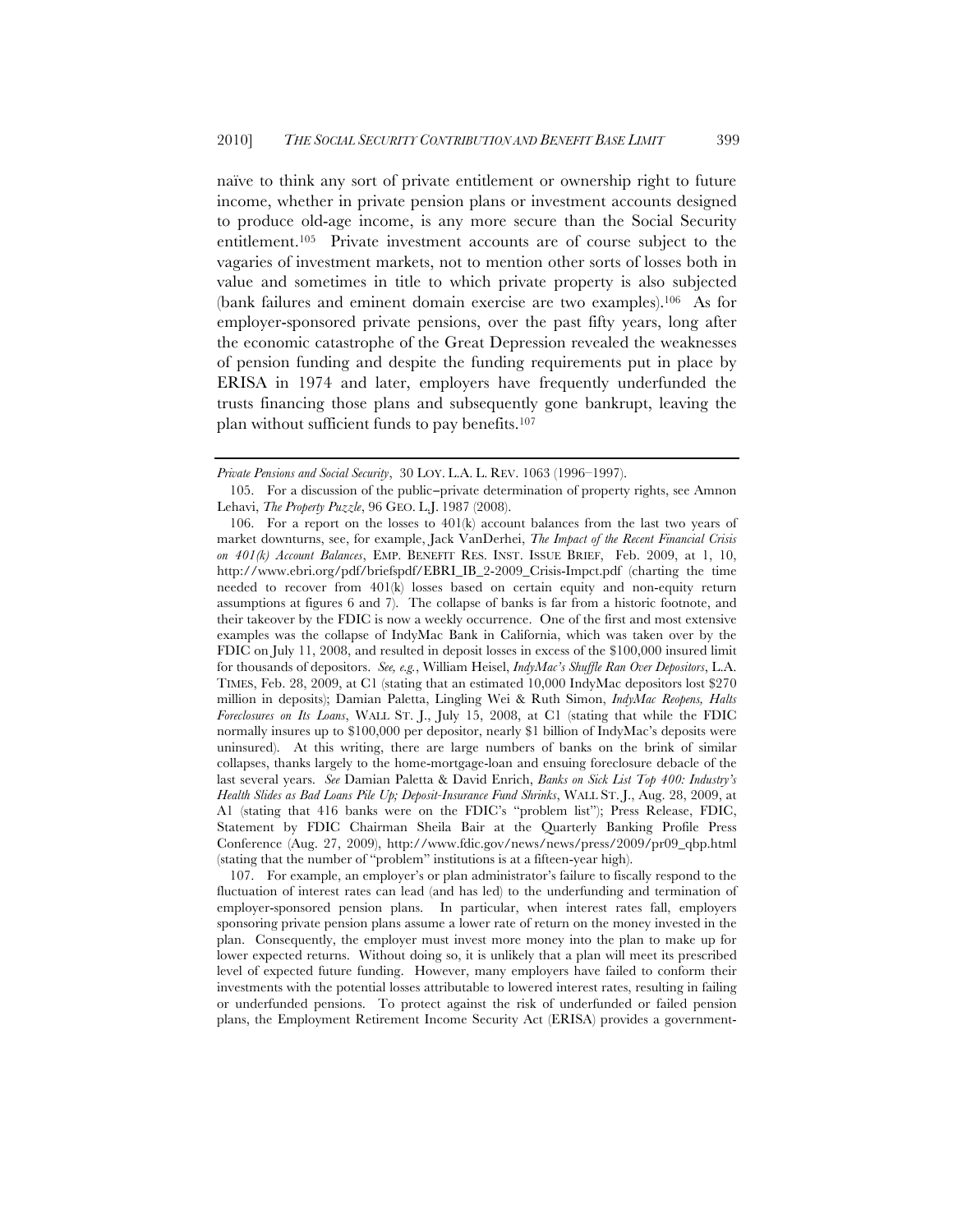Social Security, on the other hand, is backed by the power to tax as well as by the political will of American workers and retirees who have insisted, through the political process, on Congress respecting their basic entitlement to benefits, even in the face of the dire financial emergency of 1983 and the strong efforts of the second President Bush in 2005.108 There are also two additional critical differences between the public and private entitlements. First, Social Security guarantees a level of income in old age, whereas private investment assets can guarantee only equity ownership, not actual income in retirement—it is the value and liquidity of the asset when income is needed that matters, not the security of one's right to the asset.<sup>109</sup> Employer-sponsored defined-benefit plans also guarantee a level of income, but only if they are adequately funded, which is far from a sure thing.110 In any event, defined-benefit pension plans have been slowly dying over the last thirty years so that few American workers will be able to count on them

108. In a poll conducted in May 1999 by Princeton Survey Research Associates, [fifty-eight] percent of Americans favored a system that would include private accounts. The idea was opposed by 33 percent. But the results were almost precisely the opposite when the same survey asked workers to choose between a program that guaranteed a monthly benefit based on lifetime earnings, as under the current system, and a program that would allow individual investment in the market without a guarantee. Given that choice, 59 percent favored the guaranteed payment, while 33 percent backed private investment.

run insurance scheme—the Pension Benefit Guaranty Corporation (PBGC)—which insures nonforfeitable retirement pension benefits for single-employer, defined pension plans. Nevertheless, the amount of coverage that PBGC can guarantee is limited under ERISA § 4022. The principle limitation involves a cap on the maximum benefits that PBGC will pay. Under § 4022, benefits payable to a participant under a plan are guaranteed only to the extent that they do not exceed the statutory maximum. Under the single-employer program, the limit is adjusted annually based on changes in the Social Security contribution and benefit base. In addition, PBGC does not guarantee benefit payments that exceed the amount of a participant's accrued plan benefit payable at normal retirement age. *See*  Employee Retirement Income Security Act of 1974, 29 U.S.C. § 1322 (2006). For an analysis of the current probability of pension-fund failures from a practitioner's perspective, see Alex D. Moglia, *Underfunded Pension Funds: A Ticking Time Bomb for Companies and Taxpayers*, AM. BANKR. INST. J., Oct. 2009, at 46.

Richard W. Stevenson, *Bush to Advocate Private Accounts in Social Security*, N.Y. TIMES, May 1, 2000, at A1, *available at* http://www.nytimes.com/2000/05/01/us/2000-campaign-issuesbush-advocate-private-accounts-social-security.html?pagewanted=all. An Associated Press/Ipsos poll on Social Security showed consistent near 60% disapproval of President Bush's handling of Social Security, and a CNN/Opinion Research Corporation poll showed that by October 2008, there was over 60% disapproval of private investment of Social Security taxes. *See* PollingReport.com, Social Security, http://www.pollingreport.com/social.htm (last visited Apr. 20, 2010).

<sup>109.</sup> I have discussed this point thoroughly in my previous work. *See* Dilley, *supra* note 104; *see also* Befort, *supra* note 71, at 963−65.

<sup>110</sup>*. See* Befort, *supra* note 71, at 950−51 (stating that "[a]n increasing number of defined benefit plan sponsors fail to fulfill their pension promises").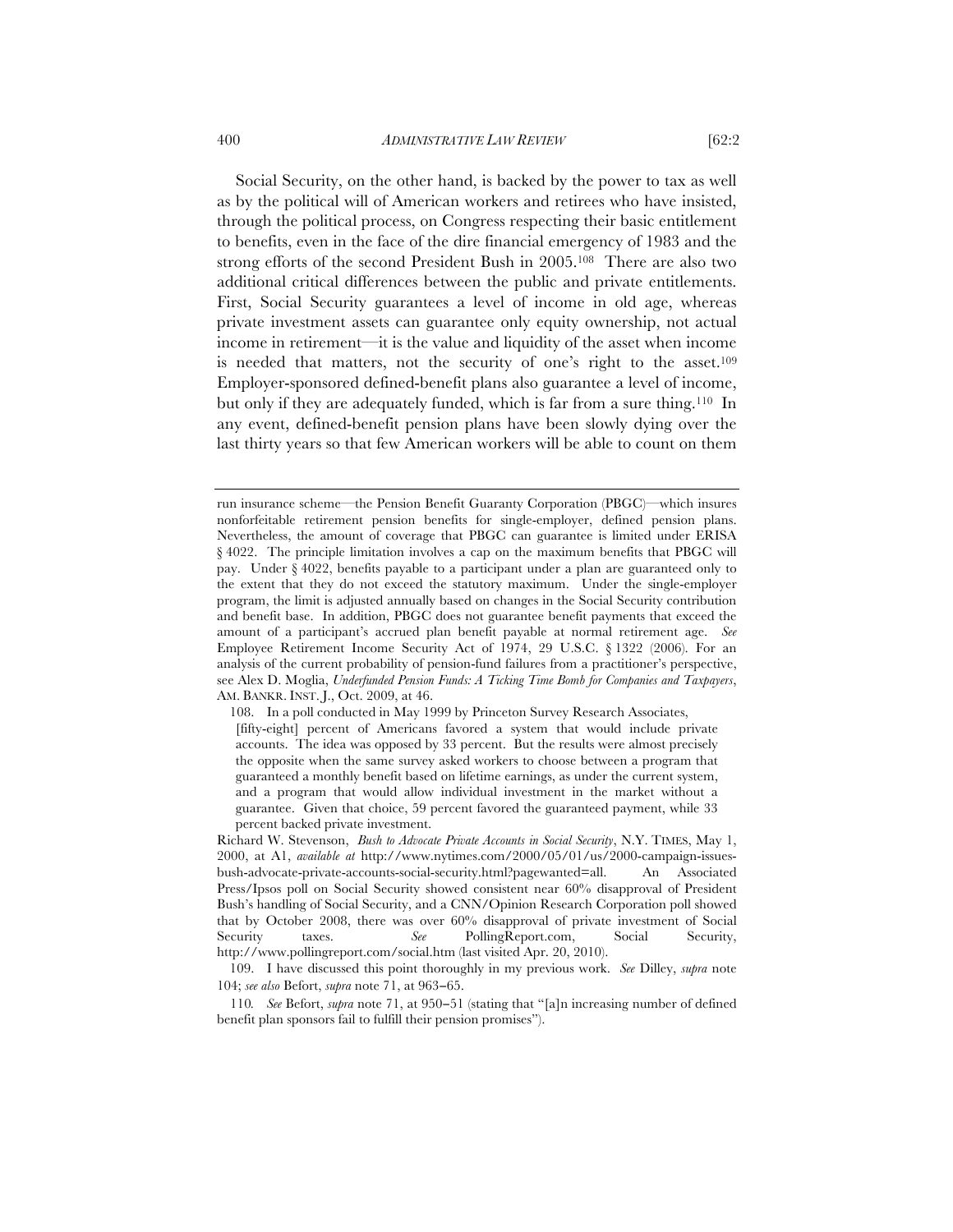in the future.111 Second, the costs of the public-entitlement promise are spread across the entire working population and guaranteed to be collected through the public taxing power, while the private-entitlement promise depends on the economic solvency and well-being of individual workers, of their employers, or on the market's valuation of assets at the time of the worker's retirement, none of which are either guaranteed or predictable.112

Thus, the individual worker's contribution to Social Security, which most Americans today appear to understand goes to pay for current benefits rather than being saved for their future retirement, establishes a politically formidable, if not a legally unchangeable, entitlement to benefits. The function of the payroll tax in forging a strong connection between workers and the system is therefore, as Roosevelt predicted, an essential element of the program.113 The extent to which the dedicated FICA tax contribution cements worker support for Social Security is hard to measure, but most polls of taxpayers over the past several decades have shown that the best tolerated tax has always been the payroll tax.114 The assumption may be that workers feel they know what they pay the Social Security the tax for, unlike the income tax which funds the more amorphous

<sup>111.</sup> For a discussion of the declining importance of defined benefit plans, see JOHN H. LANGBEIN, SUSAN J. STABILE & BRUCE A. WOLK, PENSION AND EMPLOYEE BENEFIT LAW 58 (4th ed. 2006).

<sup>112.</sup> Yale economist Robert Shiller continues to be the leading and most correct analyst of both housing prices and stock market cycles. *See, e.g.*, STANDARD & POOR'S, S&P/CASE−SHILLER HOME PRICE INDICES 2008, A YEAR IN REVIEW, http://www2.standardandpoors.com/spf/pdf/index/Case-Shiller\_Housing\_Whitepaper\_ YearinReview.pdf (offering an analytical description of the housing market recession); *see also* Robert Shiller, Online Data, http://www.econ.yale.edu/~shiller/data.htm (last visited Apr. 20, 2010) (describing available data sets on consumer price indices from 1871 to the present).

<sup>113.</sup> This is not to say that the payroll tax must be the only source of financing—that question is outside the scope of this Article, but a future article currently in progress entitled *Dedicated to the Ones We Love* will explore the broader question of the payroll tax principle in general.

<sup>114.</sup> For instance, when asked about their income taxes in a USA TODAY/CNN/Gallup poll taken September 10−14, 1999, "68% of respondents said their income taxes are too high, compared with 29% who said they are about right or too low. When asked about their Social Security taxes, 43% said they are too high, while 49% said they are about right or too low." Owen Ullmann, *Payroll Tax Relief Isn't High Priority*, USA TODAY, Sept. 24, 1999, http://www.usatoday.com/money/wealth/saving/msw126.htm. Similarly, according to the Tax Foundation's 2006 Annual Survey, only 14% of those surveyed (15% in 2005) found the Social Security payroll tax to be the least fair, while 25% (26% in 2005) found the federal income tax to be least fair and 31% (30% in 2005) found the federal estate tax to be least fair. *See* TAX FOUND., 2006 ANNUAL SURVEY OF U.S. ATTITUDES ON TAX AND WEALTH (2006), http://www.taxfoundation.org/files/survey\_topline-20060405.pdf (similarly demonstrating that Americans view federal income taxes as less fair than Social Security taxes).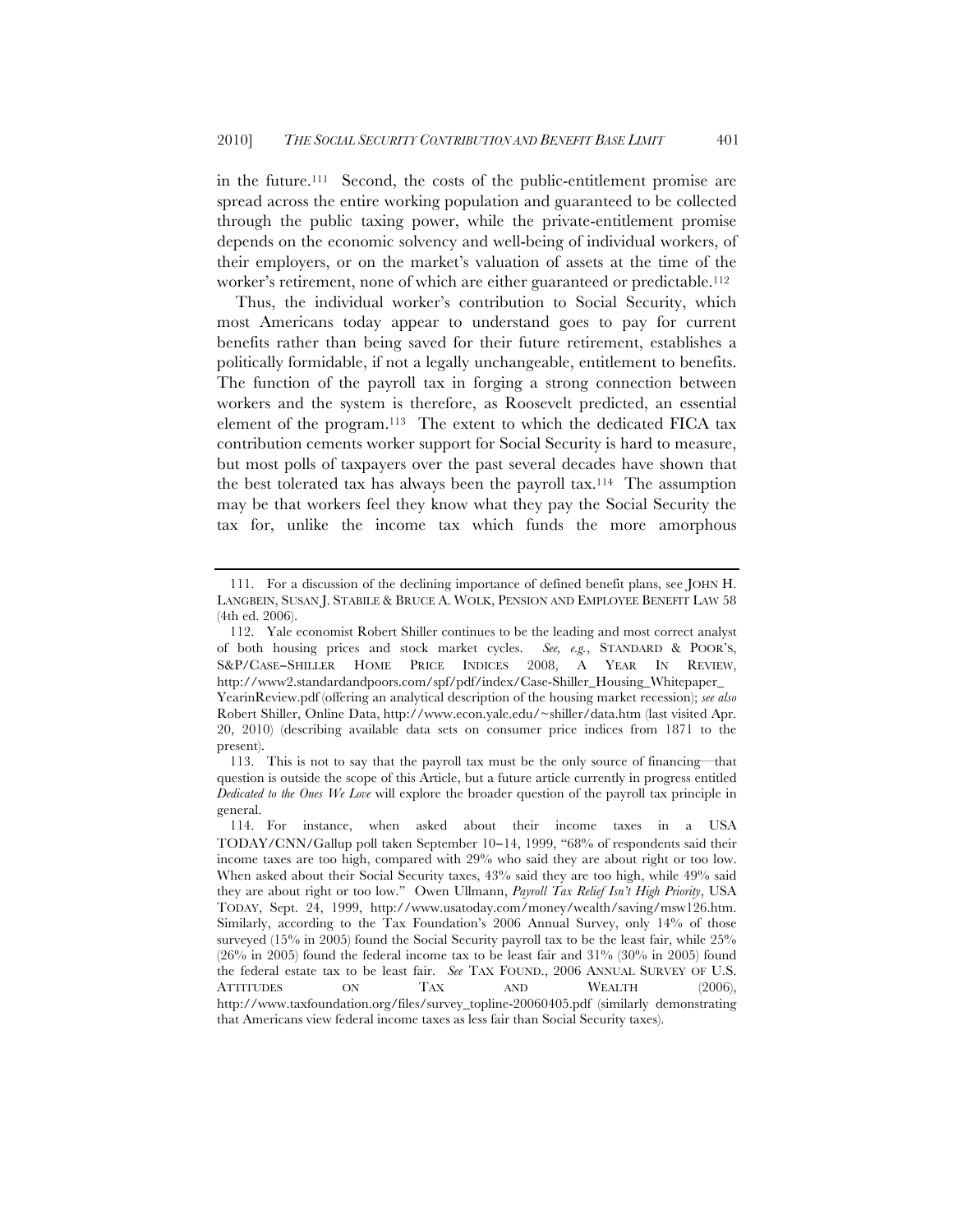"government."

However, even if the idea of contributing payments based on wages is a fundamental element of Social Security, the contribution principle alone still provides little guidance on the appropriate level of the wage base programmatic imperatives essentially grounded in benefit-coverage goals do not necessarily dictate the flat taxation of exactly 90% of all wages in the economy. Instead, an examination of tax justice and tax policy principles may provide some adequate guidelines to help properly assess where to draw the line between appropriate and excess wage-base levels.

# *2. Contribution Base from a Tax Perspective*

Discussion of Social Security financing has generally been relegated to the province of economists, who apply almost exclusively efficiency-based critiques to tax systems and who have mainly analyzed the payroll tax in the context of its possible wage-depression effects as well as its perceived inability to assure the long-term financing of Social Security benefits, with a view to building support for privatizing the system.115 In contrast, my focus in this Article is the optimal level for the contribution and benefit base from the perspective of the Social Security benefit program, as well as from the perspective of the tax system, leaving the comparatively simple questions about adequate financing for Social Security until the end. Disregarding for the moment the question of whether the payroll tax itself is the best financing option for Social Security at all, we can begin a tax policy analysis of the FICA wage-base limit by examining a couple of issues that frequently crop up in economists' discussions of the payroll tax—distributional effects (i.e., the regressive nature of the tax and the base) and the somewhat amorphous notion of "tax fairness."

### *a. Distributional Considerations*

The payroll tax is commonly criticized as the most regressive aspect of the U.S. tax system because it taxes all workers at the same rate—6.2% of wages for the Old-Age, Survivors, and Disability Insurance (OASDI) program and 1.45% of wages for Health Insurance, the Medicare portion —regardless of their level of earnings and, for the OASDI portion, only up

<sup>115</sup>*. See* Lewis D. Solomon & Geoffrey A. Barrow, *Privatization of Social Security: A Legal and Policy Analysis*, 5 KAN. J.L. & PUB. POL'Y 9, 13–15 (1995); Martin Feldstein, *The Missing Piece in Policy Analysis: Social Security Reform* 24−29 (Nat'l Bureau of Econ. Research, Working Paper No. 5413, 1996); *see also* PETER J. FERRARA, SOCIAL SECURITY: THE INHERENT CONTRADICTION 311 (1980); Martin Feldstein, *Toward a Reform of Social Security*, 40 PUB. INT. 75 (1975) (serving as one of the earliest salvos); Sylvester J. Schieber & John B. Shoven, *Social Security Reform: Around the World in 80 Ways*, 86 AM. ECON. REV. 373, 376 (1996).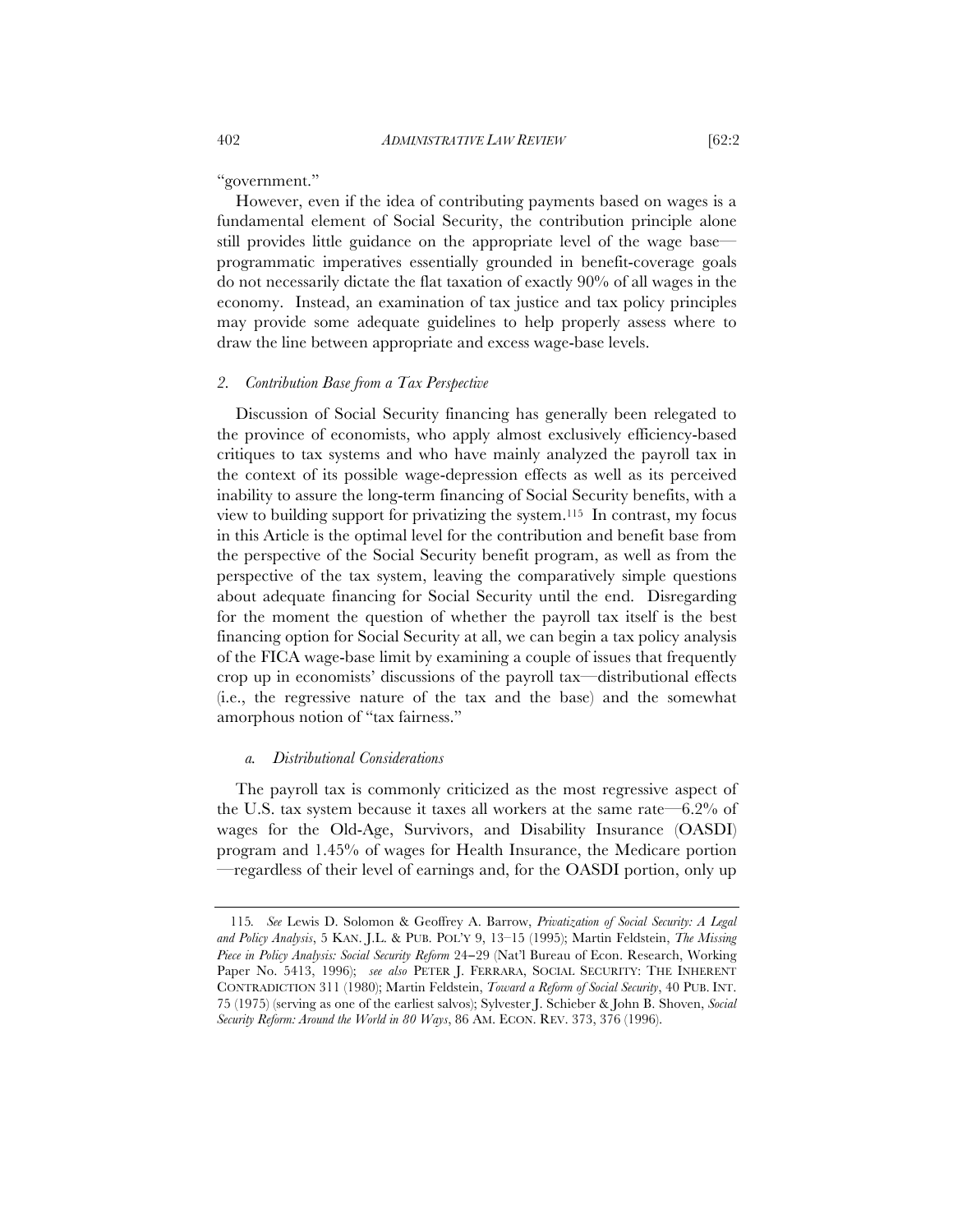to the wage base limit.116 This "flat tax" contrasts with the progressive income tax which taxes higher income taxpayers at a higher rate on their top marginal income.117 As a result, while workers making \$50,000 per year and \$150,000 per year, respectively, will pay the same nominal payroll tax rate, their income tax rates will vary considerably, with the first worker paying a top marginal rate of 25% on the last \$16,050 of her income, while the second will pay a top marginal rate of 28% on the last bracket of income.118 Under progressive rate theory, the FICA tax result is perverse the \$50,000 a year worker, with fewer dollars remaining after paying for necessities than the \$150,000 a year worker, ends up paying the same nominal rate on those excess dollars.119

As one would expect, the base and rate intersect to aggressively increase the regressivity of the tax. Since the rate on wages above the base is zero, the higher the wages, the lower the effective payroll tax rate on the taxpayer's entire earnings.120 As a result, for example, someone reporting \$300,000 per year in wages is paying an effective OASDI payroll-tax rate of just over 2% on all her wages, while someone earning \$106,800 (the base for 2010) or less, is paying the statutory—and effective—rate of 6.2%. This is clearly no longer a flat tax rate; it is a pyramid, the complete inverse of the progressive income tax in that the more someone earns, the less payroll tax he pays.

Of course, earnings above the wage base are not counted for benefit purposes, so the regressive effect of the base could be rationalized as being essentially irrelevant from a Social Security perspective. It might be argued that those wages above the base are outside the closed-contribution and benefit system, and that including them for purposes of calculating an effective payroll tax rate distorts the contribution−benefit relationship. Moreover, because the benefit structure is mildly progressive in that lower wage workers receive benefits that are higher than a strictly proportional

<sup>116</sup>*. See* Soc. Sec. Admin., Trust Fund Data, Social Security & Medicare Tax Rates, http://www.socialsecurity.gov/OACT/ProgData/taxRates.html (last visited Apr. 20, 2010).

<sup>117</sup>*. See* I.R.C. § 1 (2006) (detailing the different tax brackets under the progressive income tax); Rev. Proc. 08-66, 2008-45 I.R.B. 1107 (providing the 2009 cost-of-living adjustments for the progressive tax).

<sup>118.</sup> Rev. Proc. 08-66, 2008-45 I.R.B. 1110, tbl.3. This rate example, of course, does not include the effects of the rate differential between ordinary income and capital gains rates.

<sup>119</sup>*. See, e.g.*, Jason Bordoff & Jason Furman, *Progressive Tax Reform in the Era of Globalization: Building Consensus for More Broadly Shared Prosperity*, 2 HARV. L. & POL'Y REV. 327, 331–41 (2008); Geier, *supra* note 10, at 821; Vada W. Lindsey, *The Widening Gap Under the Internal Revenue Code: The Need for Renewed Progressivity*, 5 FLA. TAX REV. 1, 13−14 (2001).

<sup>120</sup>*. See generally* Deborah A. Geier, *The Payroll Tax Liabilities of Low- and Middle-Income Taxpayers*, 106 TAX NOTES 711 (2005) (discussing the burden of payroll taxes on low-income taxpayers).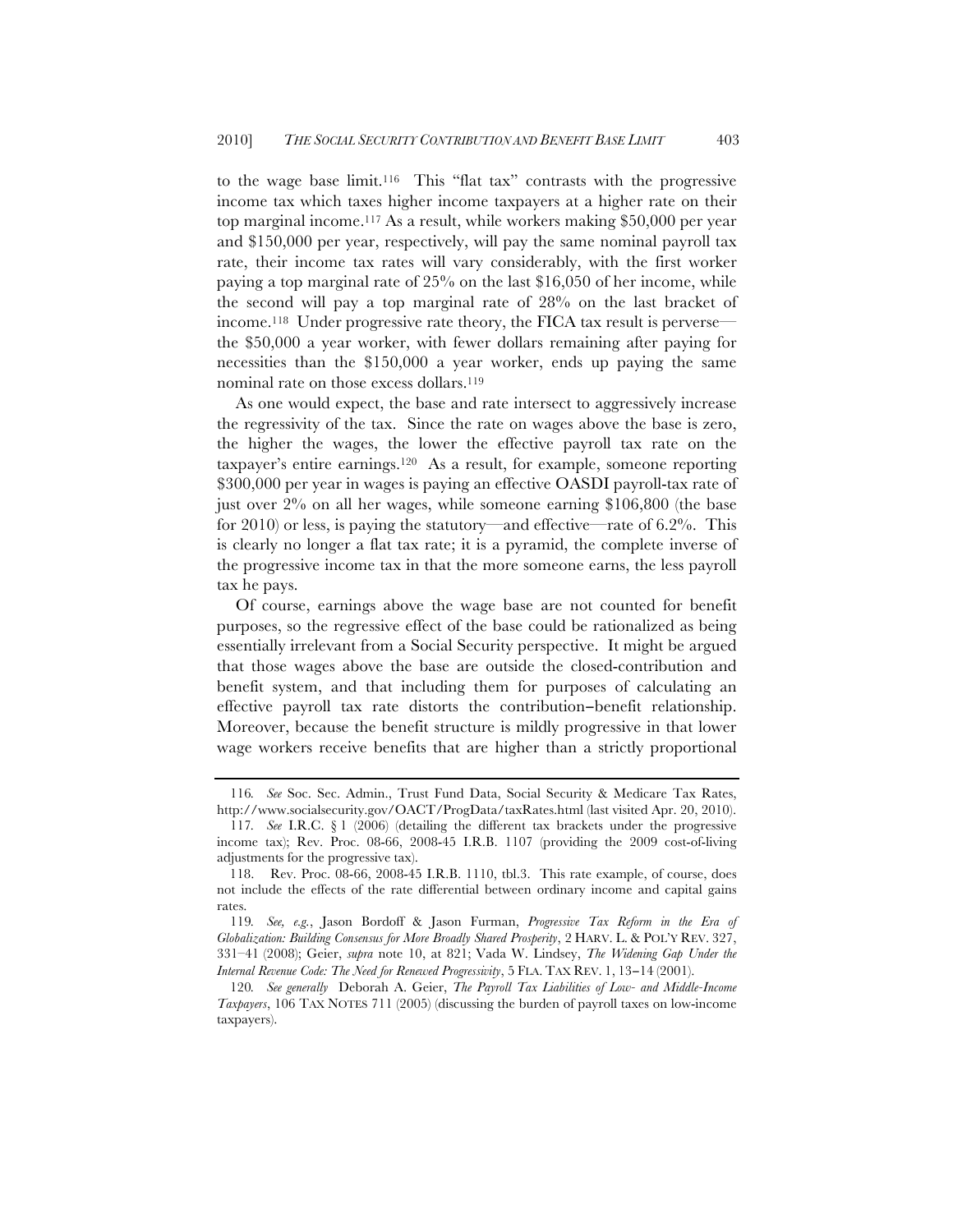benefit formula would produce, it can be argued that the progressively structured benefits are a trade-off for a regressive tax structure.<sup>121</sup>

One problem with the progressive benefit−regressive contribution tradeoff rationale, however, is that it relies on viewing the payroll tax as not simply a premium-paying mechanism but as an actual payment for benefits. The trade-off rationale posits that while low-wage workers pay a higher percentage of their wages than do workers with wages above the wage base, they get more for those tax payments in the form of disproportionately higher benefits.122 However, as previously discussed, the amount of payroll taxes paid by or on behalf of any worker has no connection to the benefits she eventually receives; benefit entitlement is earned, not purchased with taxes.123 While contributory financing is a fundamental principle of social insurance in the United States, contributions to cement basic entitlement to ultimate benefits on the one hand and payments as a quid pro quo for specific benefits on the other are not the same thing. If benefits are not functionally related to taxes, then the progressive benefit structure must be—and is—justified on Social Security program grounds, while the tax system has to be viewed as a financing mechanism, one of many possible ones, whose distributional effects should be critiqued based on consistent tax principles as well as Social Security program needs.

# *b. Tax Fairness—Who Benefits? Who Pays?*

From a distributional perspective, the FICA wage base would be most equitable if it covered all wages, resulting in an effective wage tax identical to the statutory payroll-tax rates. Would this be a fair outcome, though, from a theoretical tax perspective? Standard theories of tax justice have seldom been discussed in connection with payroll taxes generally, or the wage base specifically, except as an example of a somewhat crude version of the "benefit" theory of tax equity:

The prevailing modern view is that the quasi-exchange version of the benefit principle should be cabined off to government activities that involve citizen use of government property, facilities, and services.... Arguably,

<sup>121</sup>*. See, e.g.*, Posting of the Economist to Free Exchange, http://www.economist.com/blogs/freeexchange/2009/04/are\_payroll\_taxes\_regressive (Apr. 14, 2009, 18:00 EST) (discussing whether social security taxes are regressive or progressive); 2009 BD. OF TRUSTEES REPORT, *supra* note 8; *see also Investing in the Private Market: Hearing Before the Subcomm. on Social Security of the H. Comm. on Ways and Means*, 106th Cong. 95 (1999) (statement of John Mueller, Senior Vice President and Chief Economist, Lehrman Bell Mueller Cannon, Inc.).

<sup>122</sup>*. See* Posting of the Economist to Free Exchange, *supra* note 121.

<sup>123</sup>*. See* 42 U.S.C. §§ 402(a), 413(a)(2)(A), 414(a) (2006).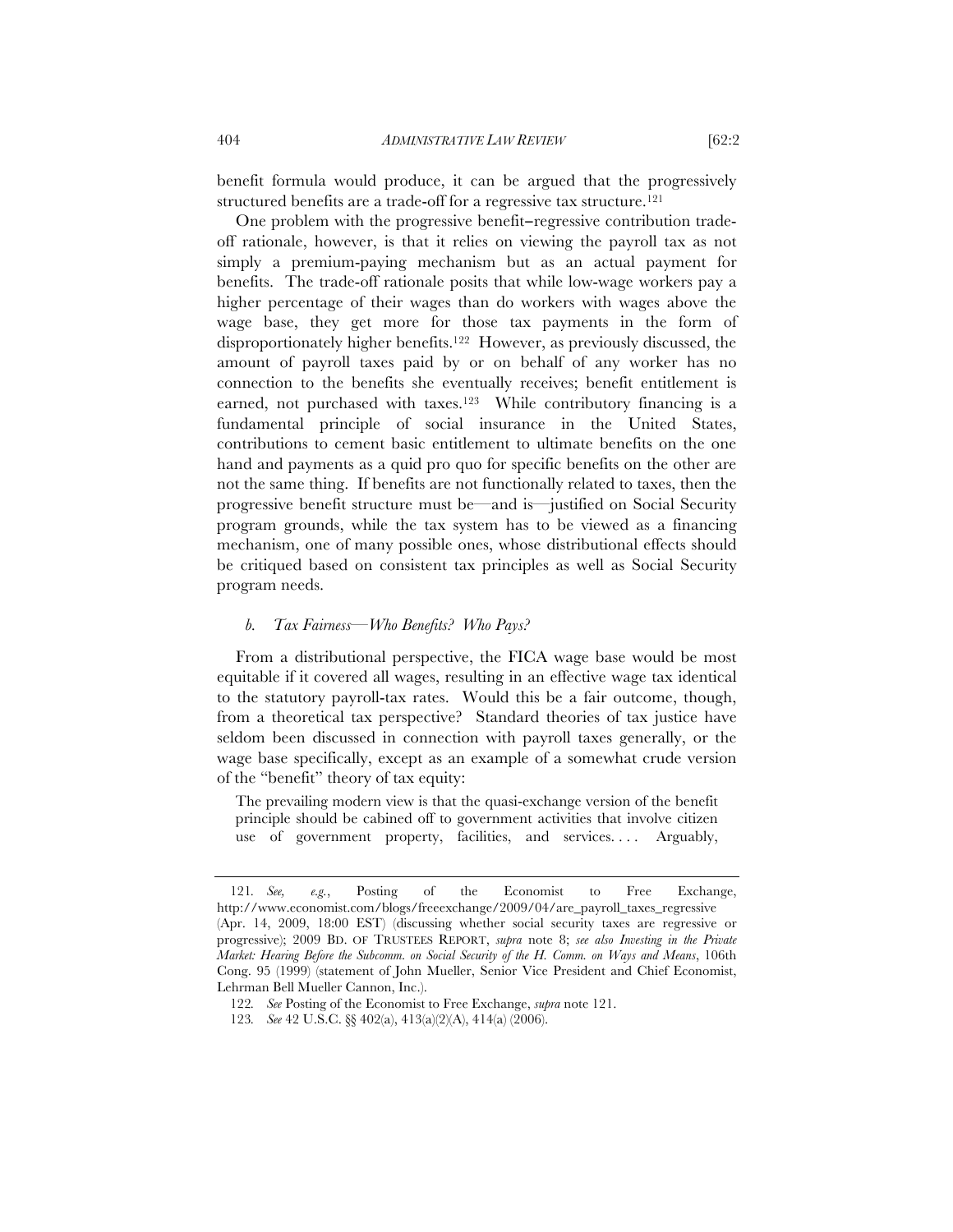government insurance, such as Social Security, Medicare, workers' compensation, and unemployment compensation, also might be included within the benefit principle to the extent that beneficiaries are limited to those who (directly or indirectly) pay appropriate amounts of "premiums" into the system relative to anticipated benefits. On the other hand, these programs are mandatory (and therefore operate to override preferences to self-insure and avoid risks) and often entail redistribution because of the premium and/or benefit structure.124

This view of Social Security taxes as a direct quid pro quo for Social Security benefit payments when (and if) they are eventually received by the individual taxpayer is the basis for much of the modern conservative "money's worth" critique of Social Security.<sup>125</sup> Raising the wage base to mitigate the harsh regressive distributional effects of the payroll tax would only exacerbate the perceived inequity of high-wage workers paying FICA taxes "in exchange" for future benefits that might be less than the equivalent amount that investments would have earned for them in the private markets.126

However, there are broader articulations of the benefit theory of taxation that provide an alternate view of Social Security taxes—a view that is certainly more consistent with Social Security's founding principles and provides some support for the current tax and benefit structure. While the "new benefit theory," as Professor Dodge has labeled it,127 does not provide specific, measured results in terms of benefits for individual taxpayers, the lack of a direct quid pro quo may be the whole point, as others have suggested:

To me, the bottom-line question is: *How should the costs of maintaining a regulated capitalist economy, with its laws of supply and demand that create wealth, be allocated among the members of the population?* In my view, essentially all tax revenue goes toward paying the costs of maintaining a regulated capitalist economy . . . . Therefore, the costs of paying for that system should be allocated across the population at least in proportion to the money benefits extracted under that

<sup>124.</sup> Dodge, *supra* note 76, at 405−06.

<sup>125.</sup> For a succinct statement of Feldstein's view that Social Security is a bad investment, see MARTIN FELDSTEIN, CATO INST., PRIVATIZING SOCIAL SECURITY: THE \$10 TRILLION OPPORTUNITY (1997), http://www.cato.org/pubs/ssps/ssp7.html.

<sup>126</sup>*. See generally id.* I have previously criticized this "rate of return" argument, which of course has not stopped anyone from making it. *See* Dilley, *supra* note 69.

<sup>127.</sup> Professor Dodge described the "new benefit theory" as follows:

The new and expanded version of the benefit principle purports to be a norm of tax fairness that avoids the measurement problem inherent in the quasi-exchange version of the benefit principle by postulating that the measure of a person's benefit from government is none other than his or her financial (as opposed to psychic) well-being.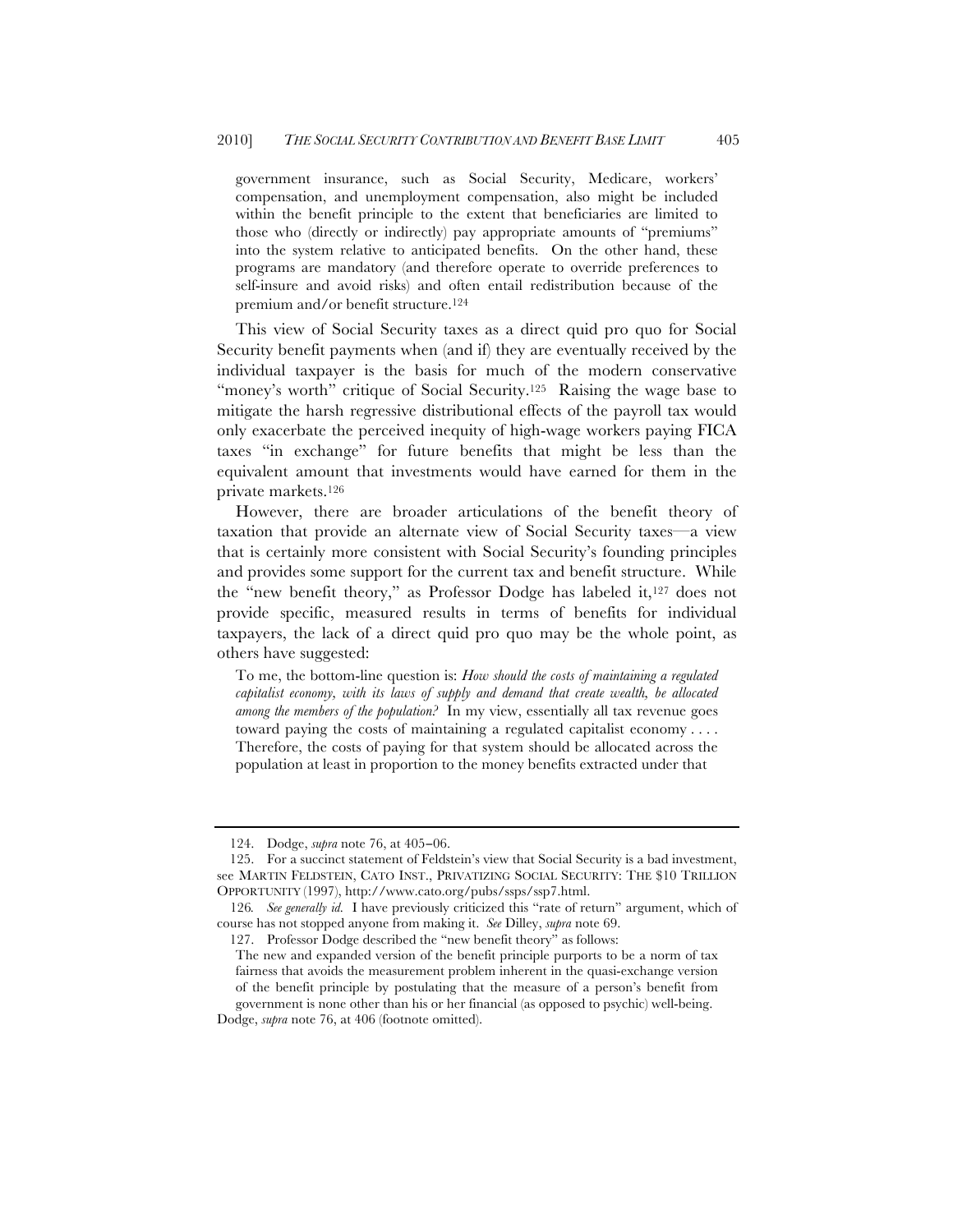system. The person earning \$500,000 per year is able to do so *only because* he or she lives in a regulated capitalist system and can exploit the market to sell products or services.128

Professor Geier's version of the benefit theory of taxation echoes the mission statement, as it were, of Social Security as restructured in the 1939 Amendments, which was, as discussed above, to provide a benefit for society as a whole, not simply to pay benefits to ensure that individual workers were spared an indigent old age.129 The case for raising the wage base to cover some or all of the top 10% of earnings is more persuasive if those earners are seen as paying their FICA taxes not just for their individual benefits but also for prevention of the social disintegration that would very possibly flow from allowing a generation of elderly people to slide even further into poverty than is already the case.<sup>130</sup> The "money's

In short, current tax policy "fairness" debates typically involve only arguments concerning whether the "standard-of-living" norm or the "ability-to-pay" norm is more persuasive. The "benefit" norm is typically viewed as a relic of a simpler time.

. . . . It seems to me that the mere exploitation of our economic system to earn income (including foreign income, which can be earned only because of the U.S. legal and economic environment that allows and supports foreign direct and indirect investment)—whether investment income or active business income—is sufficient under a reconstituted benefit theory to justify (in general) income taxation.

Deborah A. Geier, *Time to Bring Back the 'Benefit' Norm?*, 102 TAX NOTES 1155, 1155, 1157 (2004) (internal quotation marks omitted) (footnote omitted). The same assessment seems to me to clearly apply to the Social Security tax as well.

129*. See supra* Part II.B.

. . . .

<sup>128.</sup> Deborah A. Geier, *Incremental Versus Fundamental Tax Reform and the Top One Percent,* 56 SMU L. REV. 99, 119–20 (2003) (footnotes omitted). Geier points out, in another setting, that

<sup>[</sup>f]our commonly invoked "tax justice" fairness norms are: (1) the equal-sacrifice principle; (2) the principle that persons should sacrifice to government according to the benefits received from government; (3) the principle that persons should sacrifice to government according to their standard of living or well-being (what economists call 'utility'); and (4) the principle that persons should sacrifice to government according to their respective abilities to pay (meaning material wealth).

<sup>130.</sup> According to the standard U.S. poverty level measures, the U.S. elderly as a group are at about the same level of poverty as the population at large; however, this measure has been criticized as being out of date, ignoring the much higher costs of medicine and medical care that the elderly disproportionately face. Recently, New York City Mayor Bloomberg's staff developed an alternative measure under which about one-third of New York's elderly would be considered to be living in poverty. *See* Cara Buckley, *City Refines Formula to Measure Poverty Rate*, N.Y. TIMES, July 14, 2008, at B2, *available at*  http://www.nytimes.com/2008/07/14/nyregion/14poverty.html; *see also* CARMEN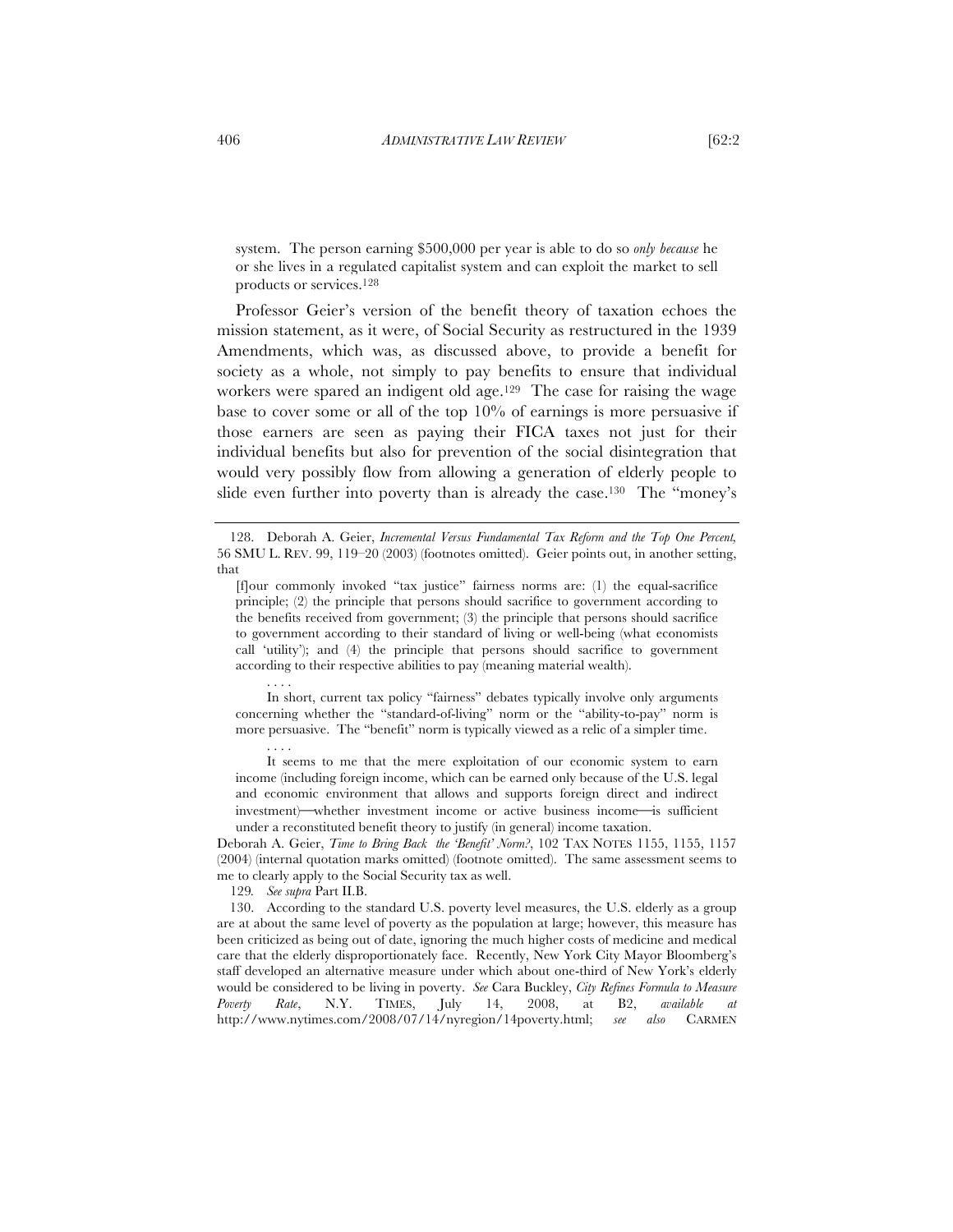worth" argument, from this perspective, becomes largely irrelevant in determining the appropriate level of Social Security taxes, including the wage base.

## *c. Optimal Base Level*

What then would be the optimal level for the wage base, given that neither program principles nor tax policy principles provide any specific guidance? As long as the contribution and benefit base is unified, clearly the minimum level should be the traditional 90% of wages in the national economy. The current indexation mechanism is not effectively maintaining that level, as pointed out above, because the increasing disparity between high-income earners and everyone else has increased dramatically over the last two decades.131

Raising the contribution and benefit base for both tax and benefit calculation purposes to \$150,000, which in 2006 would have covered 90% of all earnings, would at that point have eliminated about 40% of the longterm revenue shortfall for the system.132 An ad hoc increase of this nature, however, would mean an immediate tax increase for what might be called middle-upper income wage earners and would undoubtedly be wildly unpopular with that group of likely voters, making any such proposal difficult to enact in the absence of an immediate financing crisis along the lines of the 1983 financing situation.133

DENAVAS-WALT, BERNADETTE D. PROCTOR & JESSICA C. SMITH, U.S. DEP'T OF COMMERCE, INCOME, POVERTY, AND HEALTH INSURANCE COVERAGE IN THE UNITED STATES: 2008, at 2, 18 (2009), http://www.census.gov/prod/2009pubs/p60-236.pdf (noting that in 2007 the number of poor elderly would be 13 million higher if social security payments were excluded from income, more than quadrupling the number of poor elderly, and that the elderly represent 12.6% of the total U.S. population and 9.2% of the poor population).

<sup>131</sup>*. See* MULVEY & WHITMAN, *supra* note 41, at 1.

<sup>132</sup>*. Id.* at 13. The authors put forth a few options for raising or eliminating the taxable earnings base. For example,

<sup>[</sup>o]ne proposal would slowly raise the taxable wage base for both employers and employees to cover 90% of all earnings and credit these taxes to allow individuals to receive correspondingly higher benefits. In 2006, it was estimated that a cap of \$171,600 would roughly cover 90% of wages. Under this option, benefits at retirement for high earners would also rise. These changes would have a net positive impact on the Social Security Trust Funds. . . . Raising the wage base to 90% would eliminate 43% of the long-range financial shortfall—extending the Trust Funds' exhaustion date to 2044. To achieve solvency for the full 75-year projection period under this option, the total payroll tax rate would have to be raised by an additional 1.09 percentage points (from 12.40% to 13.49%) or other policy changes would have to be made to cover the shortfall.

*Id.* (footnotes omitted).

<sup>133</sup>*. Id*. For a discussion of the importance of the 1983 Social Security financial crisis to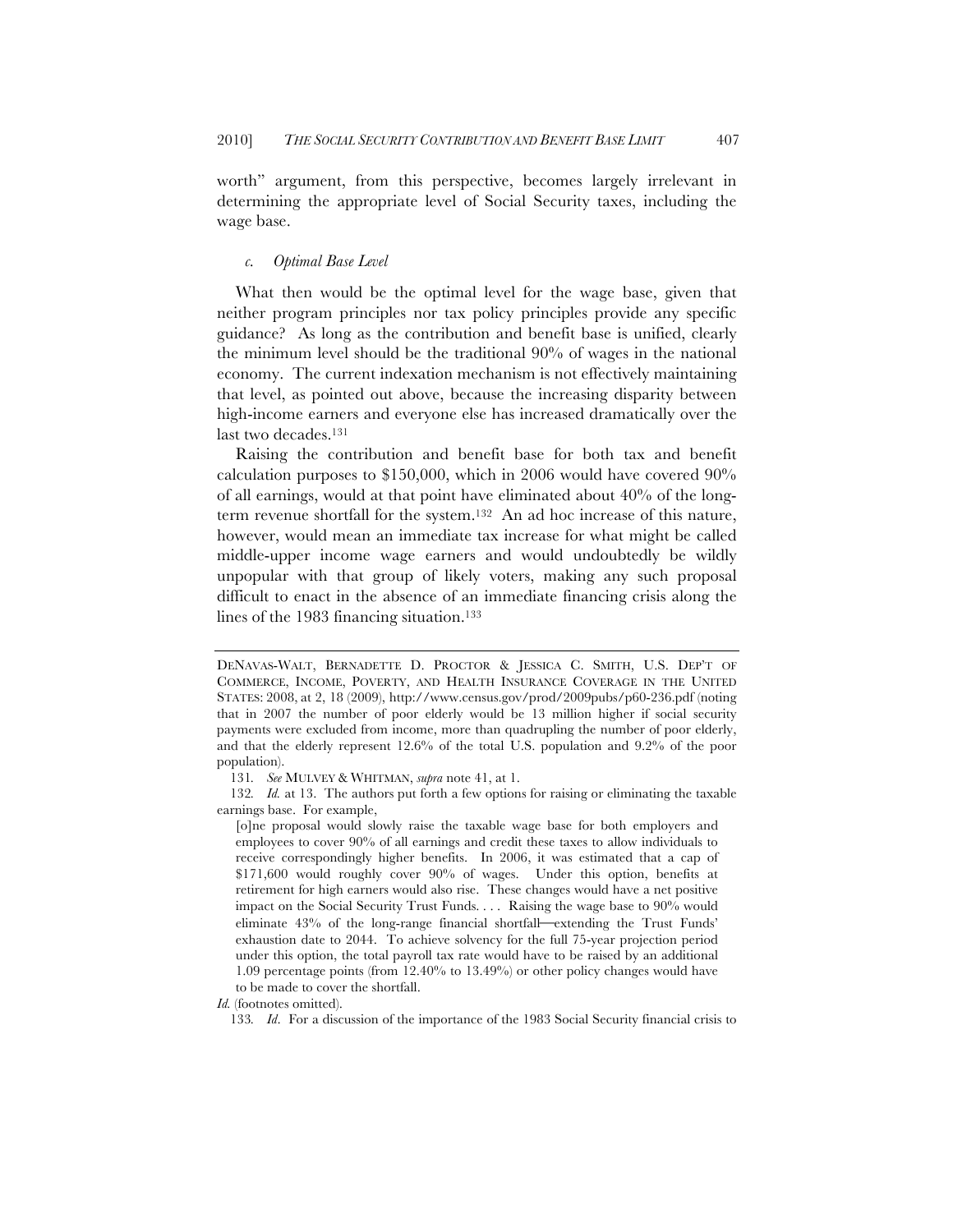One widely circulated proposal for gradually raising the base to the 90% target level was made by the late Robert Ball, former Commissioner of

Social Security and a widely respected voice in social insurance analysis for fifty years.134 The Ball proposal was designed to resolve any long-term financing shortfalls in Social Security revenues by addressing the wagebase issue as well as adding additional dedicated financing sources to the current mix of payroll taxes and income tax revenues from taxation of Social Security benefits. Ball proposed a 2% per year increase in the base limit, in addition to already-scheduled automatic-indexing increases over several years, to eventually reach 90% of covered payroll.<sup>135</sup> This is an example of one possible way to gradually phase in an increase while minimizing the immediate effect on workers who now have at least some wages above the current base limit, a clear political advantage. By itself, this change would do very little to address any near-term financing concerns, but the base would eventually be brought up to its traditional target level with only a very small yearly impact in increased taxes for each worker.

However, even with such an ad hoc increase, whether all at once or over a long period of time, the base would still be playing catch-up in the future, as the current measure for automatic increases in the wage base, which uses average earnings to develop the index figure, misses wages at the top.136 A further suggestion, therefore, has been made to change the base for the index calculation from average wages to aggregate earnings, which would stabilize the 90% level, preventing further leakage resulting from increasing earnings disparity.137 Such a technical change in the definition of the wage base would clearly be a correction within the scope and intent of current law, although the 90% of aggregate earnings target would have to be reached by one or more ad hoc increases in the current base before any new indexing measure would be effective. The effect such a change would have on Social Security financing would depend on how quickly the new measure was phased in, but modifying the base calculation to use a more expansive measure would directly address at least some fairness issues of the current base by making future automatic increases more likely to capture wages at the top. Such a change would clearly improve the function of the contribution and benefit base in capturing most earnings for both benefit

the enactment of rescue legislation, see ALTMAN, *supra* note 36.

<sup>134</sup>*. See* Century Found., Social Security Reform Check List #1: The Robert M. Ball Plan (1999), http://www.socsec.org/facts/Check\_Lists/checklist1.pdf.

<sup>135</sup>*. Id.*

<sup>136.</sup> Soc. Sec. Admin., National Average Wage Index, http://www.ssa.gov/OACT/COLA/AWI.html (last visited Apr. 20, 2010).

<sup>137</sup>*. See* MULVEY & WHITMAN, *supra* note 41, at 8.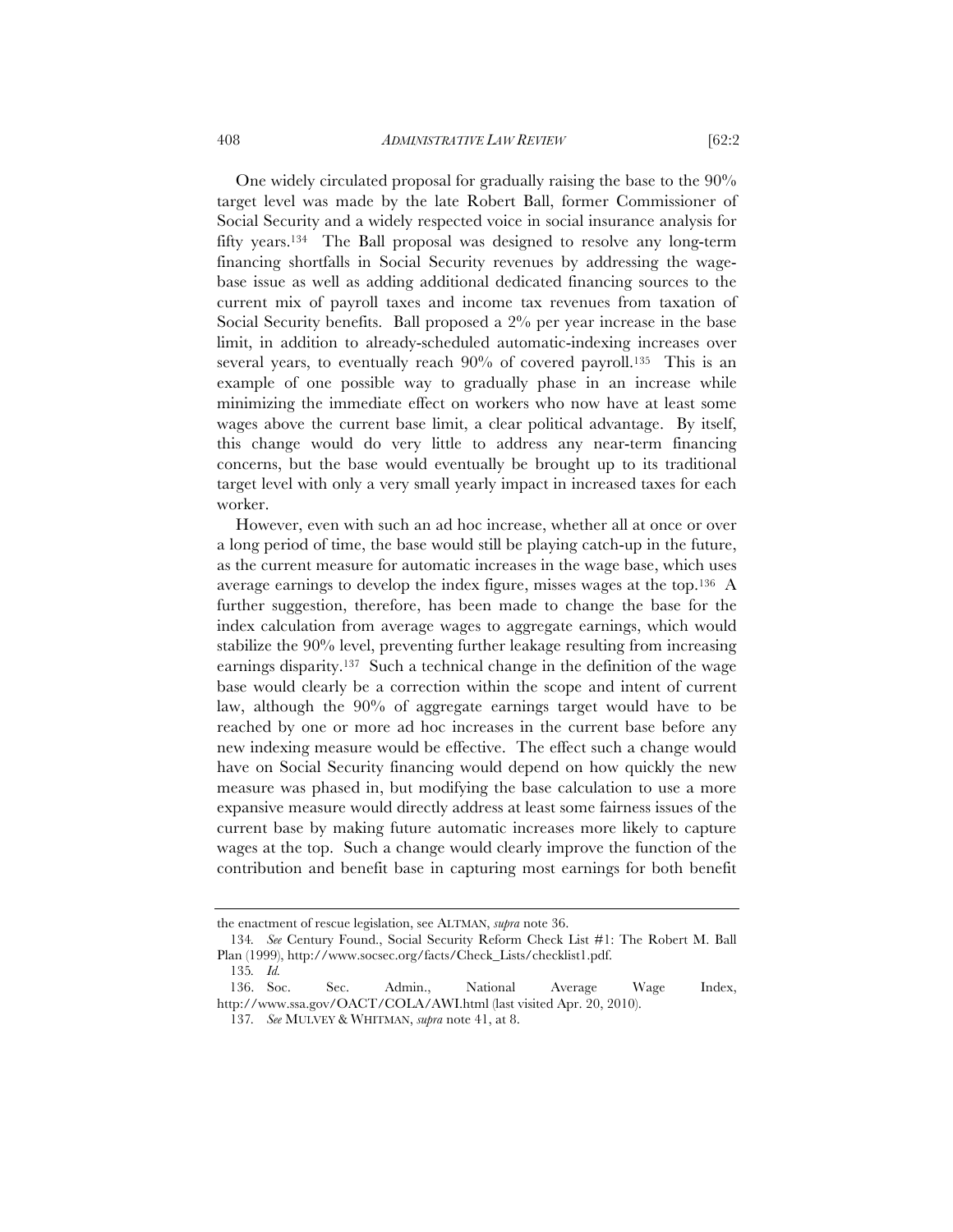and tax purposes. Still, however, from the perspective of the ordinary taxpayer, any limit on earnings subject to FICA is likely to seem unfair.

# III. THROUGH THE DOUGHNUT HOLE?

Since 1935, the concept of the contribution and benefit base has remained essentially unchanged except for regular increases in amount. Changing the measure of contribution and benefit base increases from average to aggregate wages could be viewed as one way to redesign the base, but it would essentially be a correction in the measure used in the current indexing system, not a fundamental redesign. The innovative aspect of the doughnut hole suggestion is that it would actually redesign the base by leaving the current indexed base as it is and instituting a second-tier base applicable to workers with yearly earnings at or above \$250,000 (presumably indexed), thus creating a gap in which earnings above \$106,800 (the limit for 2010) but below \$250,000 would not be subject to FICA at all.138

President Obama's economic advisors said during the 2008 campaign that the \$250,000 level for his wage-base proposal is not necessarily set, and that the increase in the wage base on which FICA taxes are assessed might or might not be linked to an increase in benefit base on which benefits are calculated.139 Obviously, more net revenue would be raised if the wage base were raised while the benefit base remained set and increased only as average wages increase. Even if additional benefits were to be paid as a result of this redesigned wage base, however, the proposal would resolve a substantial part of the currently projected long-range deficit for the OASDI part of Social Security.140

MULVEY & WHITMAN, *supra* note 41. In effect, a decoupling of the wage base from the

<sup>138</sup>*. See supra* note 9 and accompanying text for discussion of the doughnut proposal.

<sup>139.</sup> The formula for determining the "contribution and benefit base" is determined each year by applying a formula set forth in  $\S 430$ .  $42 \text{ U.S.C.} \ \S 430 \ (2006)$ . For 2008, the contribution base was \$102,000 with a tax rate of 6.2%. In 2009, the contribution base was \$106,800. Obama's advisors have also suggested that the tax rate above the doughnut hole would not be the full FICA rate, but rather a 3−4% tax. *See supra* notes 8−9 and accompanying text. This kind of "surtax" model is discussed below.

<sup>140.</sup> As specialists in this area have discussed,

Raising or eliminating the cap on wages that are subject to taxes could reduce the long-range deficit in the Social Security Trust Funds. For example, if the maximum taxable earnings amount had been raised in 2005 from \$90,000 to  $$150,000$  roughly the level needed to cover 90% of all earnings-it would have eliminated roughly 40% of the long-range shortfall in Social Security. If all earnings were subject to the payroll tax, but the base was retained for benefit calculations, the Social Security Trust Funds would remain solvent for the next 75 years. However, having different bases for contributions and benefits would weaken the traditional link between the taxes workers pay into the system and the benefits they receive.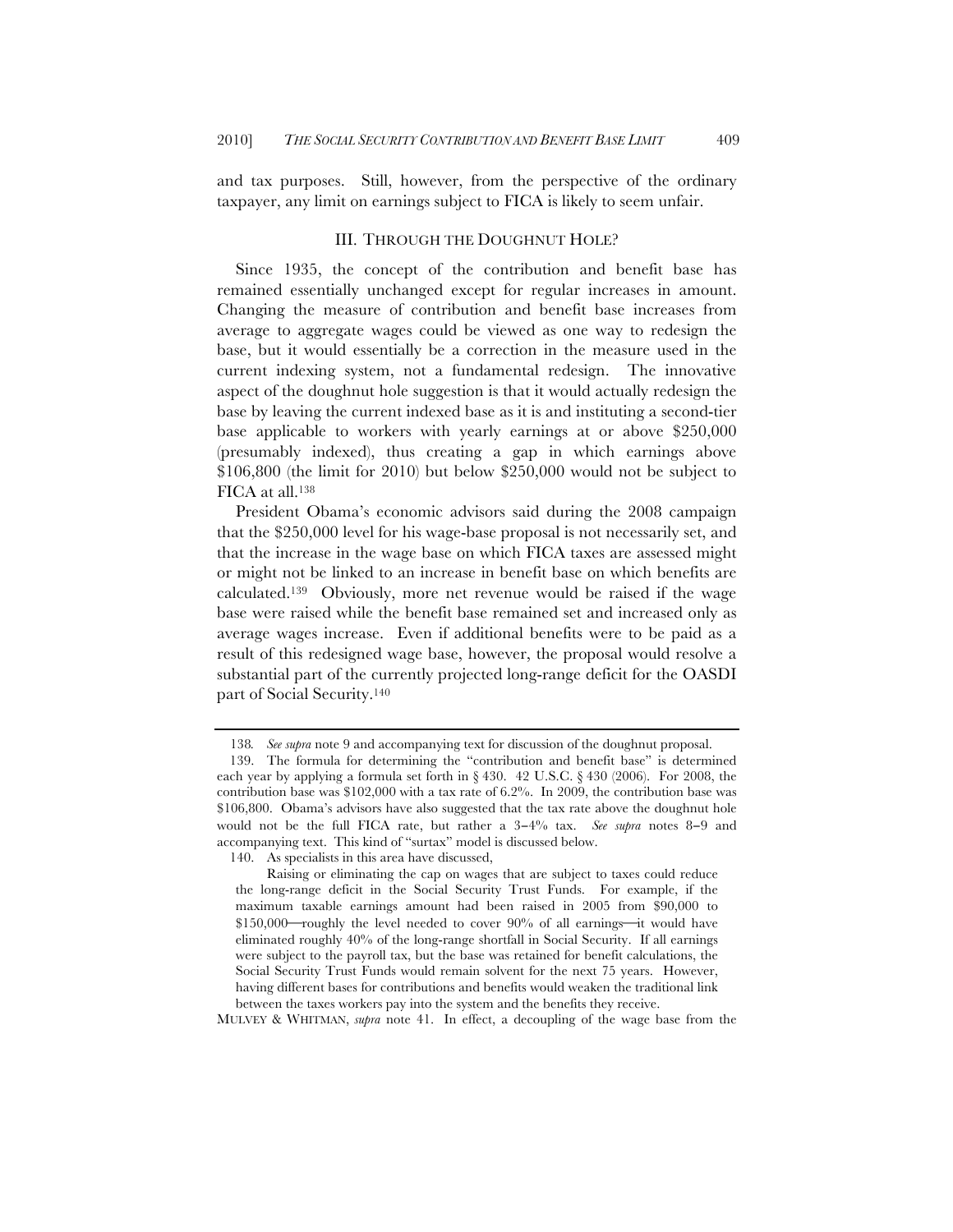The key feature of this proposal, the gap in imposition of the payroll tax for those making over the current base but less than \$250,000 per year, bears a strong resemblance to what is popularly known as the doughnut hole in the Medicare prescription-drug program, a gap in coverage that was built into the reimbursement structure in the legislation that created the program in 2004. The Medicare drug program covers drug expenses up to \$2,810 a year and then does not cover drug expenses above that until the individual's expenses for the year reach \$4,550 (these are the limits for 2010), after which reimbursement begins again.141 While this doughnut hole, as it came to be known, may be effective in limiting program costs while still providing additional coverage for those with very high drug expenses, it has proven to be confusing and worrying for elderly Medicare beneficiaries.142 A tax doughnut hole is unlikely to create that level of anxiety, but other problems might make it equally unpalatable.

Clearly the main reason for the proposed Social Security base gap is political palatability, as it would exempt a large group of upper-middleclass voters (or at least a large number of people who think of themselves as middle class) from a tax increase.<sup>143</sup> It is unclear whether there is any real rationale for the doughnut hole beyond the politics of distributional effect. But if we take this proposal seriously from a policy perspective, despite its many flaws, perhaps there are elements that could be incorporated into

benefit base was accomplished for the Medicare program in 1993 when the wage base was eliminated for the Health Insurance (HI) portion of FICA but not for the cash benefit retirement, survivor, and disability programs. The base elimination in Medicare raised few programmatic concerns because Medicare benefits are in the form of payment of medical expenses and are not connected to preentitlement earnings or taxes paid.

<sup>141</sup>*. See* Medicare Prescription Drug, Improvement, and Modernization Act of 2003, Pub. L. No. 108-173, 117 Stat. 2066 (codified in scattered sections of 42 U.S.C. (2006))*; see also* CTRS. FOR MEDICAID AND MEDICARE SERVS., CMS LEGISLATIVE SUMMARY: MEDICARE PRESCRIPTION DRUG, IMPROVEMENT, AND MODERNIZATION ACT OF 2003, PUB. L. NO. 108-173 (2004), http://www.cms.hhs.gov/MMAUpdate/downloads/PL108- 173summary.pdf; David Pratt, *The New Medicare Part D Prescription Drug Benefit*, 17 ALB. L.J. SCI. & TECH. 337 (2007). For long-range estimates of the plan, see 2009 BD. OF TRUSTEES REPORT, *supra* note 8. "Under the intermediate assumptions, the annual balance is positive for eight years (through 2016) and is negative thereafter. This annual deficit rises rapidly, reaching 2 percent of taxable payroll by 2024, and continues rising generally thereafter, to a level of 3.87 percent of taxable payroll for 2083." *Id.* 

<sup>142</sup>*. See* Posting of Victoria E. Knight to Wall Street Journal Health Blog, http://blogs.wsj.com/health/2008/11/18/seniors-still-mystified-by-medicares-doughnuthole/tab/article/ (Nov. 18, 2008, 16:39 EST).

<sup>143</sup>*. See, e.g*., Posting of David Leonhardt to Economix, http://economix.blogs.nytimes.com/2009/08/21/what-about-the-upper-middle-class (Aug. 21, 2009, 11:55 EST) (discussing views on the effect Obama's Social Security proposal would have on the upper-middle class); GERALD PRANTE, TAX FOUND., NEW CENSUS DATA ON INCOME GIVES A WELCOME DOSE OF FACT CHECKING TO "MIDDLE-CLASS" RHETORIC, Sept. 11, 2007, http://www.taxfoundation.org/files/ff102.pdf.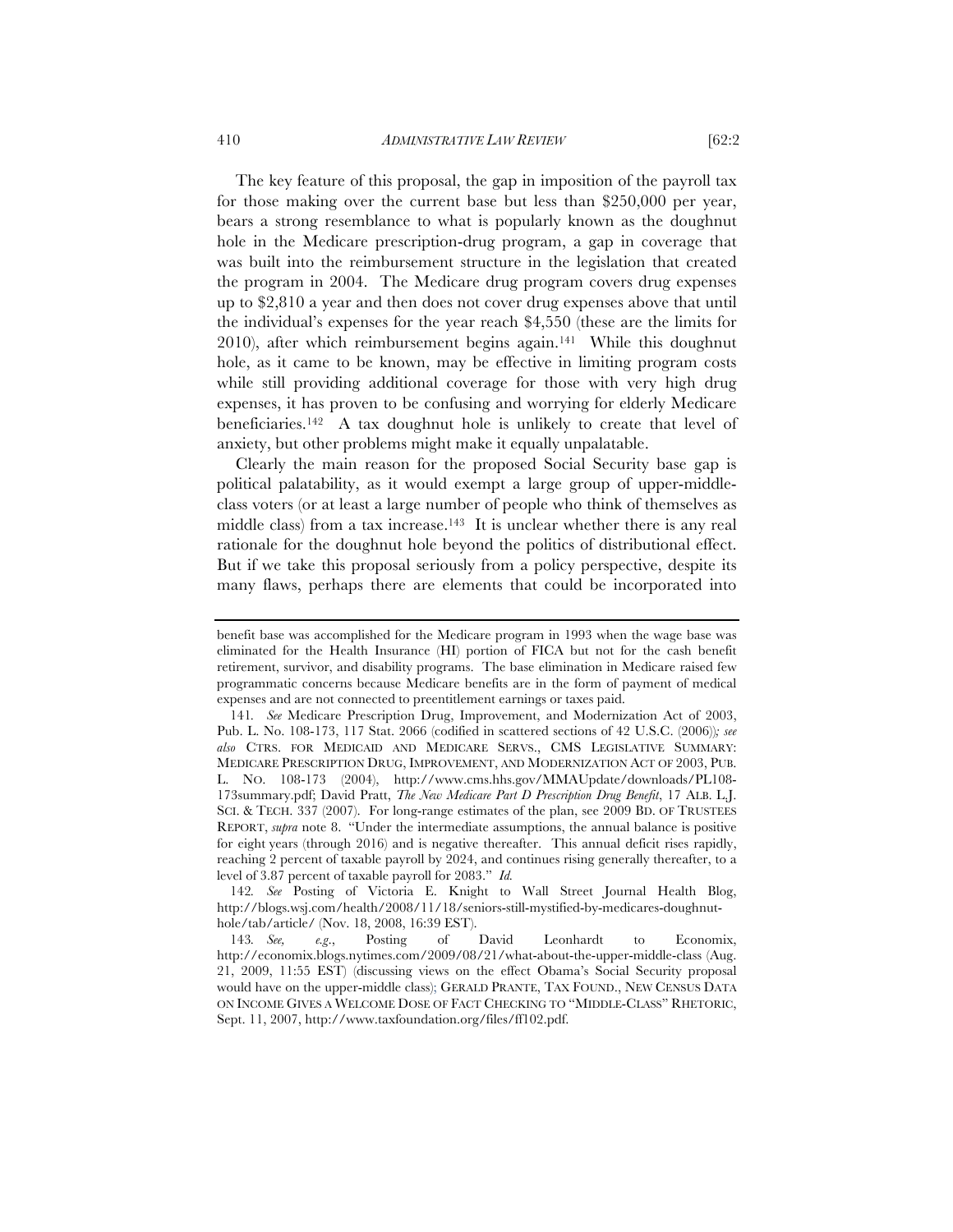other possible redesigns for the base that achieve some of the goals of the doughnut hole without creating the same problems. The common thread of much of the substantive critique of the proposal, however, is the transformation it would produce in the character of the payroll-tax system, making it in many ways, mostly unfortunate, more similar to the income tax.

Sadly, many commentators criticizing the proposal appear to have little understanding of Social Security's actual underlying principles. Therefore, it is necessary on the one hand to analyze and critique the doughnut hole idea from a genuine Social Security and tax policy perspective, while on the other to debunk at least some of the commentary that cynically or mistakenly uses distorted descriptions of Social Security core principles to score political or ideological points. Much of the rhetoric in this commentary amounts to thinly disguised attacks on Social Security itself, taking advantage of the doughnut hole proposal to renew a decades-old challenge to the concept of social insurance.144

# *A. Substantive Critique*

The principal purpose of the doughnut hole proposal is to increase Social Security revenues while making the payroll tax less regressive in impact, all in a politically palatable manner. As discussed above, raising the wage base to cover at least 90% of wages in the economy is not only consistent with program purposes, it is probably a necessity given the great disparity in wages and income in the American economy that has caused the wage base to lag behind that target.145 But the Obama proposal would import distributional equity into the payroll tax to an unprecedented extent while still holding harmless a large segment of politically influential wage earners.146

The underlying problem is, of course, that the payroll tax is essentially a flat tax imposing a proportional tax burden up to the wage base, with a regressive effect resulting from the lack of taxes on wages above the base. All other factors being even (same base, same definition of wages, etc.), a

<sup>144</sup>*. See infra* notes 160−75 and accompanying text.

<sup>145.</sup> For an analysis of the growing gap in income between rich and poor, see ARLOC SHERMAN, CTR. ON BUDGET & POLICY PRIORITIES, INCOME GAPS HIT RECORD LEVELS IN 2006, NEW DATA SHOW: RICH-POOR GAP TRIPLED BETWEEN 1979 AND 2006 (2009), http://www.cbpp.org/cms/index.cfm?fa=view&id=2789.

<sup>146</sup>*. See, e.g.*, Posting of Glenn Kessler to Trail, http://blog.washingtonpost.com/44/2008/06/13/obama\_clarifies\_social\_securit.html?hpi d=topnews (June 13, 2008, 11:14 EST) (noting that Obama asserted that his plan "'can extend the promise of Social Security without shifting the burden on to seniors' while leaving 'absolutely no change' in taxes for 97 percent of Americans").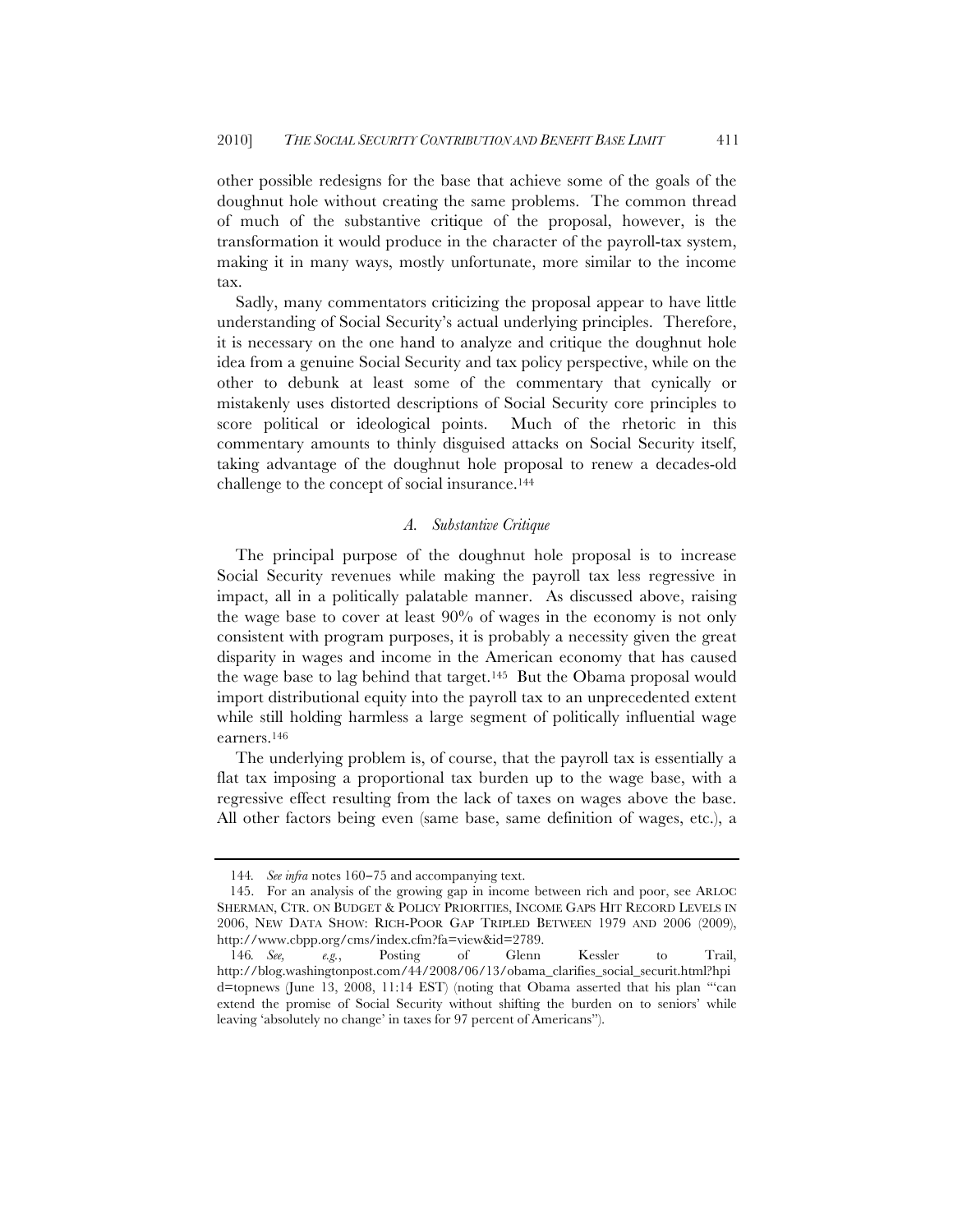flat-rate payroll tax simply cannot produce a progressive-rate tax result, even though raising the base would mitigate the regressive effect of the current tax. The doughnut hole proposal is an attempt to go a step further by essentially imposing a new tax on earnings above \$250,000 with no additional limit; however, while it would increase the overall progressivity of the payroll tax, it would also create somewhat perverse effects and incentives for earnings below \$250,000.147

First, the open question of whether the proposal would apply to the base for benefits as well as for taxes has no good or obvious answer. The overall issue of splitting the two bases as a general proposition will be discussed below, but in looking at the question strictly in the context of the doughnut hole proposal, obvious equity issues would arise if earnings above \$250,000 were counted for benefit purposes but those between the current base and \$250,000 were not. For one thing, including those top earnings in the benefit calculation would fly in the face of one principal rationale for the limit on the benefit base—that workers at the very top of the earnings scale should not get additional benefits based on those earnings from a publicly funded social insurance program.148 That objection might be overcome by the programmatic purpose discussed earlier, that the wage base should be as inclusive as possible in order to properly reflect the ups and downs of a worker's record who might be at the top for a few years and near the bottom for others.149

However, there is no real answer for the complaints of those with earnings in the gap about getting less in the way of benefit accrual than those with much higher earnings. This result, while probably not increasing significantly the overall replacement rates for the highest earners, would be difficult to explain and very likely would be perceived as inequitable by those with earnings in the gap and probably by those with earnings below the gap as well. The political power of the earnings-based benefit principle would certainly be diminished by a benefit-accrual structure that to most people would appear as capricious and unfair as the current Medicare prescription-drug coverage gap does.150

Second, the gap would complicate the payroll tax for both workers and employers, negating one great advantage of any flat tax—simplicity and

<sup>147</sup>*. See* discussion *supra* Part II.B.2.

<sup>148</sup>*. See supra* note 89 and accompanying text (noting that the benefits base reflects the concept of limiting upper-income benefits out of public necessity).

<sup>149.</sup> It might also be possible to amend the benefit formula, currently a three-bracket structure, to add a fourth tier to provide 10% or 5% of AIME above a certain level, instead of the 15% provided currently, so as to minimize the effect of the highest earnings on the ultimate benefit.

<sup>150</sup>*. See* Pear, *supra* note 29 (describing disdain toward the current Medicare doughnut hole policy).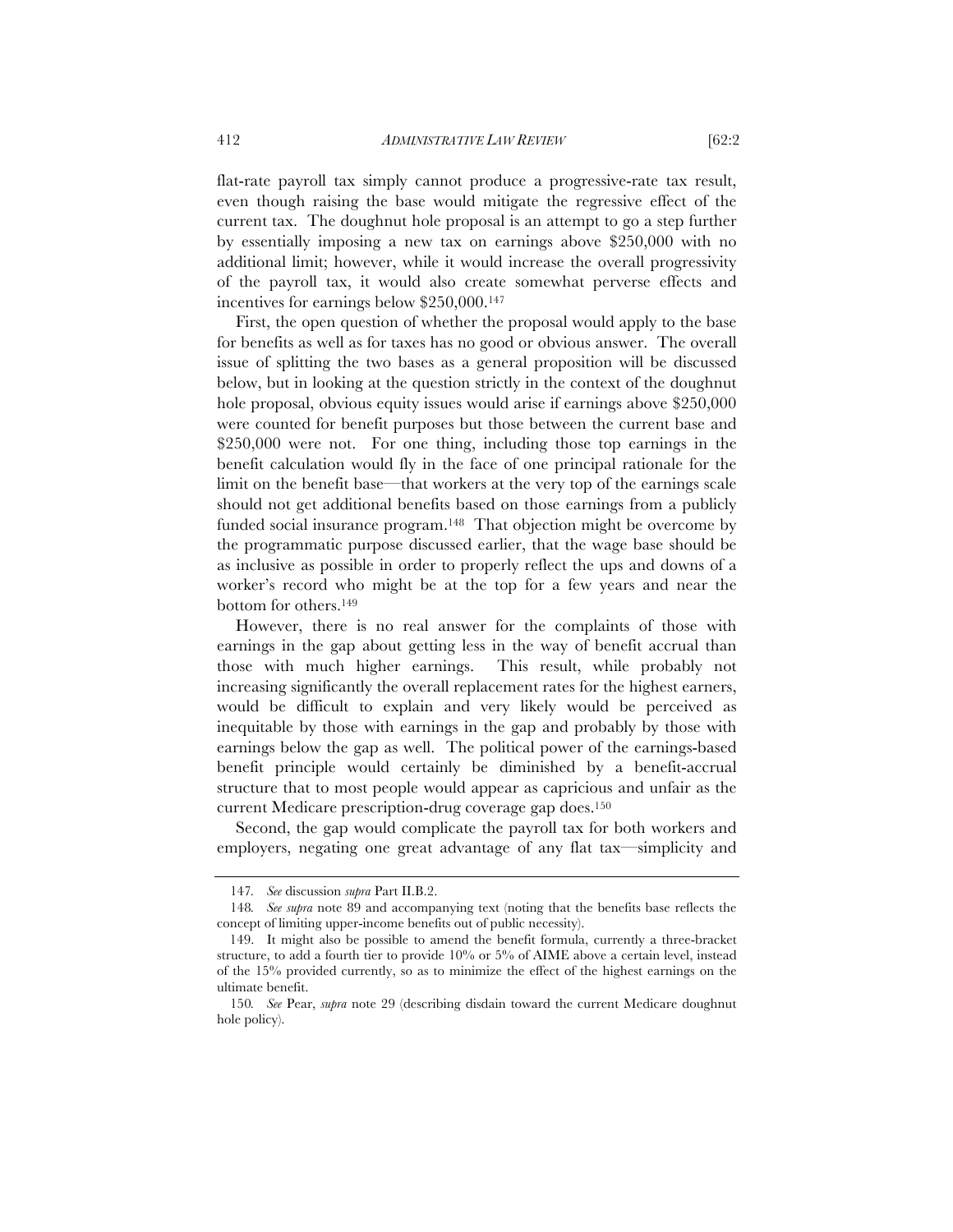ease of collection. Since the payroll tax is essentially administered and collected by employers, the employers would bear most of the burden of determining when workers would hit the first contribution base limit so as to stop withholding at that point, only to have to begin withholding again later in the year after the \$250,000 floor for the next tier of the base was reached.151 From the employee side, the complication would be more a matter of understanding and acceptance of a more complex structure that would be difficult to explain. Again, the example of the Medicare prescription is instructive—regardless of the desirability of the distributional consequences of the program's coverage gap, it is very difficult to explain, let alone justify, to those directly affected.

Granted, the elderly population affected by the drug plan may be less able to absorb the nuances of the changes in Medicare than workers who are younger and who have less immediately at stake than eighty-five-yearold widows terrified of being unable to pay for their medications. Nonetheless, complexity is one of the most widely perceived negatives of the income-tax system in contrast to the simplicity and relative ease of the payroll tax, and the more the latter is modified to look more like the former, the more resistance to any change in the payroll tax is likely to be created among taxpayers generally.152

Third, a gap in the wage base would in all likelihood exacerbate alreadyexisting perverse incentives to game the payroll-tax system by keeping compensation out of the payroll-tax box. The current contribution and benefit base limit for the OASDI portion of FICA generally limits its effects to employees who have few opportunities to change the way they are compensated in order to avoid the payroll tax.153 However, when the wage

<sup>151.</sup> The task would be made even more difficult by gaming opportunities, which are discussed below. *See infra* notes 153−57 and accompanying text.

<sup>152.</sup> "The complexity of our tax code breeds a perception of unfairness and creates opportunities for manipulation of the rules to reduce tax. The profound lack of transparency means that individuals and businesses cannot easily understand their own tax obligations or be confident that others are paying their fair share." PRESIDENT'S ADVISORY PANEL ON FED. TAX REFORM, SIMPLE, FAIR & PRO-GROWTH: PROPOSALS TO FIX AMERICA'S TAX SYSTEM 1 (2005), http://www.taxfoundation.org/UserFiles/Image/Blog/Executive\_Summary.pdf. *See generally* Stanley S. Surrey, *Complexity and the Internal Revenue Code: The Problem of the Management of Tax Detail,* 34 LAW & CONTEMP. PROBS. 673 (1969) (discussing the structural complexity of the income-tax collection procedure).

<sup>153.</sup> Most employees do not control the timing of their wages and are governed by their employer's decisions on how often to pay them (weekly, bi-weekly, monthly, etc.) for services performed. In many states, in fact, it is illegal for employers to agree to defer wages or salaries for any period. *See, e.g.*, Stanton v. Lighthouse Fin. Servs., Inc., 621 F. Supp. 2d 5, 14–16 (D. Mass. 2009) (ruling that an agreement to defer the payment of salary violated the Massachusetts Weekly Wages Act and was therefore void). Executives signing contracts for deferral of a portion of future compensation under nonqualified arrangements are not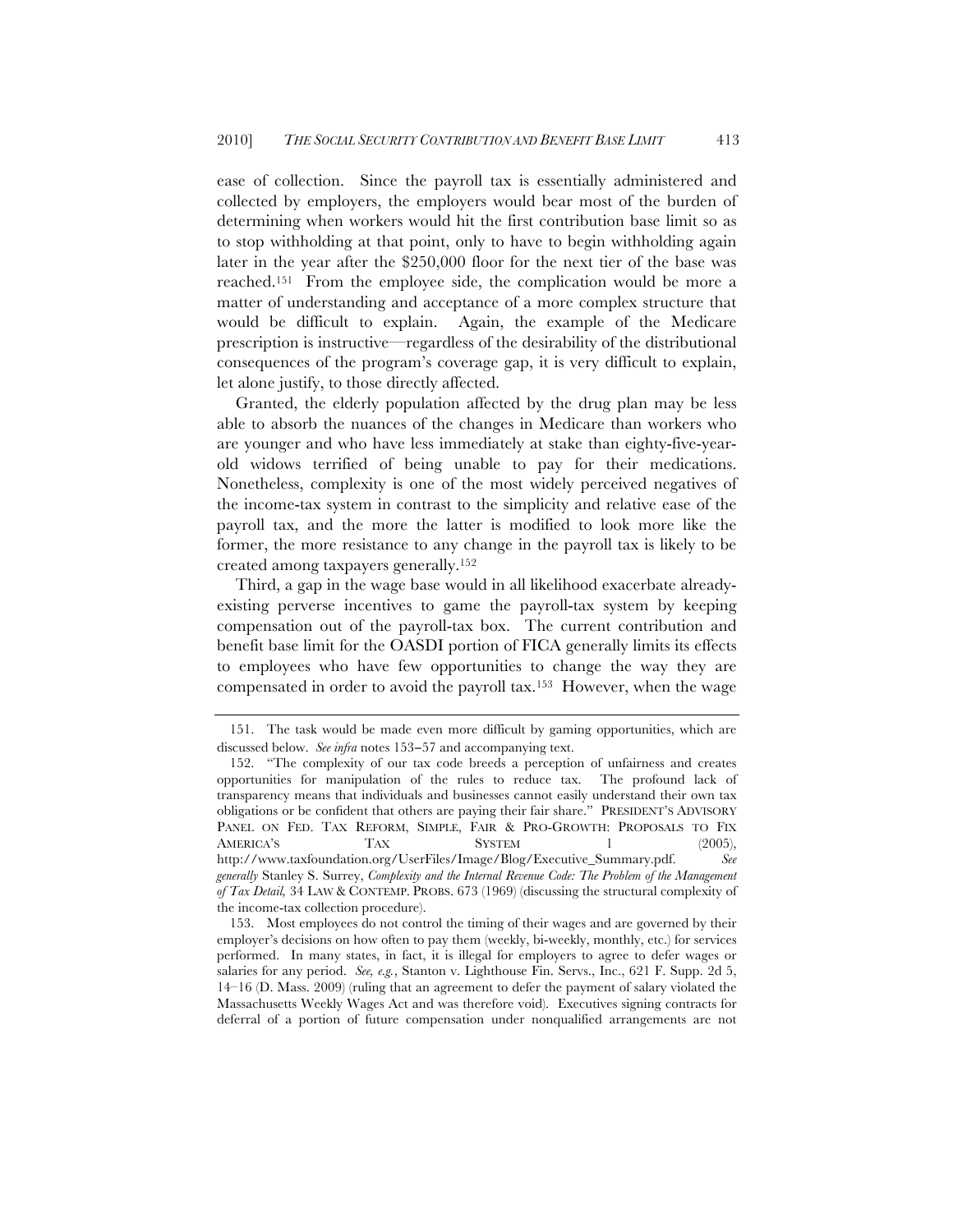base was eliminated for Medicare's hospital-insurance portion of the tax in 1993, highly compensated executives and professionals suddenly faced an additional 1.45% tax on all their earnings over the regular base.154 This relatively sudden tax increase on upper level wage compensation was likely a factor encouraging the development of a plethora of deferred compensation and equity compensation techniques that allow highly paid employees to defer (and sometimes permanently evade) income and payroll taxation on substantial portions of their income from work.155

Even though Congress has acted recently to try to rein in the most egregious of abusive deferred-compensation techniques,156 the ability of highly paid executives to structure their compensation arrangements seems not to have been substantially limited.157 These techniques would therefore be available for evasive possibilities for these taxpayers in the event of any large increase in the payroll tax. The introduction of a gap in the earnings to which an additional 6.2% of payroll taxes would apply adds more wrinkles to the possibilities and also increases the universe of workers with more incentive to distort the character of their compensation. While workers making less than \$250,000 generally have less control over their compensation than executives and professionals at higher compensation levels, compliant employers, anxious to avoid the employer share of the FICA tax, might well be helpful in keeping compensation characterized as wages under the \$250,000 limit. This kind of gaming strategy is more akin to the kind of manipulations that have long plagued the income tax and might cost the Social Security system much of the limited acceptance the payroll tax has enjoyed over the years.

affected by such statutes. For a discussion of the wage realities for lower paid Americans, see HEATHER BOUSHEY ET AL., CTR. FOR ECON. POLICY & RESEARCH, UNDERSTANDING LOW-WAGE WORK IN THE UNITED STATES *(*2007), http://www.inclusionist.org/files/lowwagework.pdf.

<sup>154</sup>*. See* MULVEY & WHITMAN, *supra* note 41, at 2−3 (discussing the outcome of the Medicare wage-base elimination).

<sup>155.</sup> The general topic of the ability of highly compensated employees to manipulate the payroll tax system will be the subject of another article. *See* Patricia E. Dilley, *Are [Payroll] Taxes Really Just for the Little People* (forthcoming).

<sup>156</sup>*. See* I.R.C. § 409A (2006) (enacted by the American Jobs Creation Act of 2004, Pub. L. No. 108-357, § 885, 118 Stat. 1418, 1634−41 (2004)). *But see* Michael Doran, *Time to Start Over on Deferred Compensation*, 28 VA. TAX REV. 223 (2008) (arguing that § 409A of the Internal Revenue Code and the ensuing regulations implementing it did little to restrain game playing with executive compensation arrangements).

<sup>157</sup>*. See, e.g*., Victor Fleischer, *Two and Twenty: Taxing Partnership Profits in Private Equity Funds*, 83 N.Y.U. L. REV. 1 (2008) (analyzing private equity funds employing the partnership form to provide a profit interest to manager partners, thereby transforming services income into investment income taxed at the capital gains rate, currently 15%, as opposed to ordinary income, which is taxed at a top rate of 35%).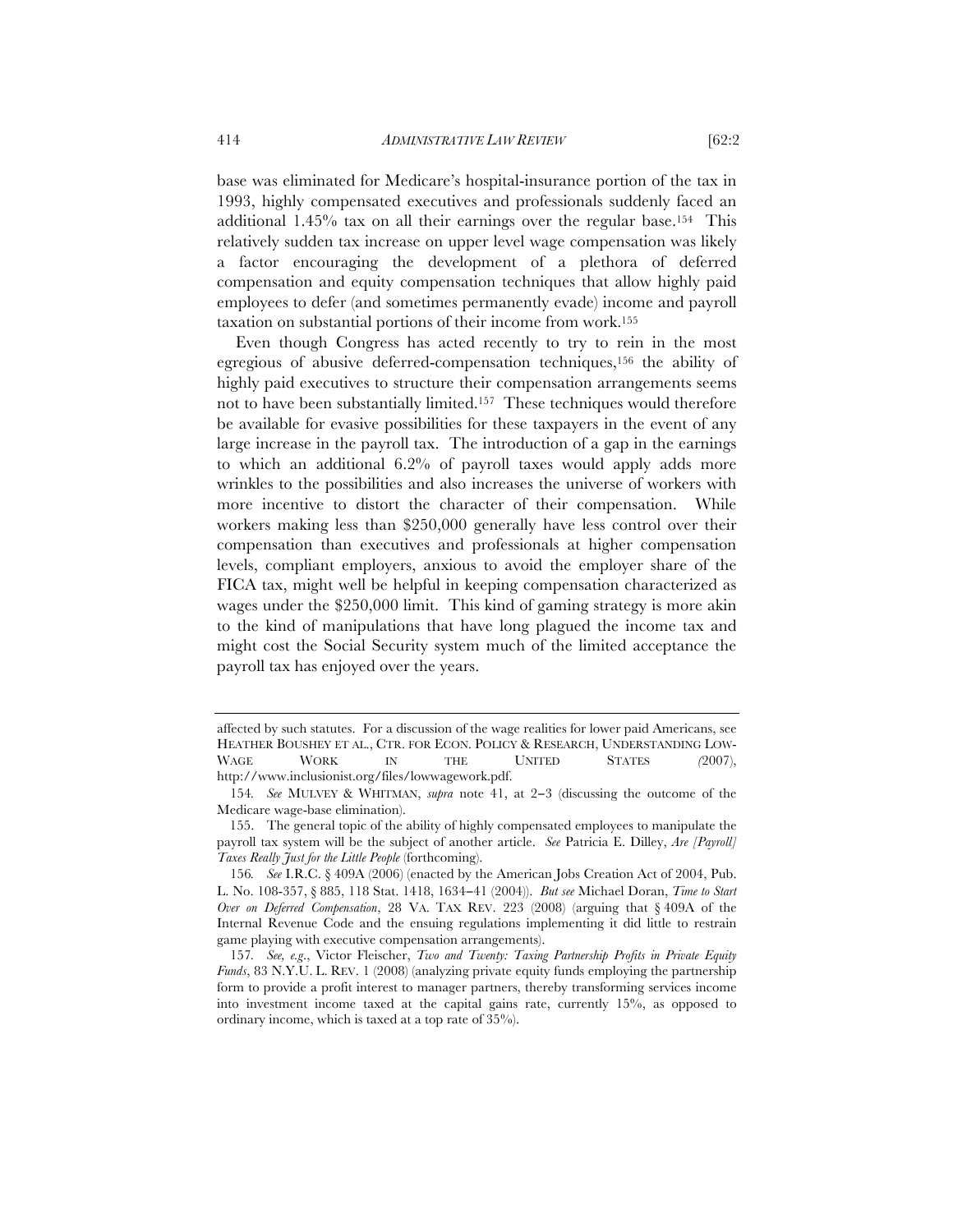In sum, the doughnut hole proposal might achieve marginally better distributional results in tax burdens than the current FICA wage base does, but at the high cost of importing to the Social Security tax system some of the most unpopular characteristics of the income tax—seeming capriciousness, unreasonable complexity, and increased incentives to distort economic realities in order to avoid a tax liability.158 The only real advantage of the gap from a tax fairness perspective is that only taxpayers at the highest income levels would have increased tax liability, so that those taxpayers would finally be bearing what many workers who never have earnings in excess of the wage base would consider a more equitable tax burden.

Indeed, much of the criticism of the proposal simply points out (with considerable horror, it must be said) the new, higher marginal tax rates to which the highest earning taxpayers would be subjected once FICA applies to wages above \$250,000.159 But those increased rates would be the product of almost any proposal to increase revenues for Social Security, with or without the doughnut hole. The question is whether the increase in what many would consider "tax fairness" is worth the considerable negatives that accompany the gap, and whether it might not be worth taking the political heat and simply raising the wage base without a gap.

# *B. The Illusory Critiques*

Clearly the doughnut hole proposal has a number of serious problems when examined from a Social Security program as well as a tax equity and administration perspective. However, the proposal has also been attacked by a number of commentators claiming to base their opposition to the proposal on its betrayal of what they portray as fundamental principles of the Social Security system. On closer examination, though, many of the most ferocious critiques are grounded in a complete misunderstanding or misrepresentation of basic principles of Social Security. The end result,

<sup>158.</sup> Some of the unpleasant characteristics of the income-tax system have been described as follows:

Substantively, the income tax is a mess. Taxpayers at every income level confront extraordinary complexity.... Many feel like "chumps" if they pay the taxes they legally owe. Young people, especially, admit that they feel no compunction about filling out their tax forms dishonestly. And the Internet has facilitated growth of the "tax deniers" movement—people who spread their rejection of the legitimacy of any income tax requirements, including the requirement for employers to withhold taxes on their employees' wages.

Michael J. Graetz, *Taxes that Work: A Simple American Plan*, 58 FLA. L. REV. 1043, 1045−46 (2006).

<sup>159</sup>*. See, e.g.*, Andrew G. Biggs, *Barack Obama's Social Security Donut Hole*, AEI.org, March 2008, at 1, http://www.aei.org/issue/27704.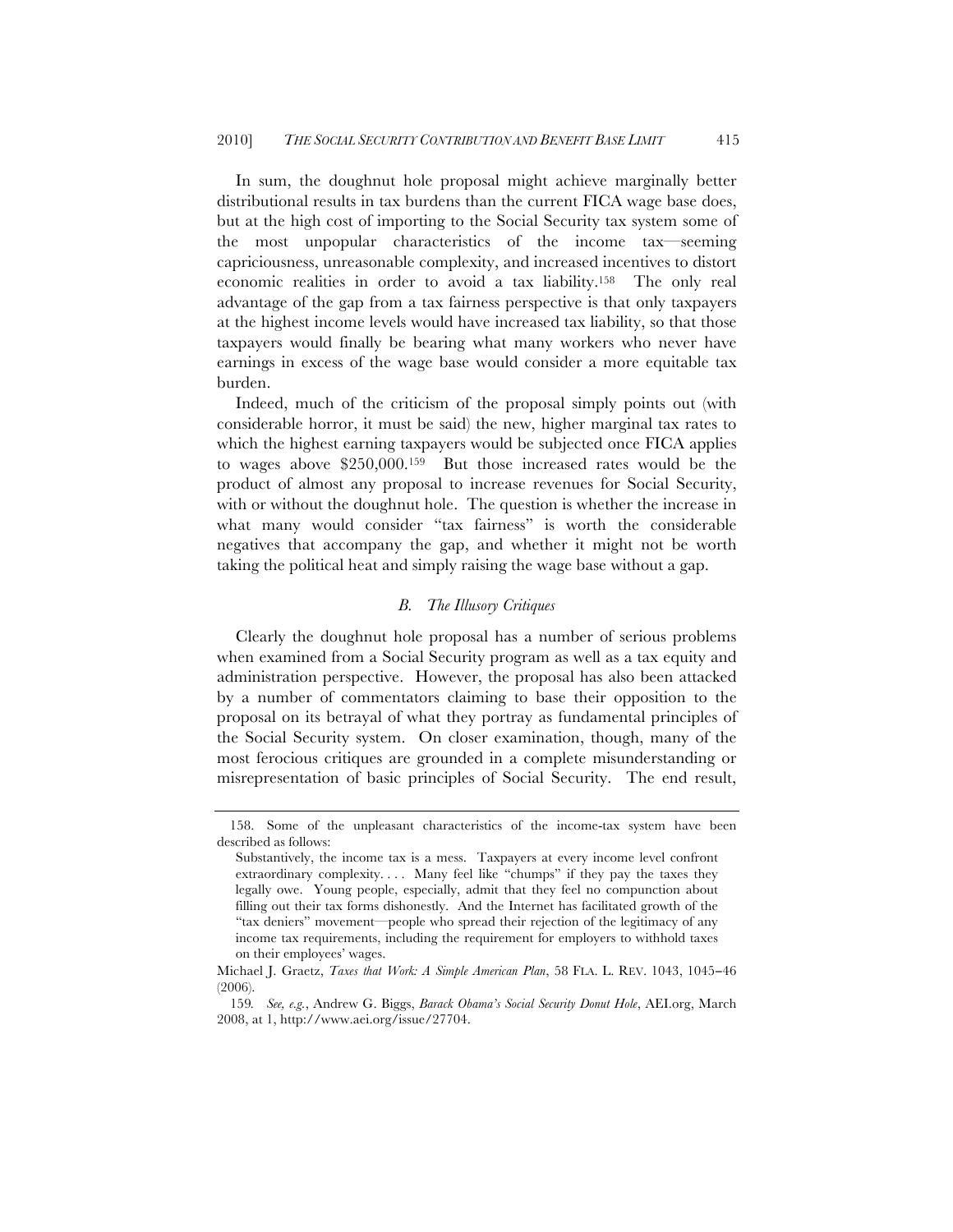whether intentional or accidental, is the promotion of notions not only antithetical to a real understanding of Social Security, but also designed to paint a false picture about the program's financial future and the relationship between benefits and financing alternatives.

For example, one commentator, in discussing the President's wage-base proposal, has said that the link between the benefit base and contribution base means Social Security was modeled on a "Contributory Model," under which "you pay in part of your paycheck until you've paid enough to 'cover' your benefits, then (if you keep earning) you don't have to contribute any more."160 It is unclear what this commentator had in mind, but this description bears little resemblance to either the original Social Security plan of 1935 or the revamped version of social insurance enacted in the Social Security Amendments of 1939 or, indeed, even to any private pension model in existence either in the 1930s or later.161 Some employersponsored defined-benefit pension plans can be described as "contributory" in that they allow or require employees as well as employers to make contributions.162 However, such plans were highly unlikely to have served as a model for planners in the 1930s as they were quite rare until after the enactment of Social Security, and even under such plans (they are still to be found in state and local government plans), the employee's contribution does not limit the amount of benefits paid.163

A persistent element of many of these critical assessments is the charge that a gap in the base would fundamentally change Social Security or somehow be in complete contradiction to basic principles of the program.

<sup>160.</sup> Posting of Mickey Kaus to Slate, http://www.slate.com/id/2193674/#bigdonut (June 17, 2008, 12:47 EST).

<sup>161</sup>*. See supra* notes 38–45 (discussing the original Social Security Act of 1935 and the Amendments of 1939).

<sup>162.</sup> STAFF OF J. COMM. ON TAXATION, 109TH CONG., PRESENT LAW AND BACKGROUND RELATING TO EMPLOYER-SPONSORED DEFINED BENEFIT PENSION PLANS AND THE PENSION BENEFIT GUARANTY CORP. ("PBCG") 13 (Comm. Print 2005), *available at* http://www.house.gov/jct/x-3-05.pdf (discussing the present rules regarding qualified retirement plans).

<sup>163.</sup> Three-quarters of the pension plans established between 1874 and 1929 were wholly employer financed. The other quarter of plans either required employee contributions or, less commonly, allowed voluntary employee contributions to supplement employer-provided sums. The reverberating economic effects of the Great Depression of the 1930s, coupled with the United States government's creation of Social Security, led employers to begin largely trending toward implementation of contributory pension plans in place of defined benefit plans. *See* Patrick W. Seburn, *Evolution of Employer-Provided Defined Benefit Plans*, MONTHLY LAB. REV., Dec. 1991, at 16, 19, *available at* http://www.bls.gov/opub/mlr/1991/12/art3full.pdf. It is not really clear what Kaus means by "contributory" pension plan—he might well be thinking of a defined contribution plan along the likes of a  $\S 401(k)$  plan, which did not exist until the late 1970s, making it unlikely as a model for Social Security. *See* Posting of Mickey Kaus, *supra* note 160.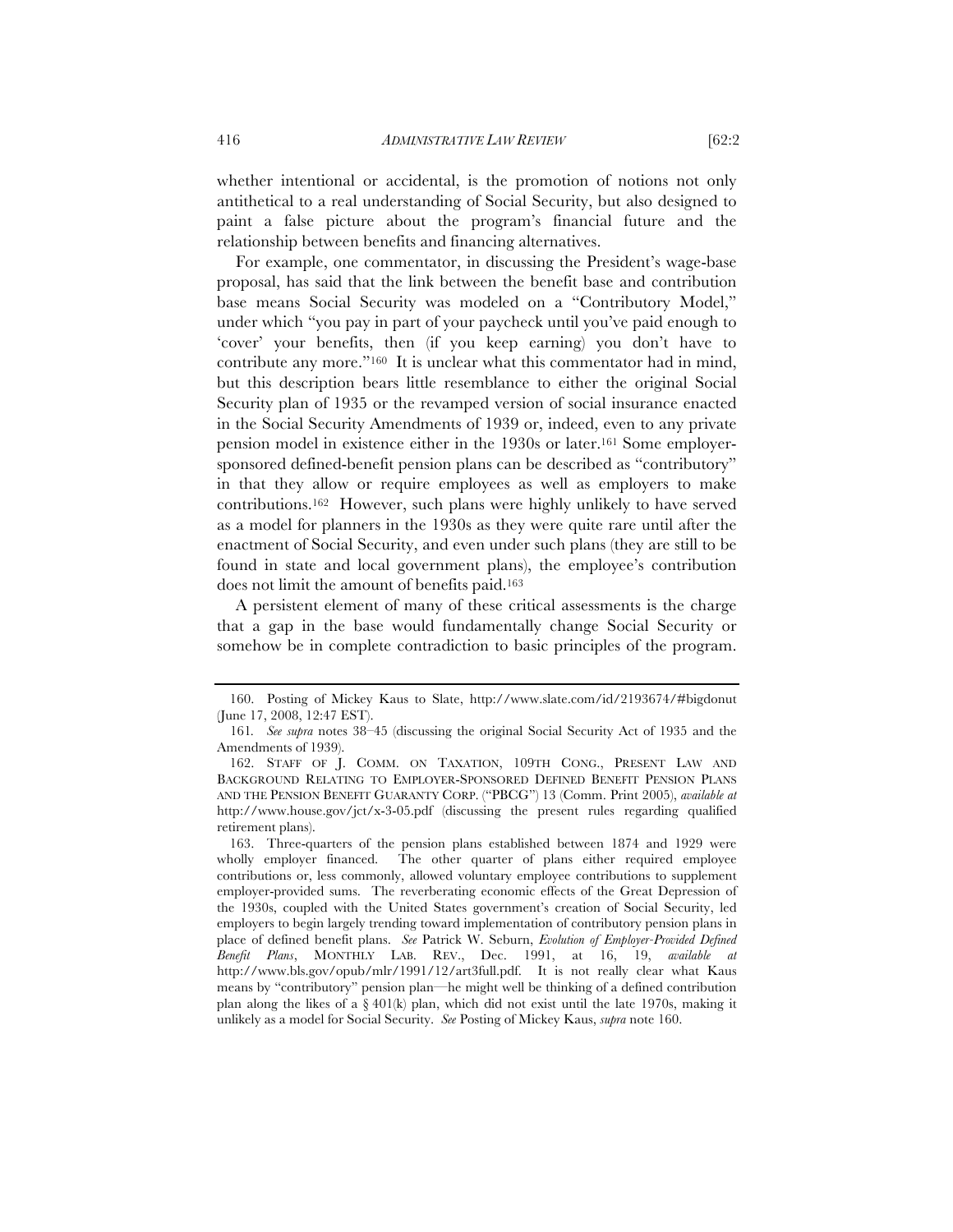"Social Security is structured so that the more you pay in, the more you get back. That's what supposedly makes it a compact among the generations and not a welfare program. Actually, what it does is make it an inefficient, disguised welfare program."164 In his comment, Ramesh Ponnuru seems to be assuming that the gap proposal would apply to the wage base alone, which is probably reasonable given the difficulties discussed earlier with omitting a large range of earnings records from benefit calculations. Nonetheless, that feature is not yet actually a part of the proposal according to Obama's advisors.165

Ponnuru also completely misstates and oversimplifies the structure of Social Security benefit accrual, which is, as described earlier, based on earnings, not on taxes paid, and of the Social Security benefit structure, which provides redistributive benefits based on the weighted-benefit formula but not paid based on proof of need, which is the essence of welfare.166 The critique itself, however, reveals the commentator's essential hostility to the notion of redistribution, something that is hardly a direct product of the gap but is rather essential to the mission of social insurance.

Another commentator, Nicholas Kaster, echoes the same theme:

Moreover, under current rules, Social Security caps both benefits and earnings. Thus, unless Obama also favors paying more Social Security benefits to the wealthier earners—highly unlikely—then his plan undermines Social Security's historic role as a basic social safety net rather than a program that redistributes income. This realization has triggered criticism even from Democrats, including Henry Aaron of the liberal Brookings Institution and former Rep. Charles Stenholm of Texas. When you say you're going to begin means-testing the program," Stenholm noted, "you begin to convert Social Security from an insurance program to a welfare program."<sup>167</sup>

Kaster is of course mistaken about Social Security's historic role—Social Security has always functioned as the baseline of income support in old age, part of the "safety net," but it has done so by redistributing income, through the progressive-benefit formula, with benefits financed by all

<sup>164.</sup> Posting of Ramesh Ponnuru to National Review Online, http://corner.nationalreview.com/post/?q=ZjYxMTIwZTIxMTBkYTlhNzhjZDFjNjgwM WNiZWEzZDc= (June 13, 2008, 17:17 EST).

<sup>165</sup>*. See* Furman & Goolsbee, *supra* note 8; Obama Remarks, *supra* note 8; Rhee, *supra*  note 8.

<sup>166</sup>*. See* 42 U.S.C. § 415 (2006) (requiring that an individual's basic Social Security benefit be calculated based on percentages of the individual's average indexed monthly earnings). For a discussion of the nature of welfare, see FRANCES FOX PIVEN & RICHARD A. CLOWARD, REGULATING THE POOR: THE FUNCTIONS OF PUBLIC WELFARE (1971).

<sup>167.</sup> Posting of Nicholas J. Kaster to American Thinker Blog, http://www.americanthinker.com/blog/2008/06/obamas\_latest\_proposal\_to\_incr.html (June 19, 2008, 11:01 EST).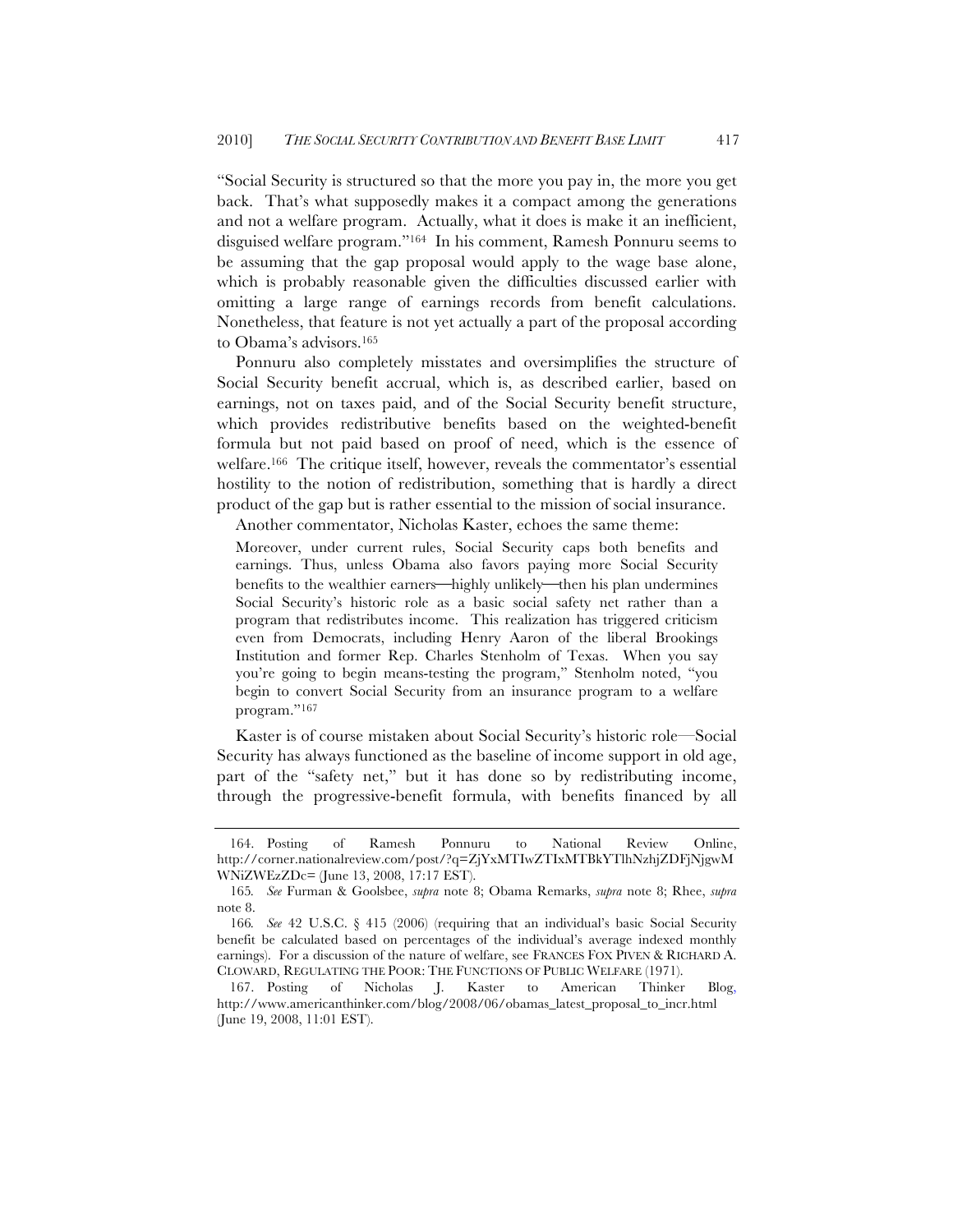workers regardless of their chances of ultimately collecting benefits, in a manner similar to private-insurance risk sharing.<sup>168</sup>

It is hard to imagine, moreover, how a public program could function as a safety net without some degree of redistribution. As discussed earlier, the decision to pay higher than strictly proportional benefits to the lowest earners was made right from the start of Social Security and is certainly not a product of President Obama's proposal.169 It is true that means testing Social Security benefits would fundamentally change the program's character, but that is not what the wage-base-gap proposal would do.170 It is a substantial and unsupported leap from a proposal to tax higher wage workers, with or without allowing them to accrue additional benefits on their highest wages, to "means testing," which requires actual "testing" of "means," i.e., proof of inadequate income and assets, and demonstration of current need.171 The core principle of social insurance is the right to a stream of income in old age or disability based on presumed rather than demonstrated need, providing future security while avoiding disincentives to accumulate and save income and resources.172 This is the diametric opposite of the welfare-program dynamic, the essence of which is to support those who are in current (and in the U.S. program design, dire) need.173

The common characteristic of these critiques of the gap proposal is their

<sup>168.</sup> Private insurance program distribution methods have been described as follows: The characteristic of risk distribution sets insurance contracts apart from other kinds of contracts. It can be said, then, that a contract of insurance is an agreement in which one party (the insurer), in exchange for a consideration provided by the other party (the insured), assumes the other party's risk and distributes it across a group of similarly situated persons, each of whose risk has been assumed in a similar transaction.

ROBERT H. JERRY, II & DOUGLAS R. RICHMOND, UNDERSTANDING INSURANCE LAW 14 (4th ed. 2007) (emphasis removed).

<sup>169.</sup> See *supra* notes 36–76 and accompanying text (exploring the origins of Social Security as a redistributive system).

<sup>170</sup>*. See* Posting of Nicholas J. Kaster, *supra* note 167 (arguing that "unless Obama also favors paying more Social Security benefits to the wealthier earner . . . his plan undermines Social Security's historic role as a basic social safety net").

<sup>171</sup>*. See generally* PIVEN & CLOWARD, *supra* note 166 (discussing the welfare program dynamic).

<sup>172.</sup>

Although the definition of social insurance can vary considerably in its particulars, it basic features are: the insurance principle under which a group of persons are 'insured' in some way against a defined risk, and a social element which usually means that the program is shaped in part by broader social objectives, rather than being shaped solely by the self-interest of the individual participants.

Soc. Sec. Admin., Historical Background and Development of Social Security, http://www.socialsecurity.gov/history/briefhistory3.html (last visited May 13, 2010) (discussing the general principles of social insurance).

<sup>173</sup>*. See generally* PIVEN & CLOWARD, *supra* note 166.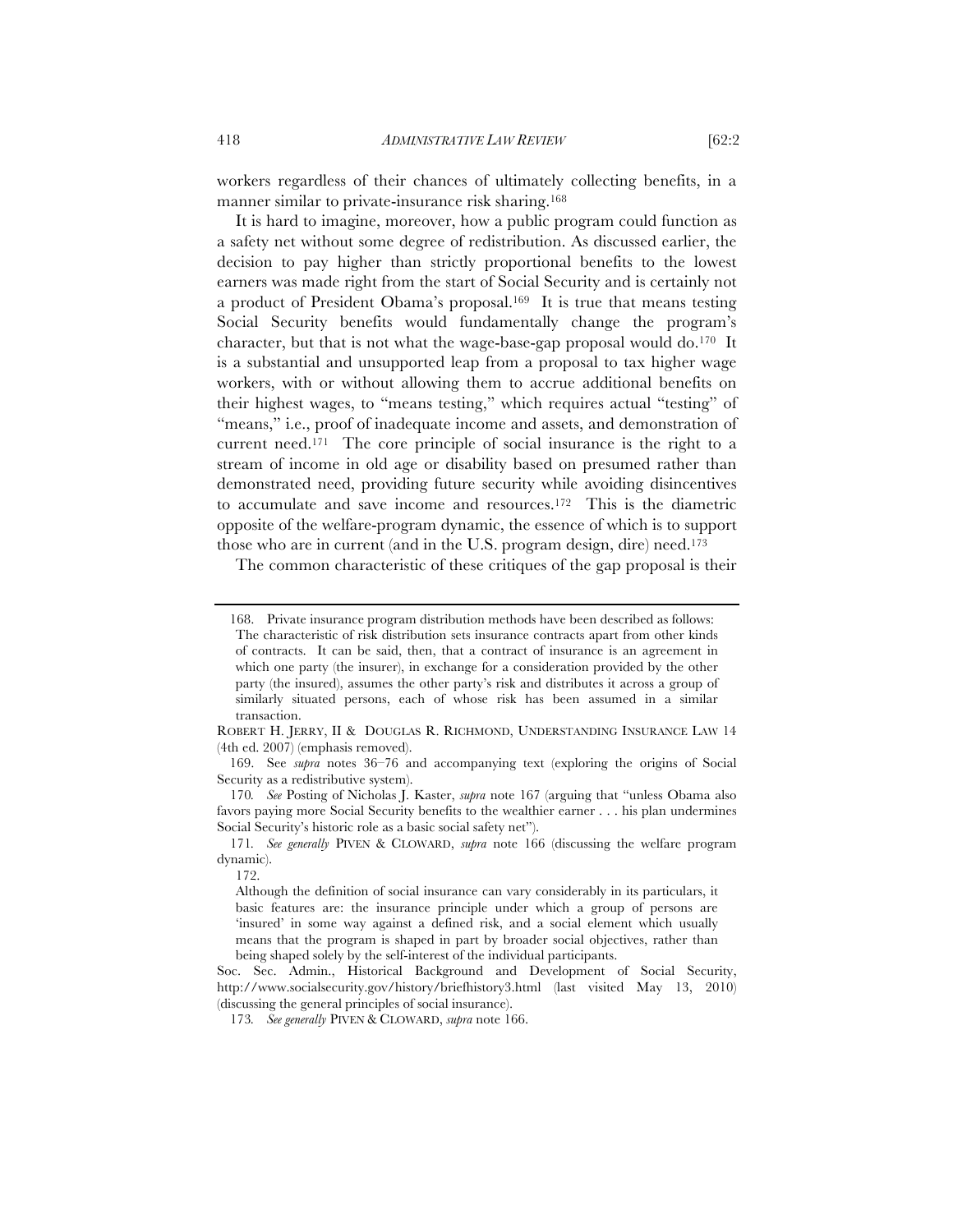mischaracterization of Social Security's basic principles, a distortion that mainly seems to stem from an underlying opposition to income redistribution, which is an actual basic principle of social insurance but not something peculiarly characteristic of the gap proposal itself. The notion that redistribution from higher wage workers to lower wage workers would somehow abrogate the "compact between generations" or taint the earnings-based foundation of the benefit structure ignores the fact that redistribution from higher income to lower income is at the heart of not just Social Security, but public financing of government functions generally.174

These kinds of criticisms of the doughnut hole proposal should therefore be seen less as actual critiques of the gap and more as rhetorical tactics aimed at contributing to an overall misapprehension of Social Security part of the continuing conservative resistance to Social Security's redistributive income security, a campaign that has persisted through the entire seventy-five-year history of the program.175 This strategy essentially creates a "straw man" Social Security, one based on individual equity and return on tax payments that ignores the reality of the actual program of redistributive social insurance. This falsely reconfigured "Social Security" is then used to oppose suggested changes that might actually be consistent

<sup>174</sup>*. See supra* notes 125–30 and accompanying text (discussing Social Security as a function of redistribution within the larger ambit of the social safety net).

<sup>175.</sup> Conservative Senator Barry Goldwater published *Conscience of a Conservative*, a work criticizing both Democrats and Republicans in 1960; Nancy J. Altman describes his argument as maintaining that

Social Security and welfare should be provided by the private sector or, if government involvement was absolutely necessary, by state and local governments, but under no circumstances by the federal government. Rather, Social Security and programs like it inevitably, according to Goldwater, lead to "unlimited political and economic power . . . as absolute . . . as any oriental despot." The recipient of these programs, according to Goldwater, is transformed by them "into a dependent animal creature."

ALTMAN, *supra* note 36, at 199. Republican President Ronald Reagan proposed a Social Security reform package that included a recommendation to reduce early retirement benefits among other cuts:

The Reagan proposal would have reduced the benefits for people who retired early more than the actuarial reduction warranted. Specifically, the law provides that people who retire at age 62 receive the actuarially equivalent 80 percent of the monthly amount received by people who retire at age 65. The administration proposed to reduce the percentage to 55 percent of the age 65 benefit.

*Id.* at 231. Ultimately, President Reagan dropped the most controversial aspects of his plan but formed the bipartisan National Commission on Social Security Reform to make recommendations regarding the Social Security System. *Id.* at 234, 237. The recommendations of the Commission are reflected in the Social Security Amendments of 1983. *Id.* at 253. The next attack on Social Security came from Republican President George W. Bush, who established a presidential commission to study Social Security and stipulated "that the commission's recommendations 'must include individually controlled voluntary personal accounts.'" *Id.* at 265. President Bush continued his campaign to privatize social security throughout his two terms. *Id.* at 272.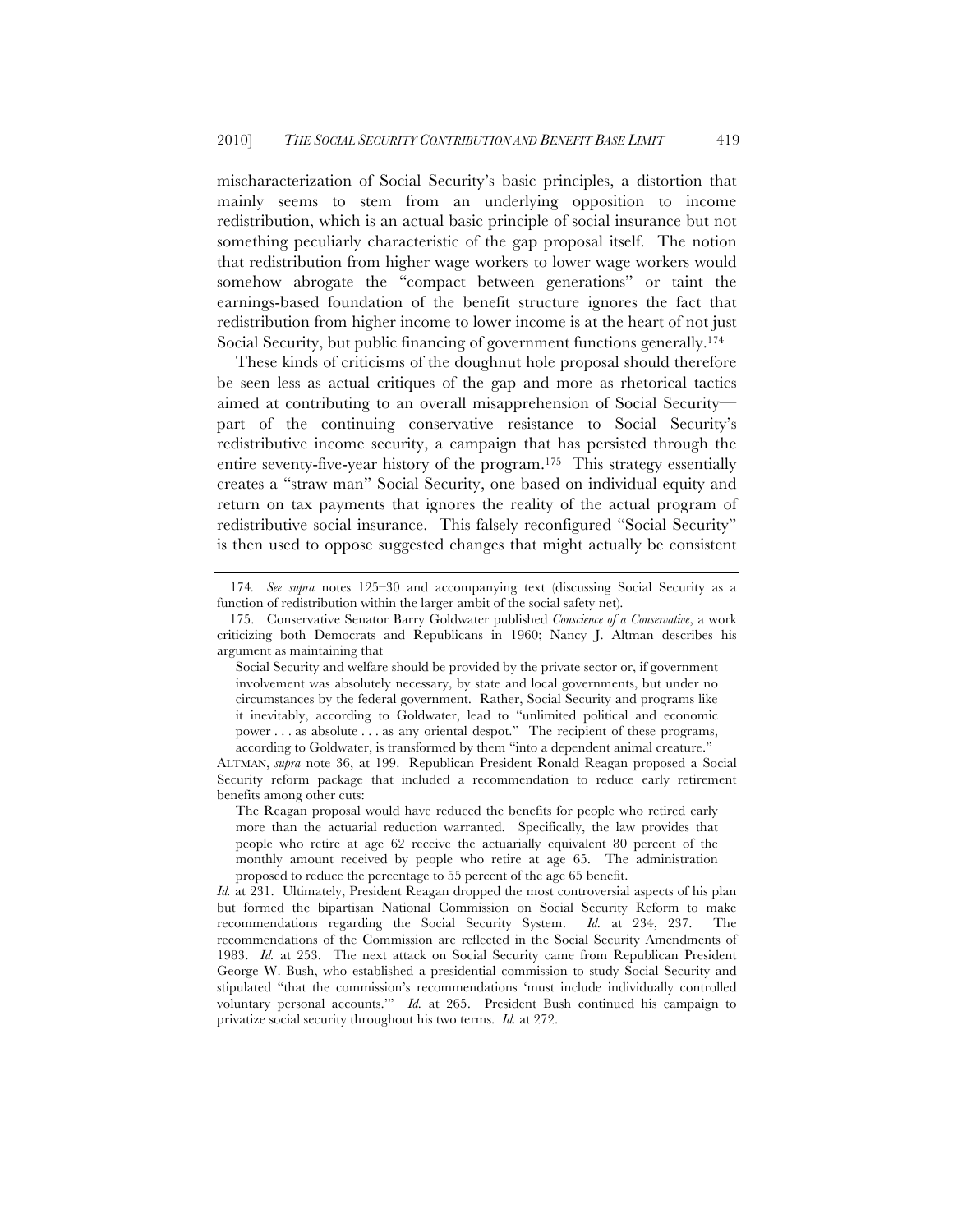with the principles and purposes of the real Social Security program, ultimately driving the debate into a discussion of false choices about the program's financial future and benefit structure.

## *C. Other Options Within the Current Base Paradigm*

The doughnut hole proposal is not the only option for revamping the current wage-base limit with a view to increasing future program revenues. There are a variety of possible redesigns, which include eliminating the limit altogether, restructuring the base into a series of progressive brackets, and expanding the definition of wages to include items such as certain types of deferred compensation when earned rather than when received and compensation for services currently characterized as return on equity. A brief survey of other options for using the base to raise additional revenue gives an indication of why it is critical at this point to rethink the distinction between earning benefits and paying for them.

#### *1. Eliminating the Limit on the Contribution and Benefit Base*

The rationale for limiting the base at any particular point below 100% of earnings and wages is somewhat fuzzy and may well be more easily defended for benefits than for taxes. Rather than raising or redesigning the base, eliminating it altogether might resolve several issues at once, especially in spreading the impact of the FICA tax more equitably across income lines and in raising considerable revenue that would go a long way toward resolving the possible future financing difficulties of Social Security.<sup>176</sup> Of course, additional questions would be raised from the absence of a limit specific to FICA, particularly in connection with the additional benefits that would accrue to very highly paid workers. The fundamental question, however, is whether the limited wage base is really an essential element of either the Social Security benefit or tax structure.

The benefit base serves as a limit on yearly benefit accruals under Social Security, a somewhat different approach from the benefit-accrual systems permitted for use in private defined-benefit pension systems. In private defined-benefit systems, benefits accrue over the working career, usually ratably for each year of service, and the final benefit is usually based on the average of several of the highest years of wages under the plan—highest five or highest three, for example—multiplied by a percentage formula and the numbers of years of service under the plan.177 There is no real

<sup>176</sup>*. See* MULVEY & WHITMAN, *supra* note 41, at 17−18 (examining the potential impact of eliminating the wage base).

<sup>177</sup>*. See generally* MCGILL ET AL., *supra* note 60.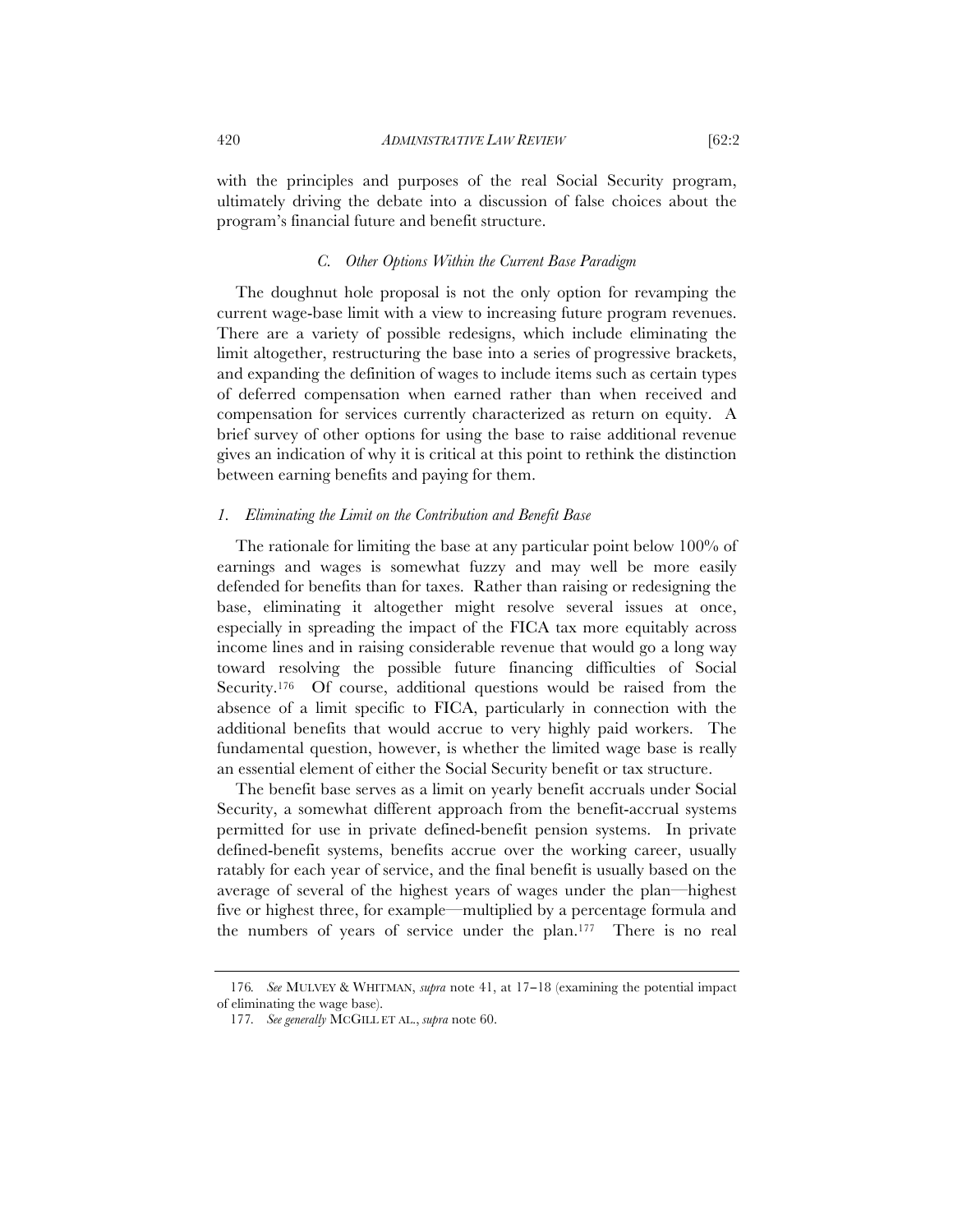counterpart to the Social Security benefit-base limit in private plans, whose benefits to highly paid participants are now limited primarily by the tax nondiscrimination rules which require (theoretically, if not always in practice) roughly comparable benefits to be paid to highly compensated and non-highly-compensated employees.178

The primary difference between benefit accrual under private systems and under Social Security is that the distributional goals of private plans are generally the mirror opposite of the public social insurance program. Private plans generally strive to place as much of the total benefits as possible into the hands of the most highly paid participants, and inclusion of the highest levels of compensation in benefit calculations helps to serve that end.179 The Social Security benefit structure, in contrast, has a function peculiar to an earnings-based social insurance system in that it is designed to provide proportionally higher benefits, as a percentage of lifetime earnings, to lower earners.180 The benefit formula determines the level of income replacement for beneficiaries with earnings records at all levels, but the base limit implicitly sets the target for the highest income level we are willing to insure with public funds, since earnings above the base are excluded from the earnings record to which the benefit formula is applied.

The issue of limiting the public subsidy for high-income beneficiaries is important, particularly since one of the only areas of publicly perceived unfairness in the Social Security benefit structure itself is the receipt of benefits by people who apparently do not need them.181 Yet there is no

<sup>178</sup>*. Id.*

<sup>179</sup>*. Id.*; *see also* Michael J. Graetz, *The Troubled Marriage of Retirement Security and Tax Policies*, 135 U. PA. L. REV. 851, 876 (1987) ("The revenue loss attributable to private pensions has been estimated to benefit high-income workers disproportionately, and the distribution of benefits from private pension plans is skewed in the same direction.").

<sup>180.</sup> The decreasing percentage applied to increasing levels of wages in the benefit formula produces this result. *See* Social Security Act, 42 U.S.C. § 402 (2006) (stating the current benefit formula).

<sup>181</sup>*. See, e.g.*, Posting of Casey B. Mulligan to Economix, http://economix.blogs.nytimes.com/2010/02/24/are-we-overpaying-grandpa/ (Feb. 24, 2010, 6:00 EST). For a response to this suggestion, see Posting of Dean Baker to Beat the Press, http://www.prospect.org/csnc/blogs/beat\_the\_press\_archive?month=02&year=

<sup>2010&</sup>amp;base\_name=the\_government\_pays\_more\_money (Feb 25, 2010; 05:10 EST) ("Of course, it would be foolish to compare the money that rich investment bankers get in interest payments on money they have lent to the government with the pure transfer payments that the government makes to ensure that poor children have a decent chance in life. But, it is also foolish to compare the retirement benefits that seniors have largely paid for during their working life, through Social Security and Medicare taxes, with the pure transfer payments that the government makes to ensure that poor children have a decent chance in life."). For a discussion of what means testing of benefits might mean for the program, see AMER. ACAD. OF ACTUARIES, MEANS TESTING FOR SOCIAL SECURITY (2004),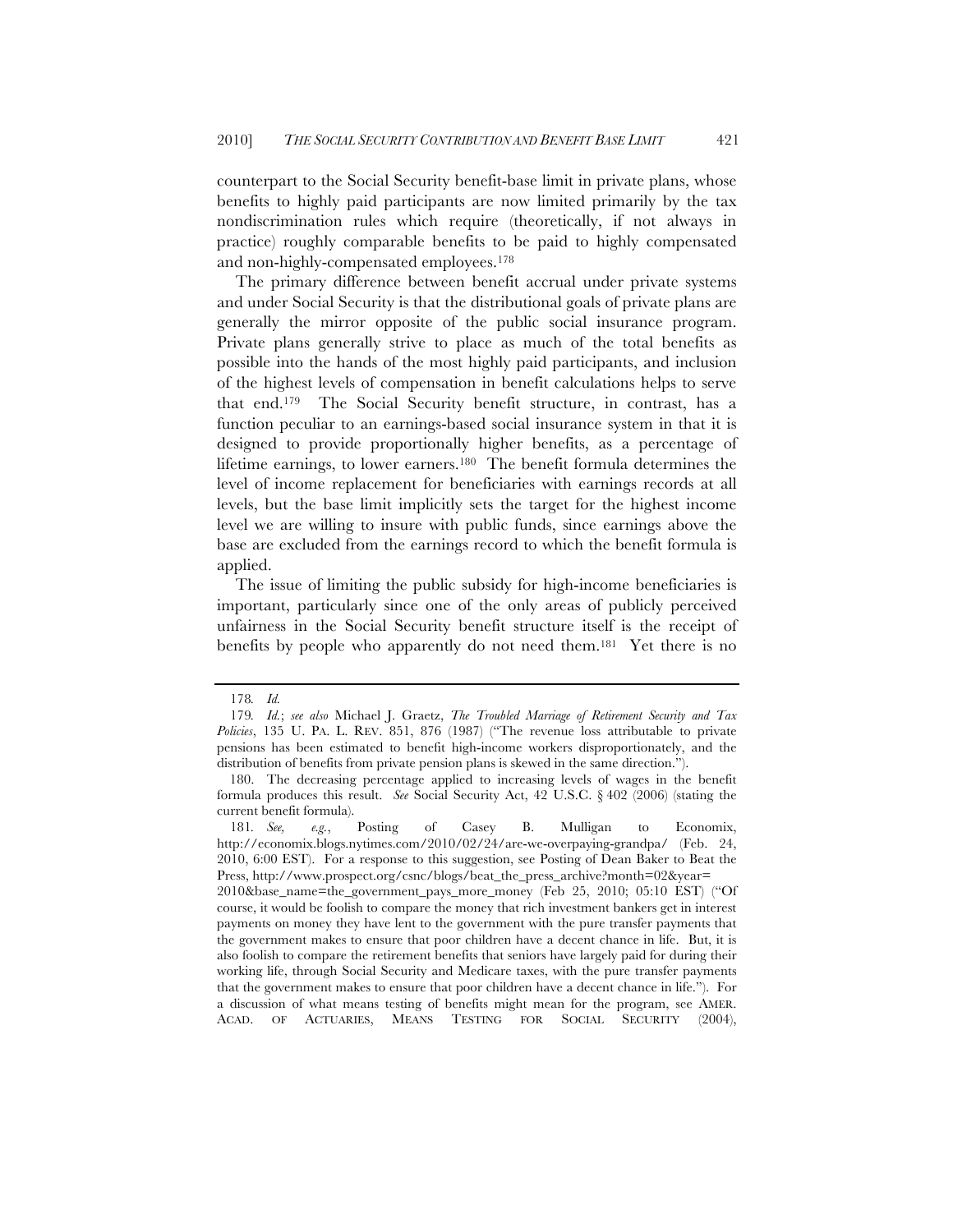persuasive programmatic reason (as opposed to political) why the benefit formula could not achieve most of the benefit-limitation goals without any limit on earnings recorded for benefit accrual. As a mechanical question, it would be quite feasible to amend the benefit formula to reduce the benefit accrual on those wages by adding gradually smaller brackets for higher levels—for example, adding decreasing accrual rates on top of the current top 15% rate, to be applied to wages above the current base at brackets designed to produce minimal increments in ultimate benefit amounts. If the objection to inclusion of all earnings in the base is the prospect of excessive publicly funded benefits, a revised benefit formula could insure diminishing replacement rates for wages at the top level and minimize the resulting increase in benefits.

Moreover, there is a reasonable argument for including even earnings at very high levels over a worker's thirty-five or forty-year working career. As discussed earlier, few workers consistently earn at an extremely high level throughout their careers, and it could be argued that the ultimate benefit amount for an earner with a volatile earnings record would more fairly reflect her lifetime average record if the years with very high earnings were included in benefit calculations.182 Nonetheless, the question remains whether allowing the benefit structure to reflect lifetime earnings for all workers, regardless of earnings levels, is consistent with the targeted earnings-replacement rates on which the benefit structure is based and with the principles of social insurance. As discussed above, the limit on the amount of wages subject to FICA taxes was essentially a by-product of the program designers' determination to cover industrial employees for benefit purposes and has been maintained largely as a matter of symmetry with the benefit base.183 From a programmatic perspective, then, there appears to be no real reason to exclude any wages from the wage base if all earnings are included (at least to some extent) in the benefit base. From a tax perspective, elimination of the base would essentially result in an increase of the top marginal tax rates on wage income alone, which would exacerbate an already-existing issue—the problem of top levels of compensation escaping FICA taxes altogether.

Wages would appear to be a less malleable base for taxation than income—they are recorded and reported by a third party, the employer, and for the most part the amount and timing of an employee's wages are not under the recipient's control. But highly compensated workers whose wages now largely escape the OASDI portion of FICA because they are

http://www.actuary.org/pdf/socialsecurity/means\_0104.pdf.

<sup>182</sup>*. See supra* note 95 and accompanying text (noting that earnings often fluctuate over the course of a worker's career).

<sup>183</sup>*. See generally supra* notes 41–42.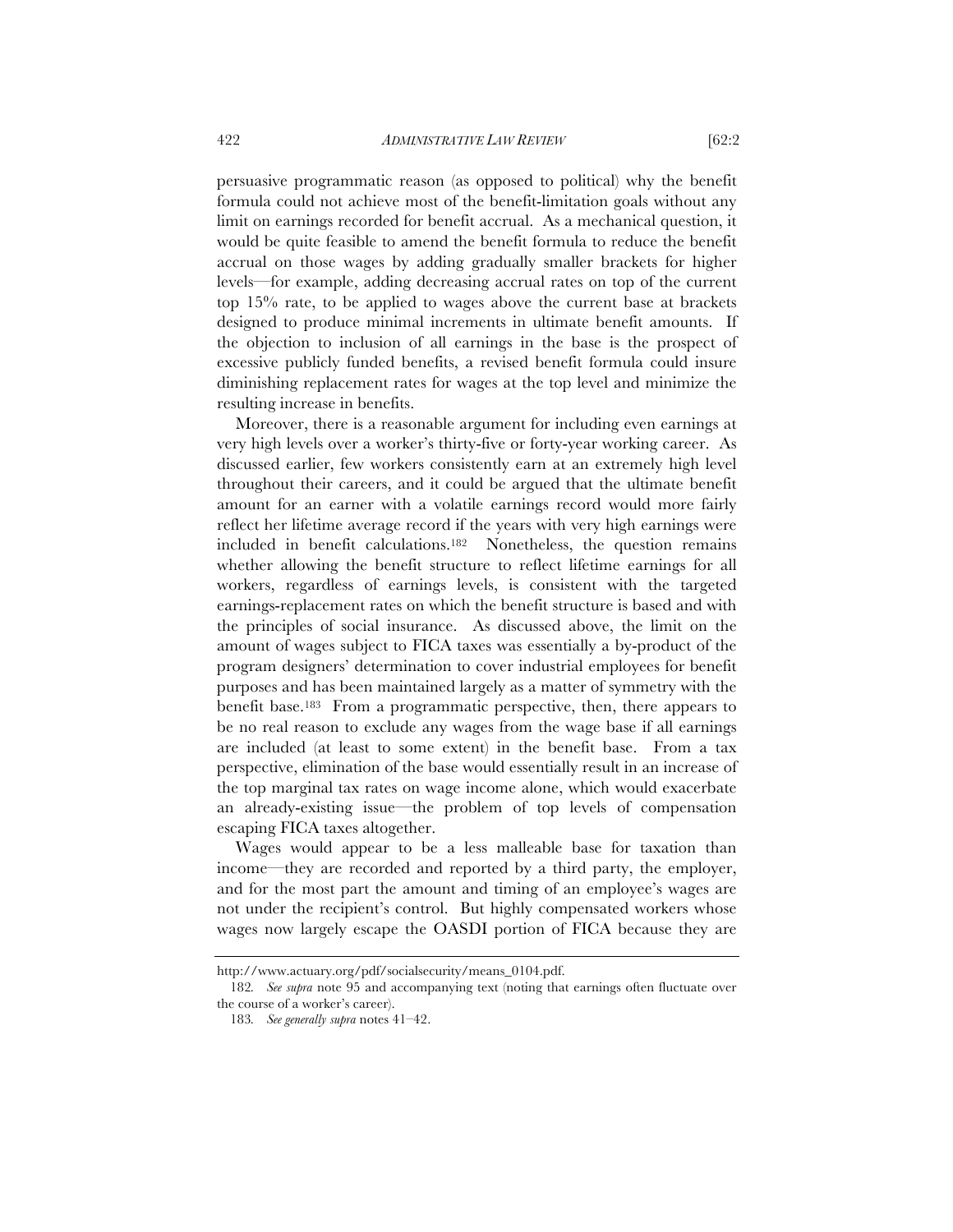above the wage base are far more likely to control the form and conditions of their compensation than the vast majority of salaried or hourly workers. Highly paid executives are better able to recharacterize compensation as non-wage income or to delay receipt in order to manipulate the timing and amount of tax liability.184 As discussed earlier, these mechanisms became more popular and important to highly compensated executives when the limit on the base for purposes of the Medicare hospital-insurance portion  $(1.45\%)$  of the FICA tax was eliminated in 1993.<sup>185</sup> Any attempt to impose an additional 6.2% OASDI tax on top of earnings will inevitably encourage even more strategies to avoid compensation in the form of wages. In the absence of measures to capture compensation in disguise, eliminating the limit on the wage base for tax purposes may result in far less revenue than might be anticipated.

### *2. Making the Base Progressive*

Simply raising or eliminating the current base limit is not the only option for making the base more fair and effective in financing and calculating benefits. So long as most wages of most workers are included in the main contribution and benefit base, a tiered approach for wages above the currently applicable base might be explored. This would be similar to the doughnut hole proposal in some ways, except that instead of a gap where no tax is imposed followed by full taxation above the gap, intermediate base levels and taxes could be added to the current base. For example, half the current tax rate could apply to wages between the current base and \$250,000, and then a quarter to 30% of the rate to wages above that, with proportionately smaller benefit accruals at each level.186 There are many possible variations on the theme of a progressive wage base, but the essential goal is a compromise, allowing the benefit-accrual system to partially reflect earnings above the current base level while imposing the wage tax on all earned income.

Such a tiered system would clearly be the inverse of a progressive rate

<sup>184</sup>*. See supra* notes 153–58 and accompanying text (discussing the ability of higher paid persons to engage in gaming of the Social Security benefit system).

<sup>185</sup>*. See* MULVEY & WHITMAN, *supra* note 41, at 8 (noting the elimination of the Medicare wage base and discussing potential effects of elimination of the Social Security wage base in comparison).

<sup>186.</sup> This tiered approach is similar to legislation introduced in the 109th Congress by Representative Wexler. His bill, H.R. 2472, would impose an additional Social Security contribution of 3% of wages above the current wage base on workers and employers. In his bill, however, earnings above the base would not be included in the benefit computation base. *See* Social Security Forever Act of 2005, H.R. 2472, 109th Cong. (2005), *available at*  http://frwebgate.access.gpo.gov/cgi-bin/getdoc.cgi?dbname=109\_cong\_bills&docid =f:h2472ih.txt.pdf.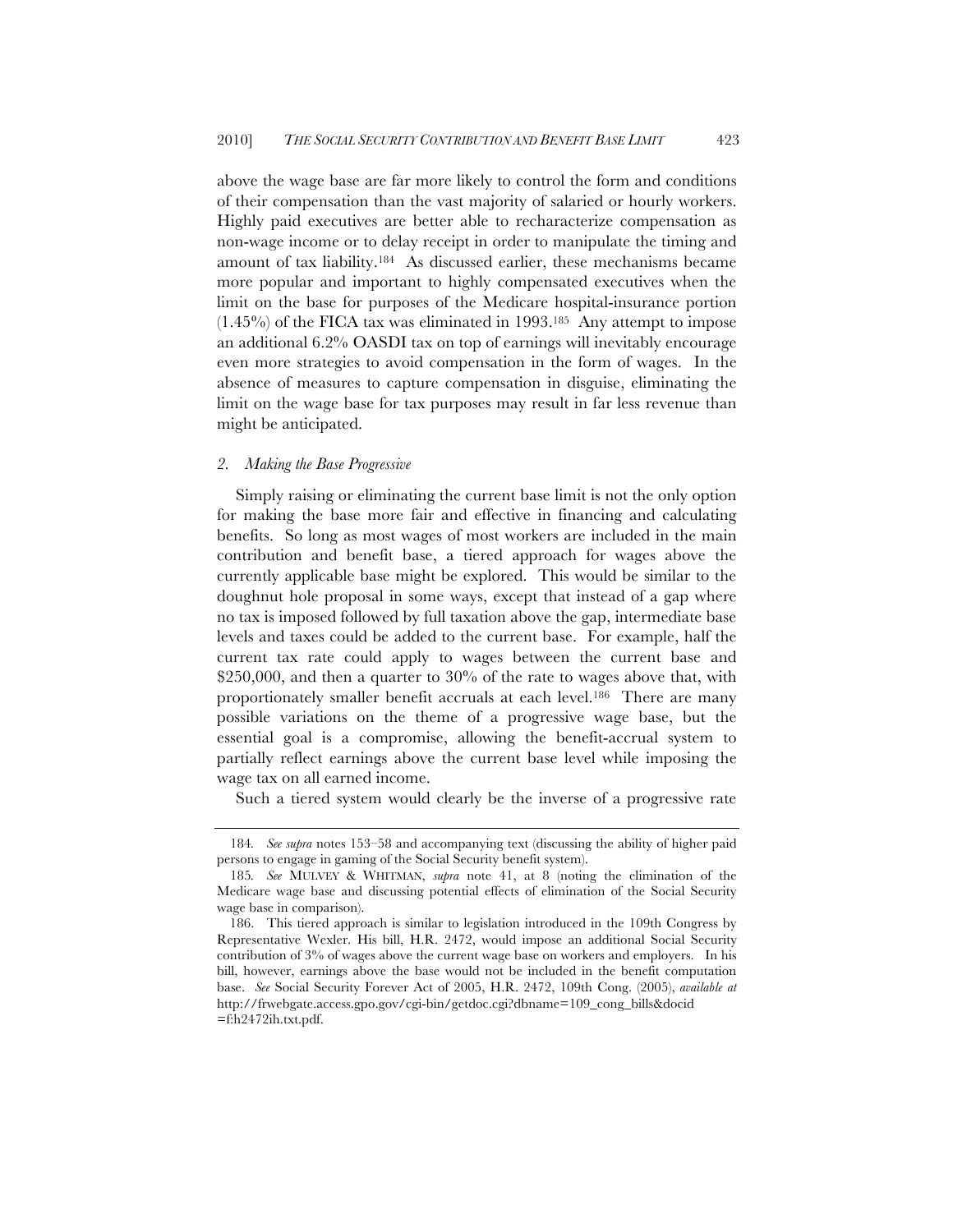structure, and would import some of the complexity of the tiered incometax design into the payroll tax. On the other hand, it would reduce some of the incentives for gamesmanship at the top wage levels because the tax rate would be less than the full 6.2%, which would provide some benefit accrual even at the very top of the earnings scale. Most importantly, perhaps, such a base structure would restore some fairness to the payroll tax in the mind of most taxpayers by imposing at least some FICA tax on all wages. It is unclear, however, that the complexity resulting from mirroring the progressivity of the income tax (limited as it is) in the payroll-tax base is worth the effort, particularly when there is a more direct, simpler, and ultimately more flexible way to accomplish the same goal. That solution, however, requires some fundamental rethinking of the basis of entitlement to Social Security benefits.

### IV. RETHINKING THE BASE LIMIT PREMISE

While the doughnut hole proposal may lack credibility and substance as a serious policy proposal at this point, even suggesting such a change opens the debate about FICA taxes to a new level of questions about what other design changes might be considered that would improve the future finances of Social Security while also promoting its programmatic goals. What is necessary is a simple but fundamental shift in thinking, albeit one grounded in the program's original and enduring premise that work itself creates the right to security and that could lead to more creative approaches to future financing shortfalls in Social Security, based on decoupling the base for earning benefits from the base for payroll taxes. Such an approach would make it easier to consider alternative revenue options, to add to the current nonpayroll-tax sources of financing Social Security, that would achieve greater parity in tax burdens and additional revenue (if and when that is necessary) without violating any real basic principles of social insurance.

This reframing is essentially focused on the legal basis of entitlement under Social Security: both Medicare and Social Security cash benefits are earned through working, not through paying payroll taxes, and benefits are financed through many sources, not just payroll taxes.187 Payroll taxes finance not the individual benefits of the taxpayer but the overall Social Security system and the furtherance of its goals, ultimately social stability and individual financial security.188 The failure to recognize and structure public policy around the distinction between taxes paid and benefits earned has made the payroll tax into a straightjacket on analysis and development

<sup>187</sup>*. See supra* notes 121–30 and accompanying text (discussing the erroneous notion of Social Security as a system that returns benefits based on the amount of tax contributed). 188*. Id.*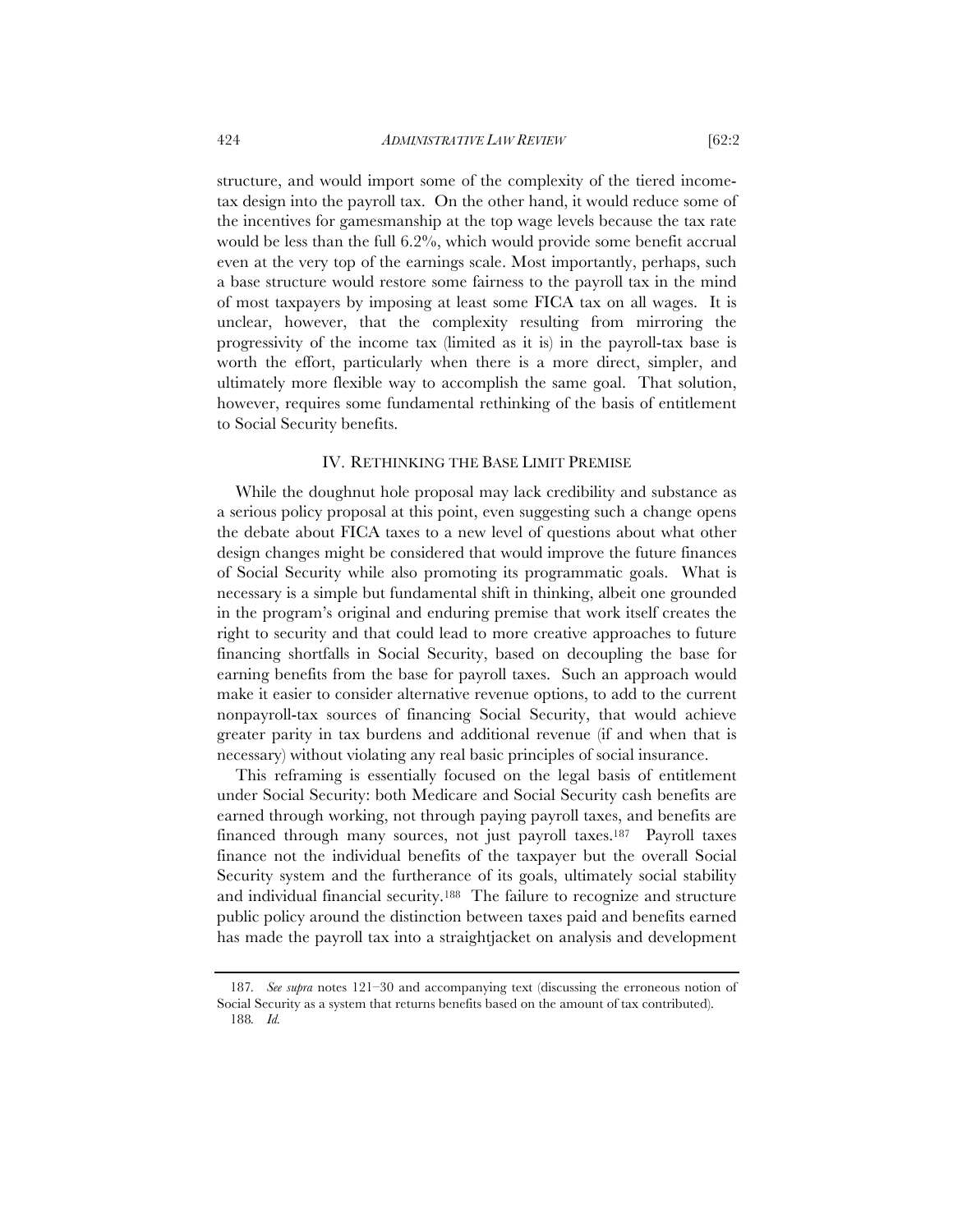of financing options. Once the distinction is recognized, however, reimagining the contribution and benefit base (and in particular the limit) becomes a real possibility and more than an academic exercise.

The traditional defined-benefit pension model, particularly the concepts of benefit accrual combined with program-funding requirements, provides an analogy that may make this distinction easier to recognize. Employersponsored pension plans base the ultimate benefit of participants in the plan on, in part, a method of accruing benefits over the participant's years of service with the employer, similar to the years of earnings credits tracked by the Social Security Administration for each worker covered by the program.189 Financing of private pension benefits, on the other hand, is a completely separate issue, with funding requirements based on funding needs for whatever benefits have been promised under the terms of the plan.190 While there are many dissimilarities between Social Security and employer-provided pensions, in this respect the comparison is an apt one workers earn their private pension benefits, and plan sponsors, normally employers, fund the trust that eventually pays those benefits. In the same way, it is work that creates the entitlement to Social Security benefits, and those benefits are funded by the "plan sponsor," the taxpayers themselves, with the federal government as the manager of the plan and its trust.

If we separate the tax function of the base from the benefit-accrual function, immediately the policy options for increasing revenues to the Social Security system are freed from the inherent regressivity and possible employment impact of payroll-tax increases. The possibilities for additional financing range from a dedicated income surtax on taxpayers with more than \$250,000 in earned income in a year, which would mimic the Obama payroll-tax proposal, to simply supplementing payroll-tax revenues with general tax revenues in any year in which the trust fund reserves are inadequate to fully fund benefit payments. Even the President's doughnut hole proposal might be more feasible if it produced additional revenues from the highest wage workers with no additional benefit entitlement, although all the aforementioned problems with tax avoidance would still be a formidable obstacle.

If additional revenues are the only goal, it might be more consistent with Social Security principles to simply impose a surtax on income—not wages—above a certain adjusted gross income level, whether \$250,000 or \$200,000, and earmark the results for financing Social Security. This approach would have many signal advantages—the tax rate and affected

<sup>189</sup>*. See supra* note 177 and accompanying text (explaining how benefits accrue during an employee's working career).

<sup>190</sup>*. See id.* (discussing financing of private pension benefits).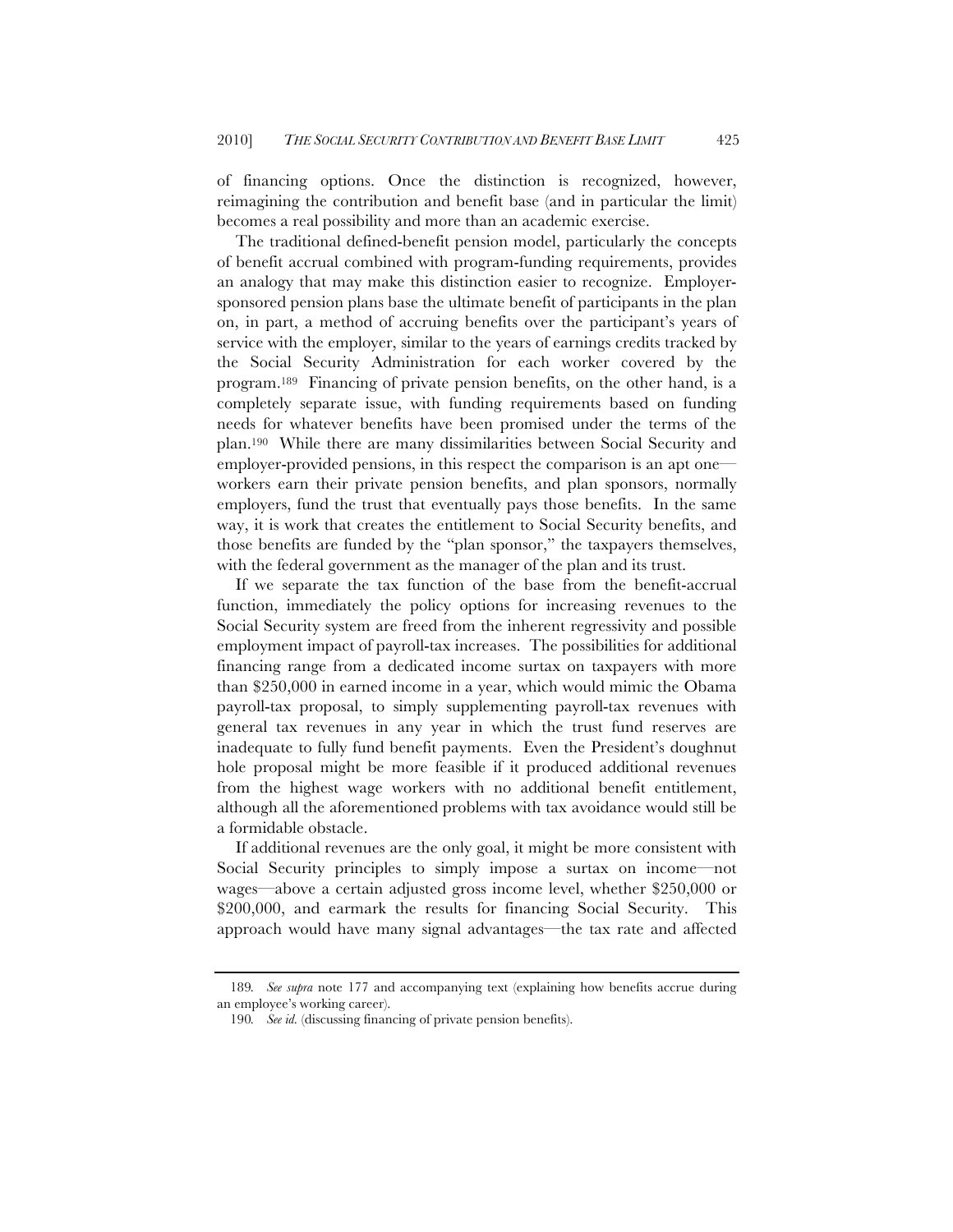income level could be adjusted simply based on financing needs rather than on juggling issues of benefit accrual and wage definitions. A surtax could also be readily justified based on the last two decades of changes in the nature of compensation from wages to other types of compensation which escape the wage base, as well as the skewing of the American income structure to an imbalanced share of national income and wealth at the top.191 Such a tax could also be said to make up for the dramatic loss of employer-provided pensions over the last twenty years at the expense of working people's retirement security while the highest corporate earners steered a higher and higher proportion of company earnings into their own compensation packages.192

The major objection to these approaches would of course be that it is somehow a breach of principle to look to extra-payroll-tax revenue since the system has always been financed by contributions out of the wages of those accruing benefits on those same earnings. Yet, as discussed earlier, one of the longest standing, yet almost totally ignored, principles of Social Security is the assumption of the drafters that general revenues would of course be part of the long-term financing of the program.193 In many ways, that is the case already, given that income taxes imposed by the 1983 Amendments on Social Security benefits received by higher income beneficiaries are earmarked for the Social Security trust funds to be used for financing the program into the future.194

More importantly, most objections to using general revenues for Social Security financing are based on a misapprehension that Social Security benefits are tied to taxes or contributions so that infusing general revenues into the program's financing would be some sort of violation of a "more you pay, more you get" principle. On the contrary, as stated earlier, benefit accrual under Social Security is based on the individual earnings history, while payroll taxes are a financing source unconnected to benefits actually paid.195 The contributory principle is important and is more than simply a symbol—it helps to create a direct commitment, a participatory connection between worker and program in a way that a completely general revenue financing system could not. If additional financing is needed, however, it does not seem unreasonable to require additional

<sup>191</sup>*. See generally* McMahon, *supra* note 3 (discussing the increasing concentration of income and wealth in the top 1% of the American population).

<sup>192</sup>*. Id.*

<sup>193</sup>*. See supra* notes 66–68 and accompanying text (showing the presumption by the original drafters that general revenues would be needed).

<sup>194.</sup> Social Security Amendments of 1983, Pub. L. No. 98-21, § 121, 97 Stat. 65, 80−84.

<sup>195</sup>*. See supra* notes 121–30 and accompanying text (discussing the erroneous notion of Social Security as a system that returns benefits based on the amount of tax contributed).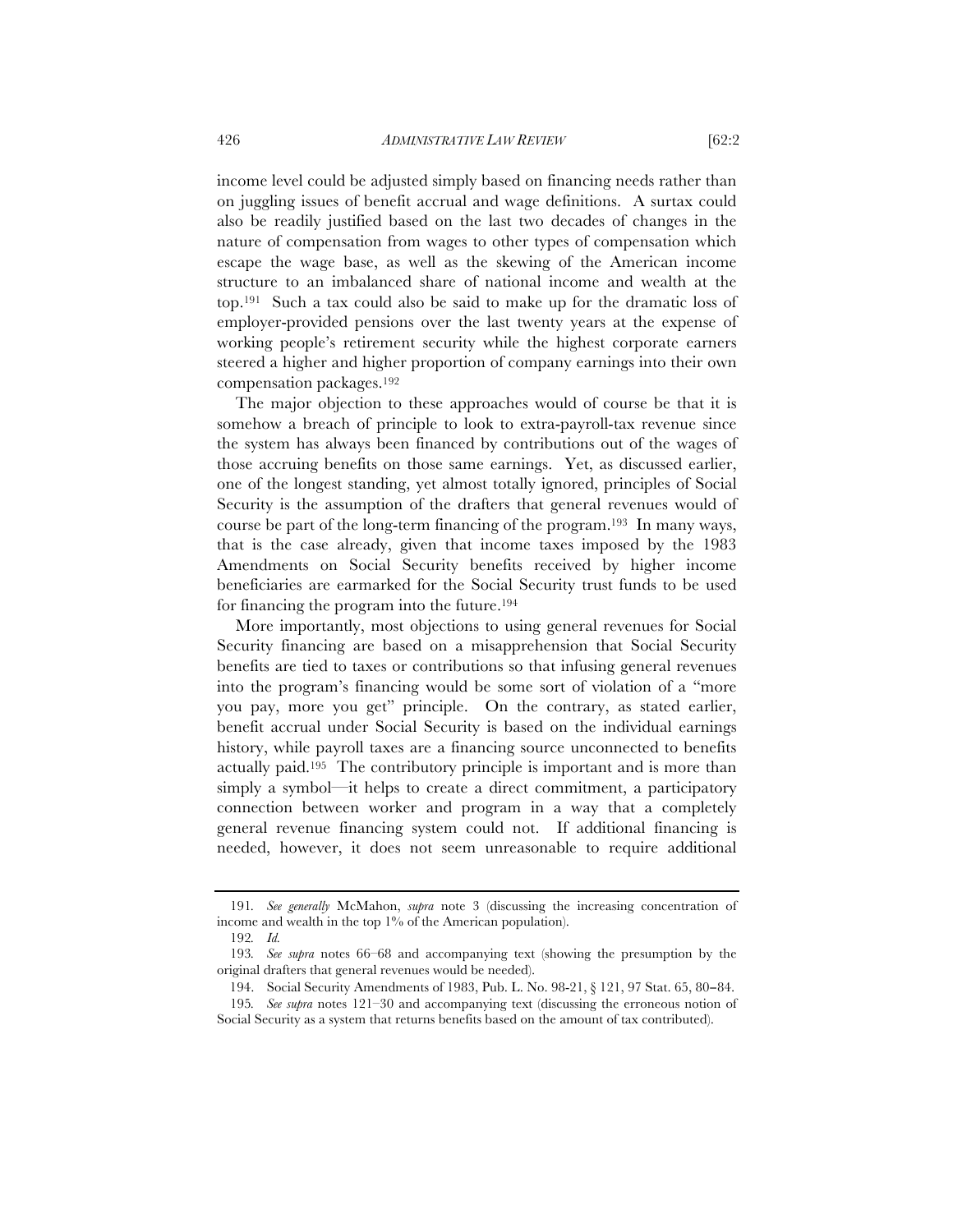contributions from those at the top income levels who now reap a significantly higher portion of the benefits of a relatively stable social system for an aging population based largely on Social Security.

A more serious problem with decoupling the base for accrual of benefits from the base for taxes is whether the contributory principle would be so degraded that public support for Social Security—and tolerance of FICA taxes—would substantially erode. Currently the public is largely unaware of the degree to which general tax revenues already finance Social Security and Medicare, and the strong feeling of ownership toward both programs, exhibited as recently as in the protests against health care reform that declared hostility to government-provided health care while at the same time demanding protection for Medicare, may well be grounded primarily in the belief that payroll taxes are the source of entitlement.

Of course, decoupling the tax base from the benefit-accrual base in no way implies a change in the earnings basis of entitlement, and additional financing from nonpayroll-tax sources would simply be an extension of current nonpayroll-tax financing. The deeper issue is public perception, which usually trumps reality and fact. If public support for Social Security rests on the perception that each worker is contributing to her own individual savings account that is drawn on in retirement, it might be difficult to persuade the public that adding other revenues to payroll-tax financing is consistent with an earnings-based entitlement. On the other hand, there is very strong public support for increasing the wage-base limit to address any revenue shortfall the system might experience,196 indicating that American workers generally think higher income taxpayers are not contributing their fair share to support Social Security.

Political considerations aside, a compelling argument can be made for increasing the contributions of higher wage workers without commensurate increases in benefits, and for either a wage tax or an income tax from the perspective of the same fundamental notions of fairness and social benefit that underlie the justification for progressive income taxation. It can be argued that it is fair to tax higher income taxpayers at a higher marginal rate on their top brackets of income, in part because they benefit to a greater degree from social and economic structures and institutions. For example, a surgeon earning \$1 million in a year is able to make and keep those earnings because of a host of public goods: police and fire protection, courts to enforce property rights, public infrastructure, the military, and not least, the Medicare program which makes it possible for many of her patients to pay for her services. Because of her higher level of benefit from

<sup>196</sup>*. See supra* note 4 and accompanying text (providing polling data on citizen support for an elimination of the tax cap).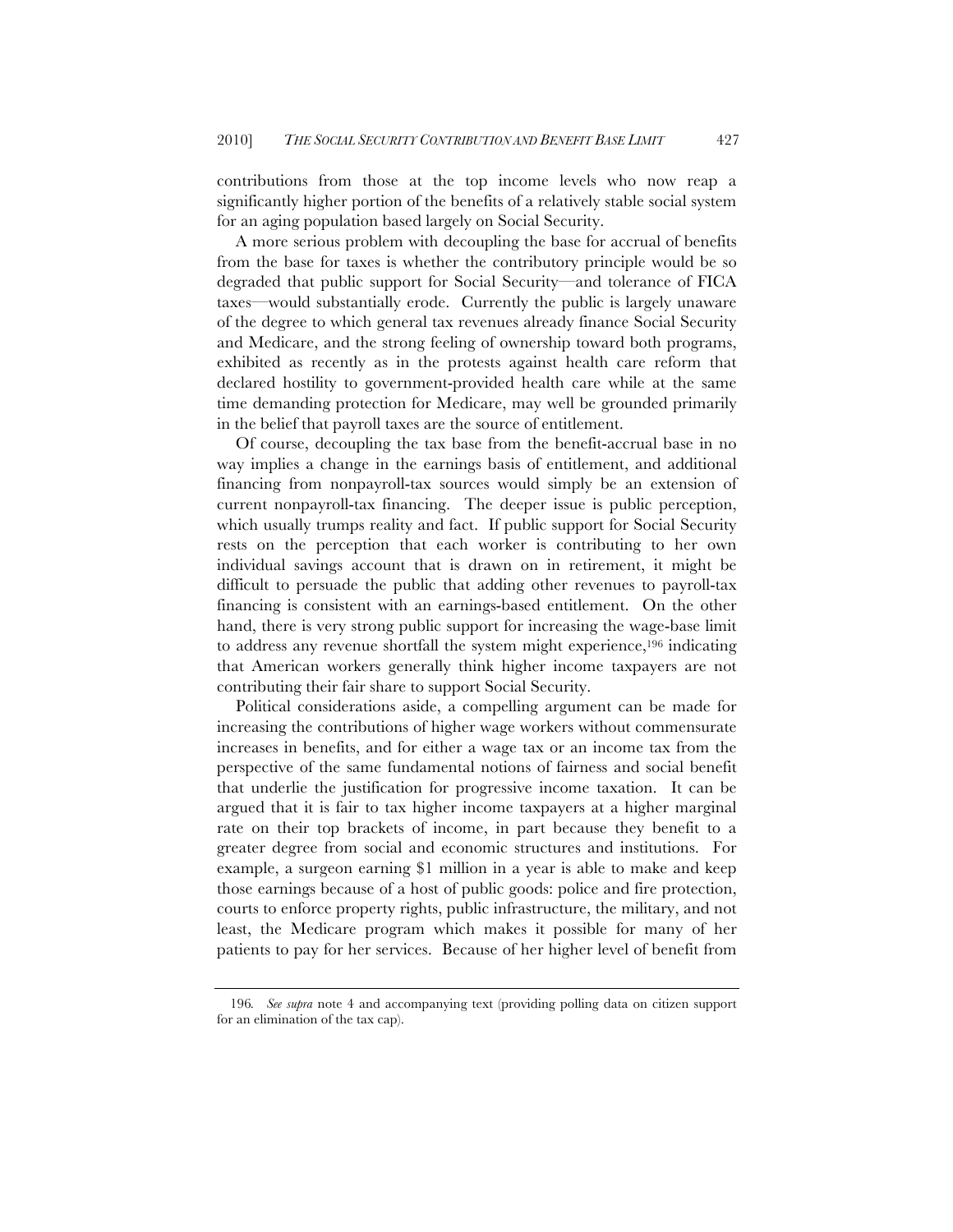those public goods, it is argued that it is not unreasonable for our surgeon to pay a higher marginal rate on the top part of her income as recognition of her greater degree of benefit from the protection of society.

This reasoning applies equally well to the benefits of Social Security which extend far beyond individual benefits—Social Security's role in stabilizing society and the economy by insuring a steady stream of income at all income levels, maintaining demand, and providing retirees a stable set of income expectations cannot be overstated. The "money's worth" argument frequently used by critics of the program to attack its value to high-wage workers ignores the value to the upper class of the enormous social good of economic and social stability through the life cycle that Social Security provides. It is therefore not unreasonable to ask them to pay what might be thought of as a "stability premium" in the form of higher payroll or income taxes to be used to insure Social Security's benefit payments.

Ultimately, the issue of separating the benefit base from the tax base is a question of philosophy rather than economics or tax theory. Americans are unaccustomed to the notion that is widely accepted in most industrialized countries: that people have a fundamental right, based not on work or taxes or fees but on existence in the nation's jurisdiction, to basic welfare in the form of at least minimal income support and access to health care. Most Americans recognize the civic rights laid out in the Constitution to free speech, voting, etc. as being inalienable for American citizens, but economic and social welfare rights have always in the American system had to be earned, paid for, or both. Social Security is based on that very American notion that economic security in old age must be earned and cannot be a "gift" from the government.

The conflation of the benefit and tax base limits, however, has allowed that "earned right" to be portrayed, particularly in recent years, as not so much earned as "paid for"—paving the way for the last few decades of red herring arguments about the "return on investment" that compared payroll taxes paid in to benefits received. Correcting that erroneous framing to restore the "earned" part of the earned-right principle is an enormous task. Americans have become inured to having every public issue framed as a question of narrow cost−benefit analysis and to looking at all public goods, including the general welfare provided by government programs like Social Security, as a question of narrow self-interest. When the issue of Social Security financing is framed this way, it becomes extremely difficult to increase the payroll-tax base limit without invoking cries of protest that higher wage workers will get less than they ought to in benefits in exchange for their tax payments. When the system is looked at correctly, however, as a system in which benefits are earned, and the system as a whole is paid for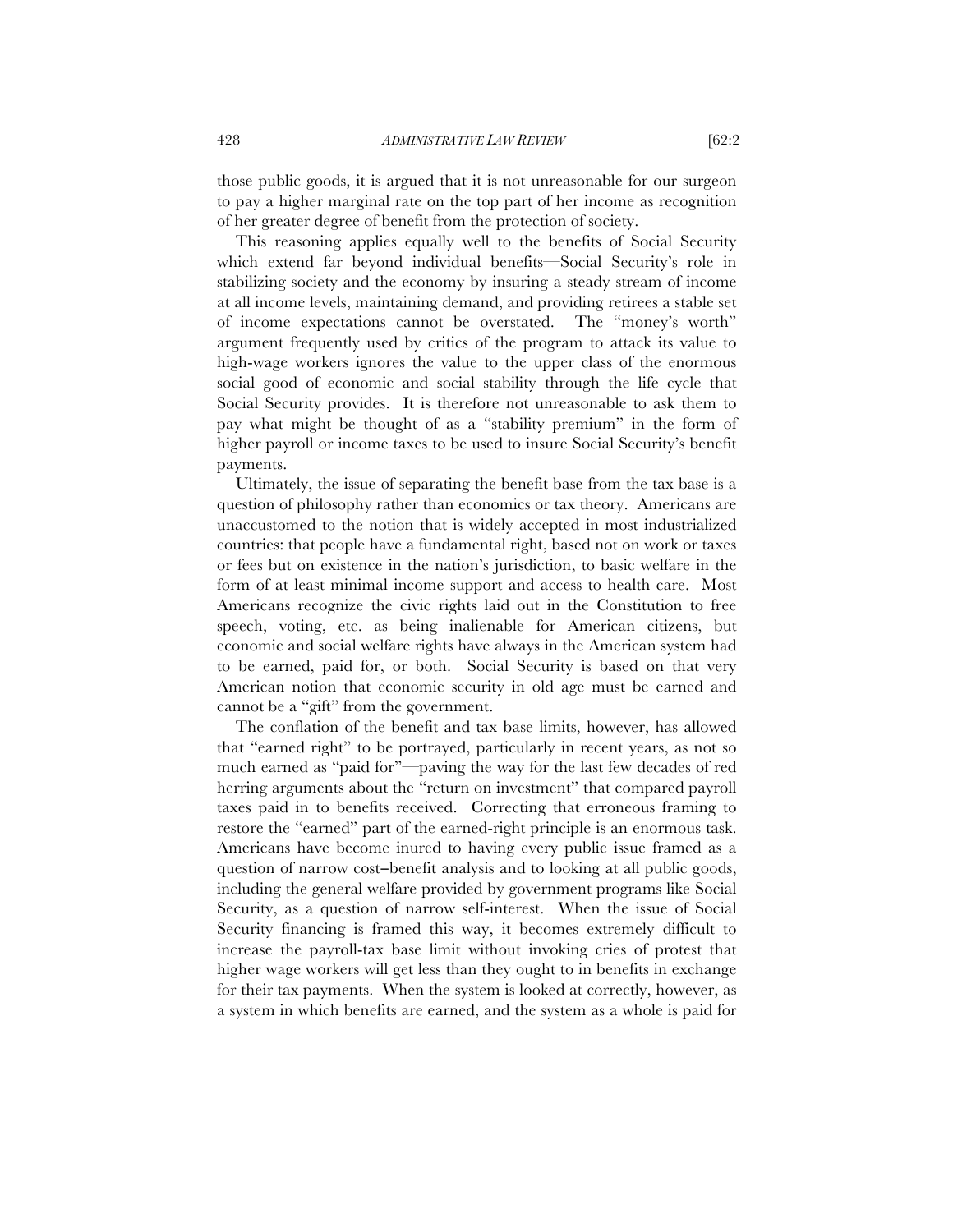with direct contributions from workers and with other tax revenues as well, the question of raising additional revenue immediately has multiple answers, of which raising the taxable-wage-base limit is only one.

#### **CONCLUSION**

Tax policy analysts and commentators are reluctant to follow President Obama through the new doughnut hole he has proposed for the Social Security wage base for a variety of reasons both legitimate (tax avoidance and gaming possibilities) and misplaced (violation of some basic Social Security principle). I suggest in this Article that a clear analysis of the proposal and alternatives should be grounded in a different way of looking at the base and at the fundamentals of entitlement to benefits that are in fact, rather than in fantasy, consistent with Social Security's core principles. If we reframe the entitlement notion itself as one of earnings and work, rather than payments and taxes, the entire question of Social Security financing becomes infinitely more open to multiple answers, ranging from changes in the tax base limit without changes in the benefit base to incometax surtaxes on higher income taxpayers.

Of course, there is no immediate need to do anything about Social Security financing at all; on a trust fund reserve basis, it will most likely be unnecessary to raise revenue for the OASDI cash-benefit system beyond what is currently projected for at least two decades and possibly longer.<sup>197</sup> A detailed discussion of financing projections and the relationship between dedicated tax financing and the trust-fund concept must wait for a followup article, but clearly it makes little sense to increase the dedicated tax base limit now to raise payroll-tax revenues that are not yet needed to pay for current payments. That approach has been tried before—the 1983 Social Security legislation put in place benefit reductions (including the increase in the age for receipt of full benefits) and base and FICA tax rate changes that were purposely designed to build up a large reserve through the 1990s and the first decade of the 21st century, to be drawn on if and when yearly revenues became insufficient to pay yearly benefits in the second quarter of the new century.198 Now that we may be approaching the point of drawing on those reserves by 2018 or earlier to make up yearly revenue shortfalls, the trust-fund reserves are characterized by critics of Social Security as "imaginary" and alarming cries that the system is "insolvent" pervade the public commentary.

Despite a concerted campaign from conservative political and economic analysts to assert that the trust fund does not exist, however, it is undeniably

<sup>197</sup>*. See generally* 2009 BD. OF TRUSTEES REPORT, *supra* note 8.

<sup>198.</sup> *See generally* Social Security Amendments of 1983, Pub. L. No. 98-21, 97 Stat. 65.